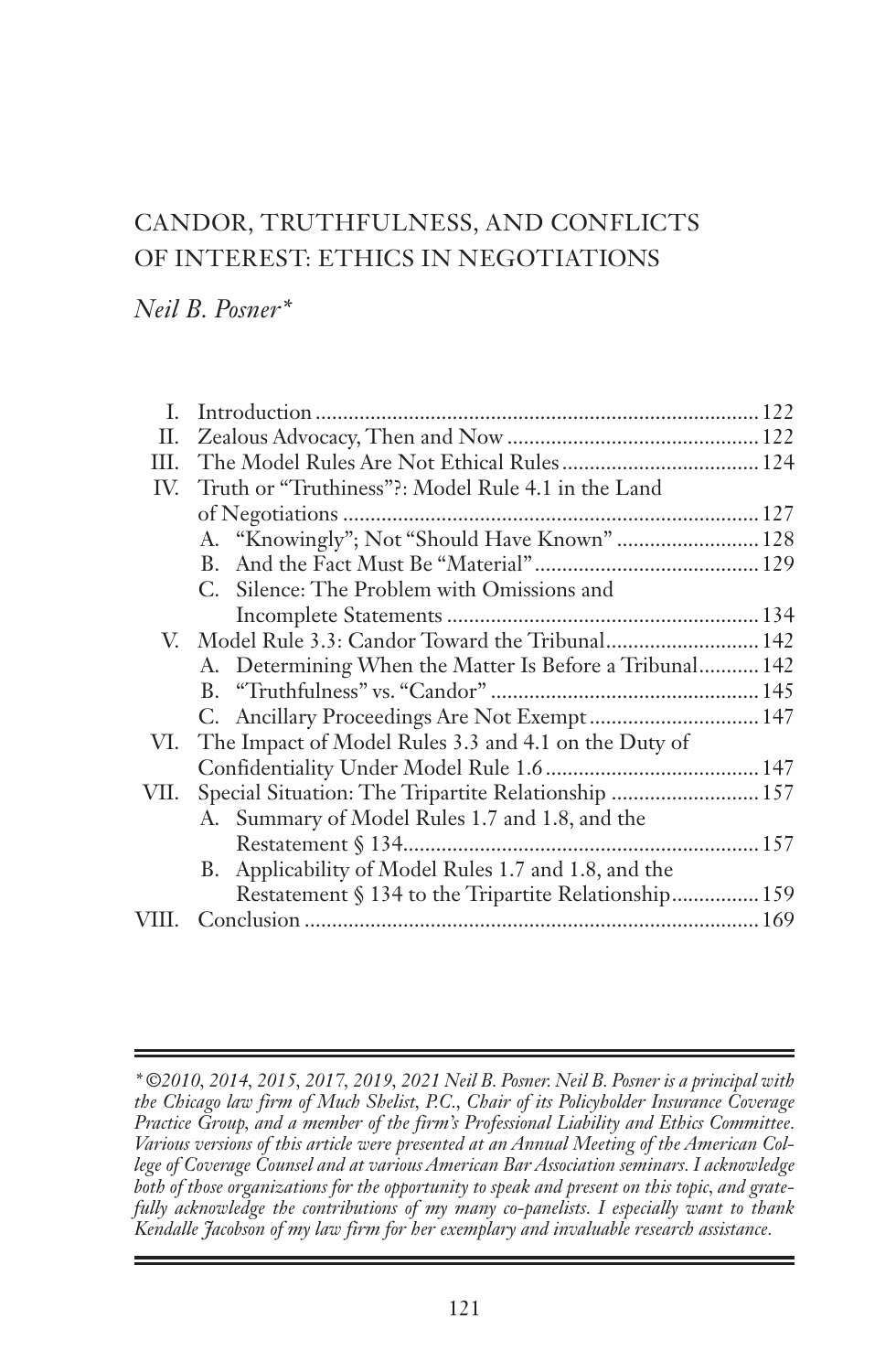*No man can serve two masters: for either he will hate the one, and love the other; or else he will hold to the one, and despise the other. Ye cannot serve God and mammon.*<sup>1</sup>

*There are no conflicts above \$5 million.*<sup>2</sup>

*I said, "there was a society of men among us, bred up from their youth in the art of proving, by words multiplied for the purpose, that white is black, and black is white, according as they are paid. To this society all the rest of the people are slaves. . . ."*<sup>3</sup>

#### I. INTRODUCTION

We lawyers are trained to think of ourselves as "zealous advocates" while, at the same time, we are instructed to maintain a high standard of ethics. Not only are those concepts fraught with tension but also those concepts zealous advocacy and high ethical standards—do not necessarily accurately describe our duties.

The purpose of this paper, therefore, is to explore what is expected of us, what conduct is permitted and what is forbidden, and whether those norms vary according to the situation at hand. To that end, this article will address the ABA Model Rules of Professional Conduct most applicable to these issues—namely Rules 1.7, 1.8, 3.3 and 4.1—and their interaction with other duties to clients (most particularly Rule 1.6), and attempt to provide some needed guidance for lawyers, especially in the context of negotiations.

The reader is reminded that this paper discusses the Model Rules. The rules in the reader's particular jurisdiction may differ and, accordingly, those rules and the comments, ethical opinions, and cases interpreting them, should be consulted. This paper is for information purposes only and does not constitute legal advice. And, of course, the opinions expressed herein are those of the author and not necessarily those of his law firm or its clients.

#### II. ZEALOUS ADVOCACY, THEN AND NOW

In 1820, Lord Brougham described the lawyer's role thus:

An advocate, in the discharge of his duty, knows but one person in all the world, and that person is his client. To save that client by all means and expedients, and at all hazards and costs to other persons, and amongst them, to

<sup>1.</sup> *Matthew* 6:24 (King James).

<sup>2.</sup> Attributed to a "famous American lawyer (circa 1984)" *in* STEPHEN GILLERS, REGULATION of Lawyers: Problems of Law and Ethics 185 (9th ed. 2012).

<sup>3.</sup> Jonathan Swift, Gulliver's Travels, pt. 4, ch. 5, ¶ 11.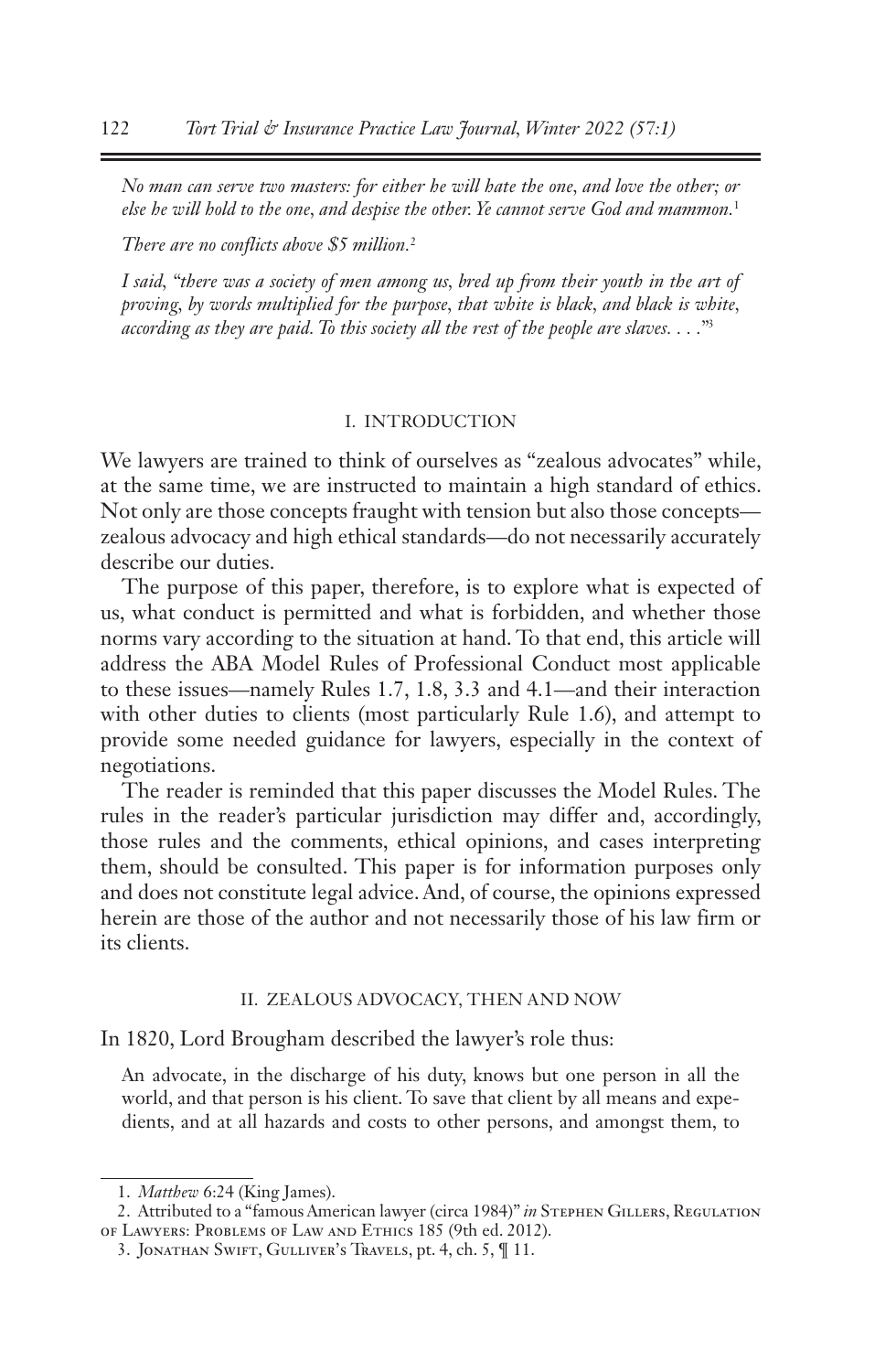himself, is his first and only duty; and in performing this duty he must not regard the alarm, the torments, the destruction, which he may bring upon others.4

But when in 1983 the ABA adopted the Model Rules of Professional Conduct, which superseded the Model Code of Professional Responsibility, the term "zealous advocate" was removed.<sup>5</sup> In his excellent article on ethics in negotiations, Michael H. Rubin comments on the removal:

In its place was a comment to [Model Rule] 1.3 that a "lawyer should act with commitment and dedication to the interests of the client and with zeal in advocacy upon the client's behalf." The Comment (although not the blackletter text of [Model Rule] 1.3 goes on to caution that a "lawyer is not bound to press for every advantage that might be realized for a client." This commentary has continued, almost verbatim, into the Ethics 2000 Commission's Revision to the Model Rules, adopted by the ABA in 2002 (E2K).<sup>6</sup>

Although the term persists in common usage, both by courts,<sup>7</sup> and by legal commentators,<sup>8</sup> the American Law Institute ("ALI"), in its Restatement of

<sup>4.</sup> 2 Trial of Queen Caroline 8, *as cited in* Sharon Dolovich, *Ethical Lawyering and the Pos*sibility of Integrity, 70 FORDHAM L. REV. 1629, 1687 n.9 (2002).

<sup>5.</sup> *Compare* ABA Canons of Professional Ethics, Canon 15, *How Far a Lawyer May Go in Supporting a Client's Cause* ("The lawyer owes entire devotion to the interest of the client, warm zeal in the maintenance and defense of his rights and the exertion of his utmost learning and ability, to the end that nothing be taken or be withheld from him save by the rules of law, legally applied.") (*cited in* ABA Compendium of Professional Responsibility Rules and Standards 428 (2014 ed.) [hereinafter ABA Compendium], *with* ABA Model Code of PROFESSIONAL RESPONSIBILITY, Canon 7, *A Lawyer Should Represent a Client Zealously Within the Bounds of the Law*, Ethical Consideration EC 7-1 ("The duty of a lawyer, both to his client and to the legal system, is to represent his client zealously within the bounds of the law  $\dots$ .") (ABA Compendium, *supra*, at 287), *with* ABA Model Rule of Pro. Conduct 1.3 ("A lawyer shall act with reasonable diligence and promptness in representing a client"). *But see* Comment [1] to Rule 1.3 ("A lawyer must also act with commitment and dedication to the interests of the client and with zeal in advocacy upon the client's behalf. A lawyer is not bound, however, to press for every advantage that might be realized for a client.") (ABA COMPENDIUM, *supra*, at 34–35).

<sup>6.</sup> Michael H. Rubin, *The Ethical Negotiator: Ethical Dilemmas, Unhappy Clients, and Angry Third Parties*, 26 Constr. Law., Summer 2006, at 12, 12. The author highly recommends this article to anyone who wishes to explore the history of the notions of zealous advocacy, professionalism, and ethics. The article is well researched and the footnotes abundant.

<sup>7.</sup> *See, e.g.*, Brown v. State, 877 P.2d 1071, 1073 (Nev. 1994) ("However much it may 'infuriate the jury,' a properly zealous advocate must do all he can to defend his client.").

<sup>8.</sup> Rubin, *supra* note 6, at n.5, provides a nonexclusive list of law-review articles with one form or other of "zealous advocate" in the title: Katherine S. Broderick, *Understanding Lawyers' Ethics: Zealous Advocacy in a Time of Uncertainty*, 8 UDC/DCSL L. Rev. 219 (2004); George A. Reimer, *Zealous Lawyers: Saints or Sinners?*, 59 Or. St. B. Bull. 31 (1998); Raymond M. Brown, *A Plan to Preserve an Endangered Species: The Zealous Criminal Defense Lawyer*, 30 Loy. L.A. L. Rev. 21 (1996); Marvin Ventrell, *The Child's Attorney: Understanding the Role of Zealous Advocate*, 17 Fam. Advoc. 73 (Winter 1995); Robert G. Day, Note, *Administrative Watchdogs or Zealous Advocates? Implications for Legal Ethics in the Face of Expanded Attorney Liability*, 45 Stan. L. Rev. 645 (1993). In addition, see Larissa M. Whittingham, *Deceit or Duty? What* Azar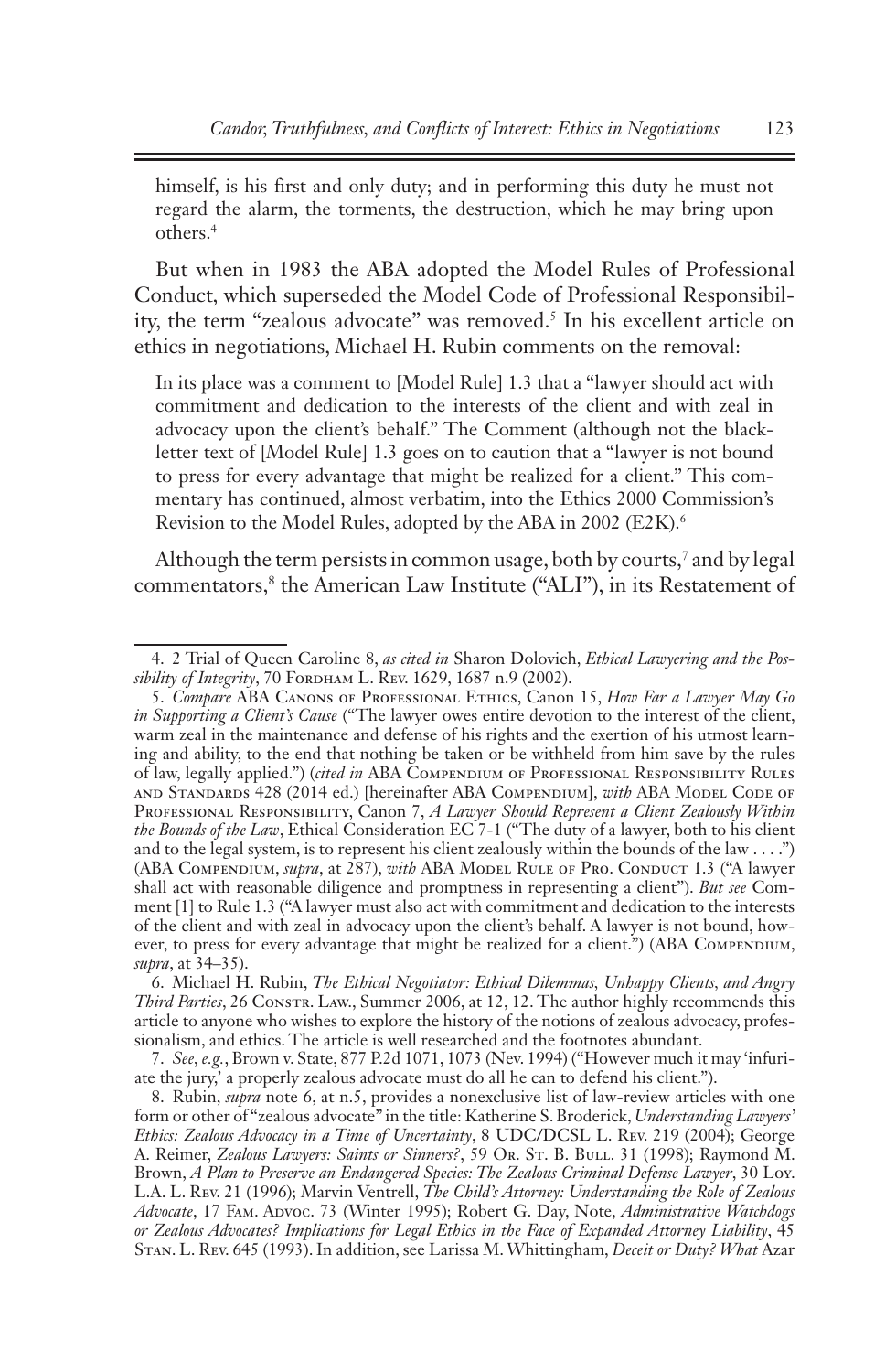the Law Governing Lawyers, advises that zealous advocacy is not a synonym for hardball tactics and further cautions that the "term sets forth a traditional aspiration, but it should not be misunderstood to suggest that lawyers are legally required to function with a certain emotion or style of litigating, negotiating, or counseling."9

Thus, now that "zealous advocacy" has been removed from the Model Rules and is no longer normative behavior for lawyers, the question is begged as to what normative behavior is. Do the Model Rules require us to behave "ethically"? As we shall see in the next section, the answer is "not necessarily."

#### III. THE MODEL RULES ARE NOT ETHICAL RULES

The Model Rules replaced the Model Code of Professional Responsibility, which included "Ethical Considerations" and "Disciplinary Rules." The Model Rules dispense with these distinctions, focusing instead on what a lawyer "shall not" do, what a lawyer "shall" do, and what a lawyer "may" do.10 As Rubin comments:

9. RESTATEMENT (THIRD) OF THE LAW GOVERNING LAWYERS § 16 cmt. d. (2000).

10. *See* Model Rules of Professional Conduct (Am. Bar Ass'n 1983), https://www .americanbar.org/groups/professional\_responsibility/publications/model\_rules\_of\_pro fessional\_conduct/model\_rules\_of\_professional\_conduct\_table\_of\_contents/ and the Ethics

v. Garza *Teaches About an Attorney's Dual Roles as Zealous Advocate and Officer of the Court*, 31 Regent U.L. Rev. 135 (2018); David Luban, *Fiduciary Legal Ethics, Zeal, and Moral Activism*, 33 GEO. J. LEGAL ETHICS 275 (2020). For additional cases on this issue, see *In re* Ames, 993 F.3d 27 (1st Cir. 2021) (Although the Court of Appeals respects a lawyer's zealous advocacy for his client, that zeal, in turn, must respect the boundaries of appropriate advocacy, and when zealous advocacy is based on nothing more than a wing and a prayer, it is sanctionable.); Petricevic v. Shin, No. CV 20-00283 LEK-WRP, 2021 WL 2700382, at \*7 (D. Haw. June 30, 2021) ("Furthermore, the system of ethical safeguards already in place is specifically designed to address allegedly unethical behavior by attorneys in their representation of clients, and exposing said attorneys to liability as civil conspirators for an aggressive defense (that remains within the scope of representation) is antithetical to the policy of allowing for zealous advocacy. Hence, an attorney's motivation to protect him or herself at the cost of providing less effective or vigorous representation to a client is in direct contrast with the established public interest in protecting '[t]he right of a litigant to independent and zealous counsel [, a right which] is at the heart of our adversary system." *Hefferman*, 189 F.3d at 413. Under the facts as alleged, it is not possible for the Motion Defendants, as attorneys, to have conspired with their clients for purposes of § 1985(2), because their alleged conduct occurred within the scope of representing their clients. Therefore, Plaintiff has failed to plead facts that would support a finding that the Motion Defendants were involved in a conspiracy."); Matter of Lisse, 921 F.3d 629, 645 (7th Cir. 2019) ("Lawyers must represent their clients' interests responsibly, not only zealously. Kapco Mfg. Co. v. C&O Enter., Inc., 886 F.2d 1485, 1497 (7th Cir. 1989). Part of being a responsible counselor to one's client is recognizing when the legal battle is lost and advising the client how to best handle that outcome. Frivolous legal arguments, intentionally dilatory tactics, and unprofessional antagonism toward opposing counsel benefits no one and improperly burdens federal courts. Nora's conduct has crossed the boundaries of acceptable conduct for attorneys in this circuit."); Collins v. Daniels, 916 F.3d 1302 (10th Cir. 2019), *cert. denied*, 140 S. Ct. 203 (2019), *reh'g denied*, 140 S. Ct. 567 (2019) (because adversary system expects lawyers to zealously represent their clients, Rule 11 standard is tough one to satisfy; attorney can be rather aggressive and still be reasonable).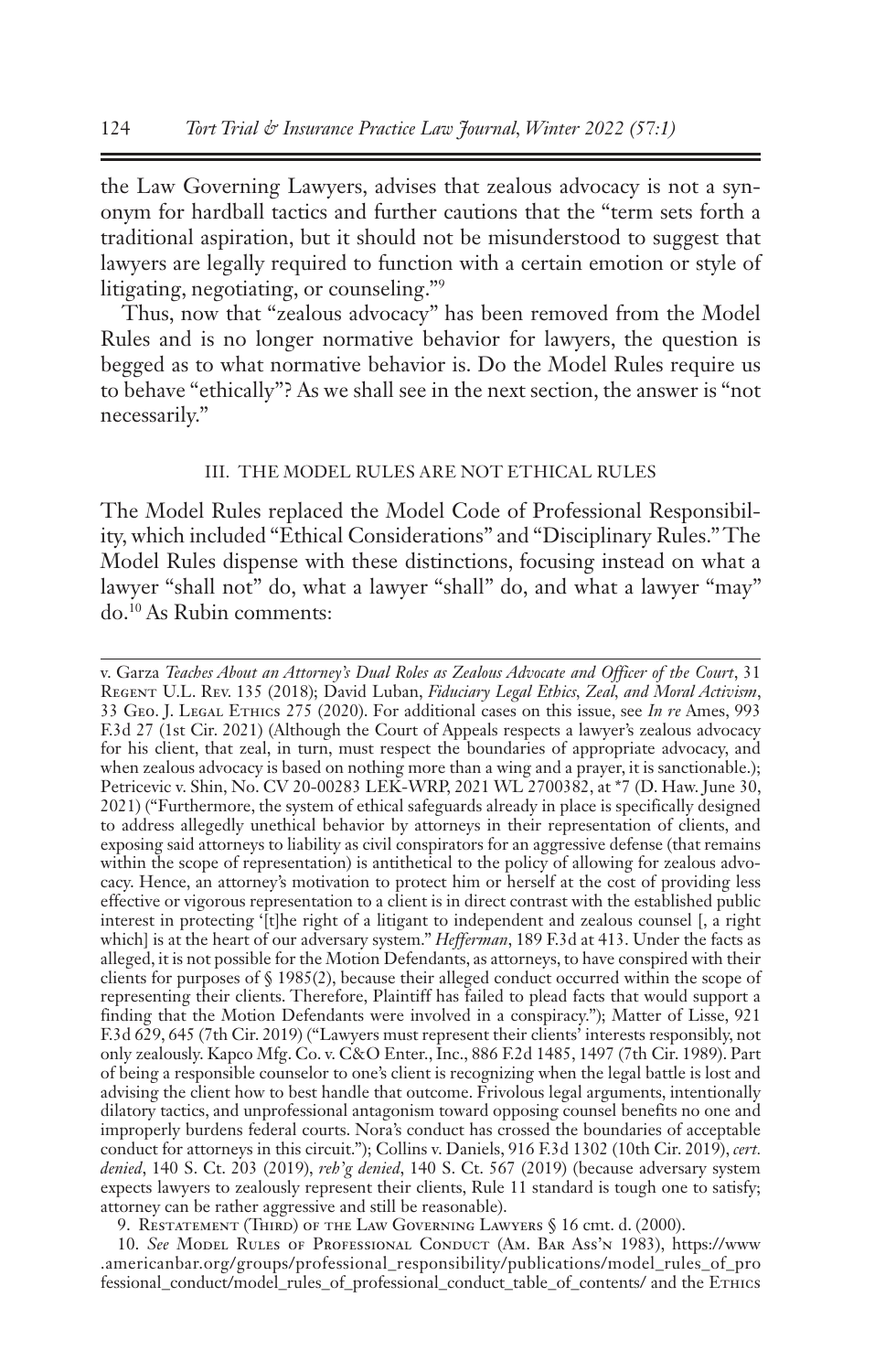"Ethics" is the term that is commonly applied to lectures about the ABA's Model Rules of Professional Conduct and its predecessor, the Model Code of Professional Responsibility. The 1983 Model Rules and the Ethics 2002 Model Rules, however, do not use the word "ethics" except in the scope section. That section notes that the rules "simply provide a framework for the ethical practice of law," but when one reads the rules, the concept of ethics is not otherwise mentioned.11

And it is not only the Model Rules that avoid mentioning ethics. The federal rules and statutes that purportedly regulate sanctionable conduct— Federal Rule of Civil Procedure 11, Federal Rule of Appellate Procedure 38 and 28 U.S.C. § 1927—do not use the word either.12

Accordingly, the modern American lawyer operates in a world where she:

- must be competent (Model Rule (M.R.) 1.1);
- must carry out the client's objectives  $(M.R. 1.2(a))$  unless the lawyer knows the client intends to do something criminal or fraudulent  $(M.R. 1.2(d));$
- must not breach any confidences (M.R. 1.6(a)) unless an exception applies (M.R. 1.6(b));
- must be loyal (M.R. 1.7–1.12) unless loyalty would result in a breach of other duties, such as to the court (M.R. 1.16);
- must keep track of who is the client and who is not when an organization is involved (M.R. 1.13; Sarbanes-Oxley  $Act^{13}$ );
- must not allow the party paying for the lawyer's services—if that party is not the client—to interfere with her independence of professional

issue rules, in the public interest and for the protection of investors, setting forth minimum standards of professional conduct for attorneys appearing and practicing before the Commission in any way in the representation of issuers, including a rule—

(1) requiring an attorney to report evidence of a material violation of securities law or breach of fiduciary duty or similar violation by the company or any agent thereof, to the chief legal counsel or the chief executive officer of the company (or the equivalent thereof); and

(2) if the counsel or officer does not appropriately respond to the evidence (adopting, as necessary, appropriate remedial measures or sanctions with respect to the violation), requiring the attorney to report the evidence to the audit committee of the board of directors of the issuer or to another committee of the board of directors comprised solely of directors not employed directly or indirectly by the issuer, or to the board of directors.

15 U.S.C. § 7245.

<sup>2000</sup> Model Rules (2000), https://www.americanbar.org/groups/professional\_responsibil ity/policy/ethics\_2000\_commission/e2k\_report\_home, *passim*.

<sup>11.</sup> Rubin, *supra* note 6, at 13.

<sup>12.</sup> *Id*.

<sup>13.</sup> Sarbanes-Oxley Act of 2002, Pub. L. No. 107-204, 116 Stat. 745. Section 307 of the Act mandates that the Securities and Exchange Commission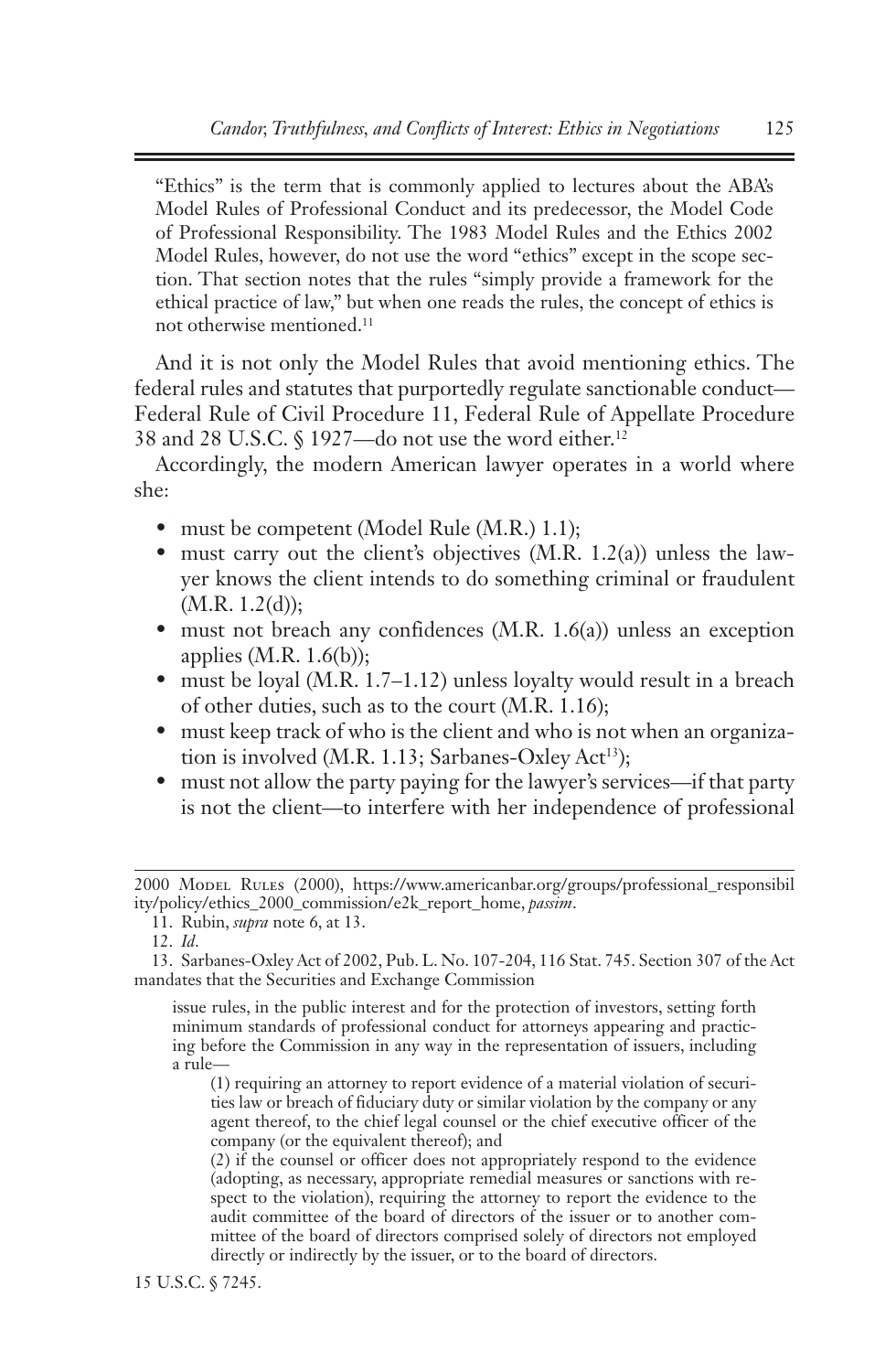judgment or with the client-lawyer relationship (M.R. 1.8(f)(2)), must obtain her client's consent to such an arrangement  $(M.R. 1.8(f)(1))$ and must protect the client's confidential information as required by Rule 1.6 (M.R. 1.8(f)(3));

- must know when to withdraw when adherence to other rules render continuation of representation impossible or unreasonable (M.R. 1.16);
- must act with independence (M.R. 5.4) but may consider "moral, economic, social and political factors" (whatever they may be) in her representation (M.R. 2.1);
- must be candid toward a tribunal and take remedial measures if she knows that a person intends to engage in criminal or fraudulent conduct related to the proceeding (M.R. 3.3(a) and (b)) and must follow Model Rules 3.3(a) and (b) "even if compliance requires disclosure of information otherwise protected by Rule 1.6" (M.R. 3.3(c));
- but apparently may "puff," "bluff," "misdirect" or "bluster" in a nontribunal setting as long as she does not knowingly "make a false statement of material fact or law to a third person" or "fail to disclose a material fact when disclosure is necessary to avoid assisting a criminal or fraudulent act by a client, unless disclosure is prohibited by Rule  $1.6." (M.R. 4.1).$

Although there is no *per se* rule about being ethical,

- she may not make a false or misleading statement about her services (M.R. 7.1);
- she may not solicit clients except as permitted by Rule 7.3; and
- she must report the misconduct of other lawyers  $(M.R. 8.3(a))$  but, unlike Rule 3.3 but like Rule 4.1, does not have to disclose information protected by Rule 1.6 (M.R. 8.3(c)).

Finally, she, herself, must not commit any of the types of misconduct set forth in Model Rule 8.4, or violate any of the local rules that may apply to her.

Thus, we are not necessarily "zealous advocates," at least in the traditional sense, and we are not bound by the ethical standards embodied in predecessors to the Model Rules. We operate, rather, in a system that says we "shall," we "shall not," and we "may." Whether we believe that this change is an improvement is beside the point.<sup>14</sup> Our point is to explore

<sup>14.</sup> Many commentators, however, take opposing views on that question. *See, e.g.*, Dolovich, *supra* note 4; Richard Wasserstrom, *Lawyers as Professionals: Some Moral Issues*, 5 Hum. Rts. Q. 1 (1975); Eleanor Holmes Norton, *Bargaining and the Ethics of Process*, 64 N.Y.U. L. Rev. 493 (1989); Alvin B. Rubin, *A Causerie on Lawyers' Ethics in Negotiation*, 35 La. L. Rev. 577 (1965); James White, *Machiavelli and the Bar: Ethical Limitations on Lying in Negotiation*, Am.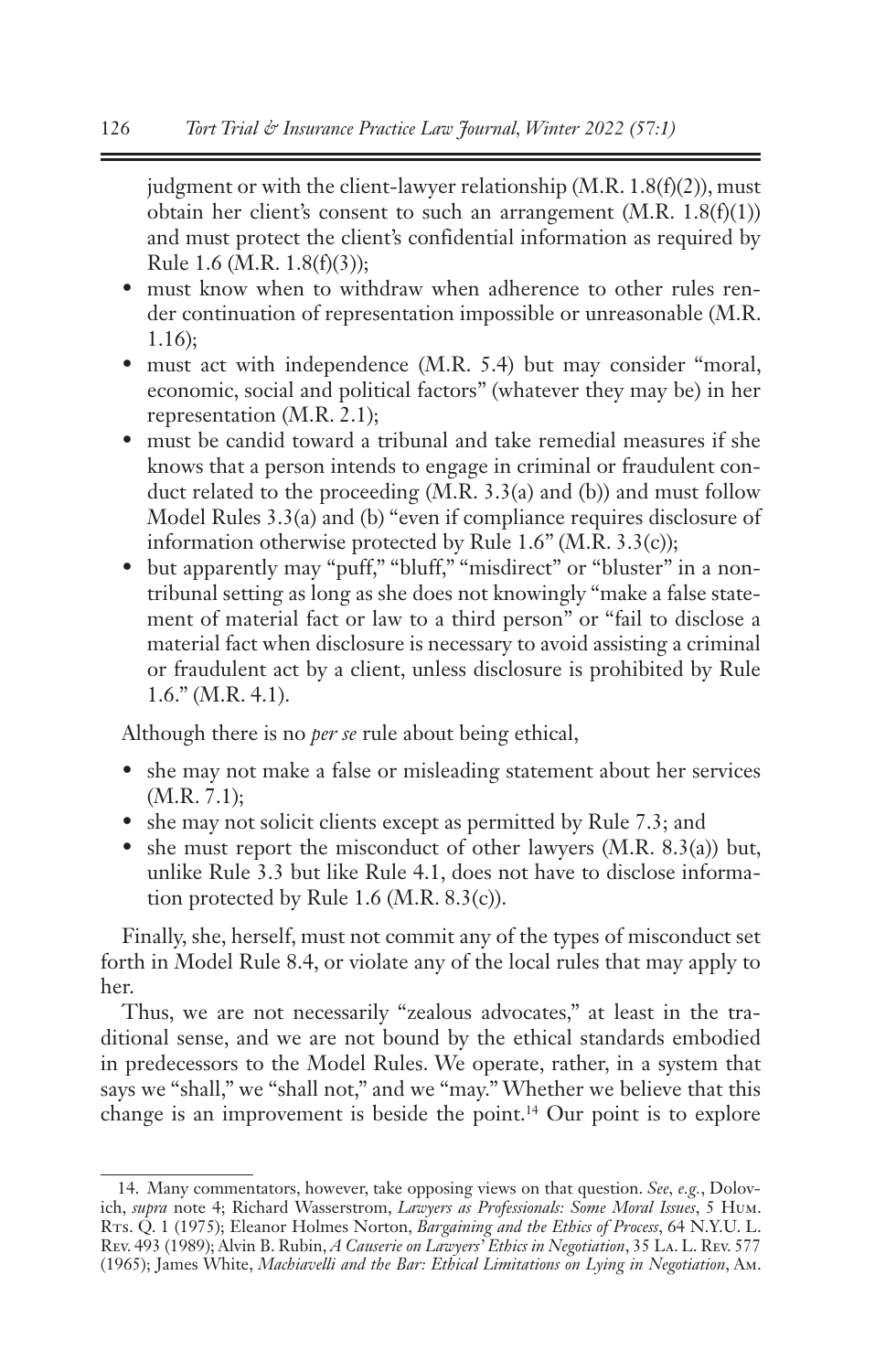whether a framework exists that can guide the practitioner. With that, we look first at the rules regarding negotiations.

> IV. TRUTH OR "TRUTHINESS<sup>15"</sup>?: MODEL RULE 4.1 IN THE LAND OF NEGOTIATIONS

Model Rule 4.1, "Truthfulness in Statements to Others," provides:

In the course of representing a client a lawyer shall not knowingly:

- (a) make a false statement of material fact or law to a third person; or
- (b) fail to disclose a material fact when disclosure is necessary to avoid assisting a criminal or fraudulent act by a client, unless disclosure is prohibited by Rule 1.6.

This was not the language originally proposed. According to the drafting history, although the preamble was approved to include language referring to honest dealing with others,<sup>16</sup> proposed language for Model Rule 4.1 that explicitly would have required truthfulness in negotiations, even if it would have caused the lawyer to reveal client confidences, was rejected.<sup>17</sup>

The Oxford English Dictionary defines *truthiness* thus:

https://en.oxforddictionaries.com/definition/truthiness (last visited Nov. 15, 2021). Dictionary.com defines it thus:

*noun*

*the growing trend of truthiness as opposed to truth.*

**2**: *Rare*. Truthfulness or faithfulness.

https://www.dictionary.com/browse/truthiness (last visited Nov. 15, 2021).

16. Paragraph 2 of the Preamble states in pertinent part, "As negotiator, a lawyer seeks a result advantageous to the client but consistent with requirements of honest dealing with others."

B. Found. Res. J. 926 (1980); Gerald B. Wetlaufer, *The Ethics of Lying in Negotiations*, 75 Iowa L. Rev. 1219 (1990); Charles B. Craver, *Negotiation Ethics: How to Be Deceptive Without Being Dishonest/How to Be Assertive Without Being Offensive*, 38 S. Tex. L. Rev. 713 (1997); Scott S. Dahl, *Ethics on the Table: Stretching the Truth in Negotiations*, 8 Rev. LITIG. 173 (1989); see also Bret Linley, *Quis Custodiet Ipsos Custodes: How the Lack of Institutional Concern for Parties to ADR*  Protects and Incentivizes Lawyer Misconduct, 45 J. LEGAL PROF. 115 (2020); Russell Korobkin, *Behavioral Ethics, Deception, and Legal Negotiation*, 20 Nev. L.J. 1209 (2020).

<sup>15.</sup> *Truthiness* was named Word of the Year for 2005 by the American Dialect Society, http://www.americandialect.org/Words\_of\_the\_Year\_2005.pdf; and for 2006 by Merriam-Webster, http://www.merriam-webster.com/info/06words.htm. *See also* https://en.wikipedia .org/wiki/Truthiness (last visited Nov. 15, 2021).

truthiness (noun) (informal): "The quality of seeming or being felt to be true, even if not necessarily true."

**<sup>1</sup>**: the quality of seeming to be true according to one's intuition, opinion, or perception without regard to logic, factual evidence, or the lie:

<sup>17.</sup> The deleted sentence said, "The duties stated in this Rule apply even if compliance requires disclosure of information otherwise protected by Rule 1.6." See ABA CENTER FOR PROFESSIONAL RESPONSIBILITY, THE LEGISLATIVE HISTORY OF THE MODEL RULES OF PROFESsional Conduct: Their Development in the ABA House of Delegates (1987).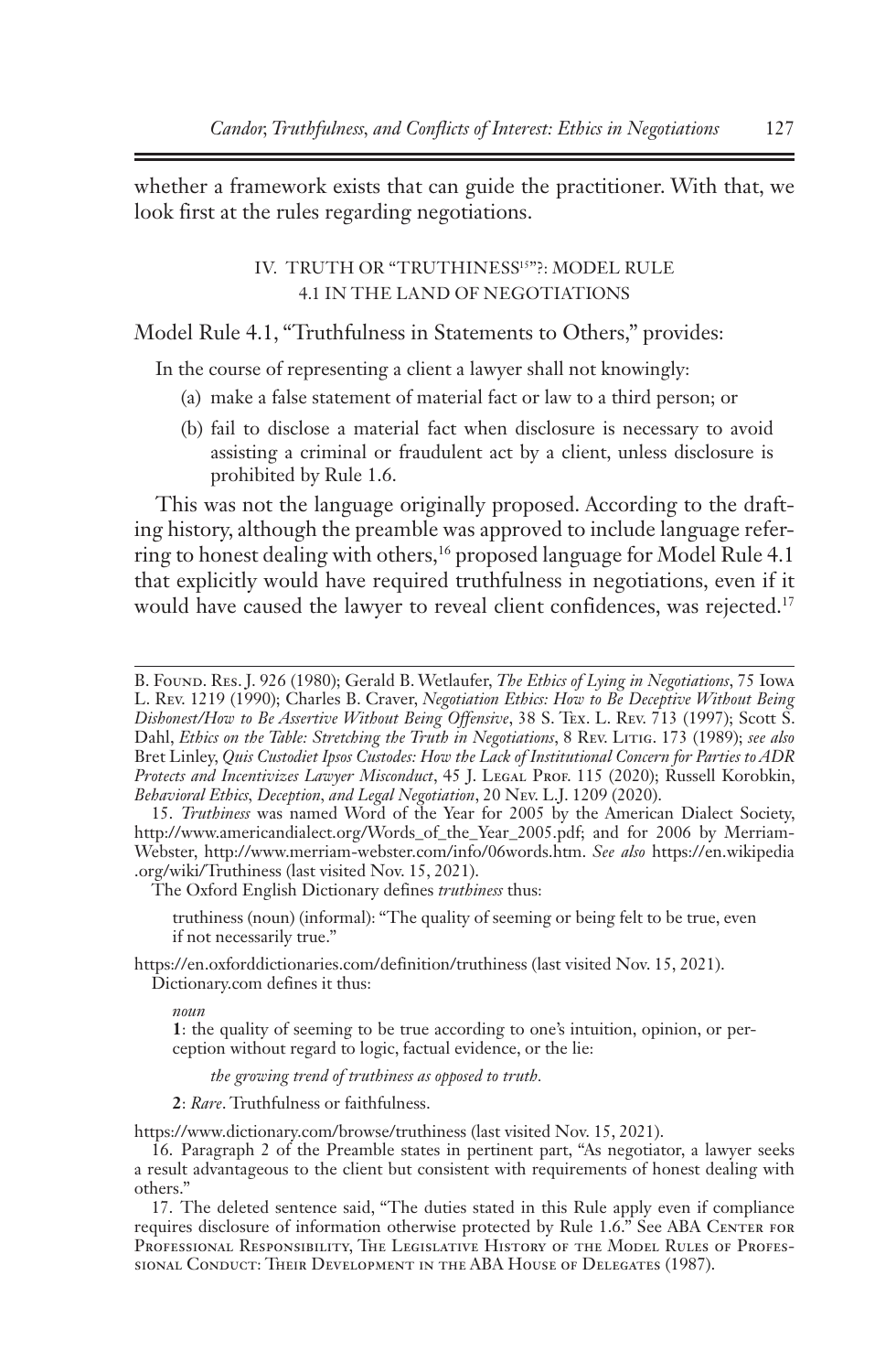Accordingly, unless the lawyer is operating is a setting governed by Model Rule 3.3—that is, in a proceeding before a tribunal—what is required is that the lawyer make no false statements or fail to disclose a material fact when disclosure is necessary to avoid assisting the client in a criminal or fraudulent act. Except in the circumstances set forth in Model Rule 4.1, truthfulness is not required, and "fair dealing" is not required.

Indeed, it would appear that the Model Rules permit at least some level of conduct that is not precisely truthful. Comment 2 to Model Rule 4.1, "Statements of Fact," provides in full:

[2] This Rule refers to statements of fact. Whether a particular statement should be regarded as one of fact can depend on the circumstances. Under generally accepted conventions in negotiation, certain types of statements ordinarily are not taken as statements of material fact. Estimates of price or value placed on the subject of a transaction and a party's intentions as to an acceptable settlement of a claim are ordinarily in this category, and so is the existence of an undisclosed principal except where nondisclosure of the principal would constitute fraud. Lawyers should be mindful of their obligations under applicable law to avoid criminal and tortious misrepresentation.<sup>18</sup>

Thus, in a negotiation, a lawyer essentially is free to do what she feels is necessary to achieve a satisfactory outcome for her client. She is not constrained, for example, by the notion that that outcome may not be one that is equitable to the other side. She need not reveal a client confidence (unless, after conferring with the client and obtaining his consent, she does so in order to facilitate a good outcome). She must not, however, make a false statement of material fact. And she must not engage in conduct that is fraudulent. Short of that, however, nearly everything else is negotiation strategy.

#### A. *"Knowingly"; Not "Should Have Known"*

The lead-in language to Model Rule 4.1 bars the lawyer from "knowingly" engaging in conduct prohibited by subsections (a) and (b). According to Model Rule 1.0(f), this language requires "actual knowledge of the fact in question," which "may be inferred from circumstances."19 It is not a "should have known" standard, and the case law tends to agree. For example, in *Brown v. County of Genesee*, <sup>20</sup> defense counsel did not know but only "believed it probable" that plaintiff and her lawyer were mistaken concerning the computation of damages in the employment discrimination case. Under these facts, the lawyer was under no "legal or ethical duty" to

<sup>18.</sup> ANNOT. MODEL RULES OF PRO. CONDUCT 443 (9th ed. 2019) [hereinafter ANNOT. MRPC].

<sup>19.</sup> *Id.* at 15.

<sup>20.</sup> 872 F.2d 169 (6th Cir. 1989).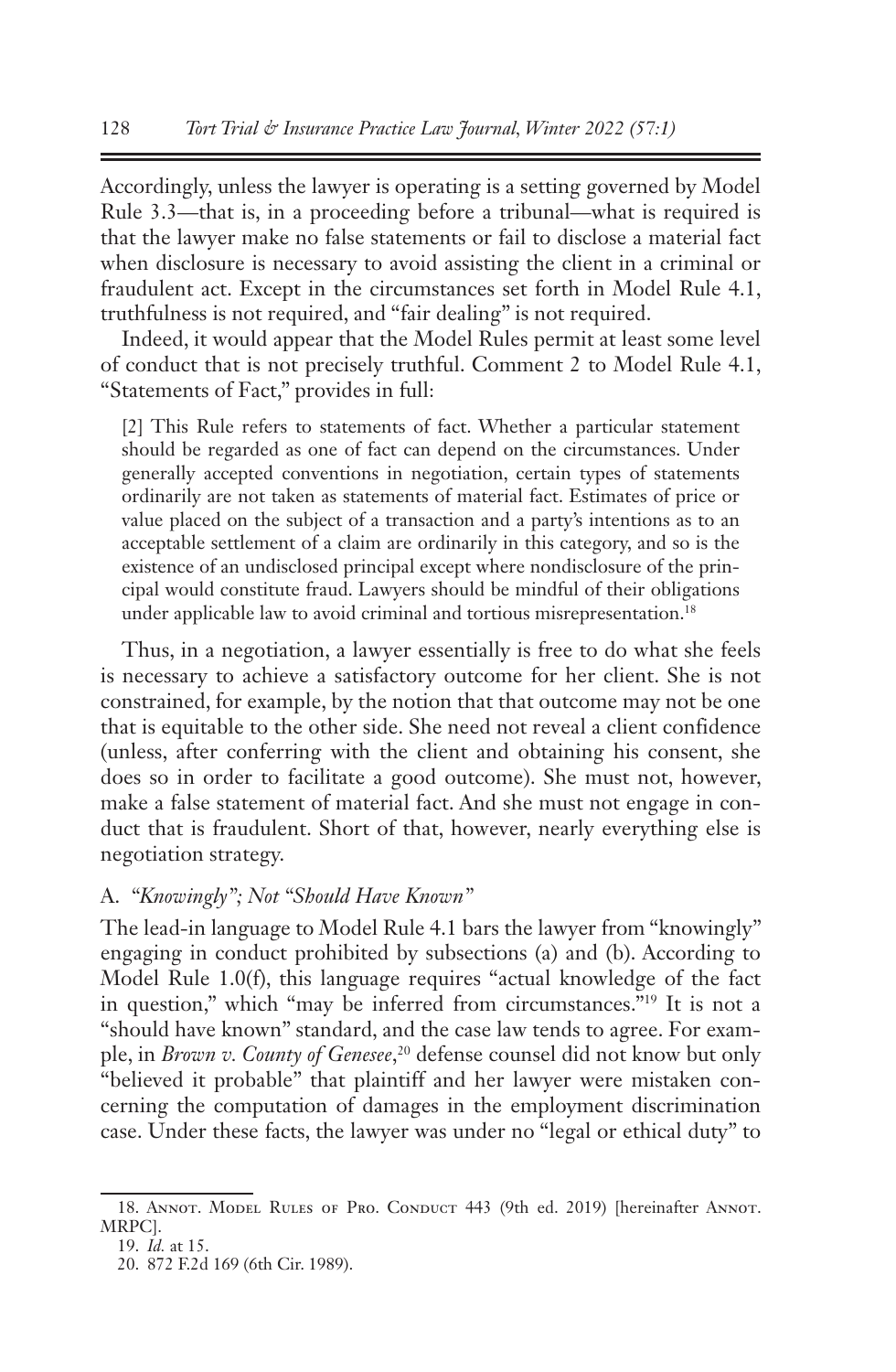correct the factual error made during negotiations. Even more to the point, in *In re Tocco*, 21 the Arizona Supreme Court held that a violation of Arizona's Rules  $1.2(d)$ ,<sup>22</sup> 3.3,<sup>23</sup> and 4.1 requires knowledge, and that a mere showing that the lawyer reasonably should have known her conduct was in violation of the Rules, without more, is insufficient.

# B. *And the Fact Must Be "Material"*

Comment [2] to Model Rule 4.1, set forth above, assumes away the meaning of "material." The "Materiality" Annotations to the Model Rules, provide the following critical guidance:

A statement is material for purposes of Rule 4.1(a) if it could or would influence the hearer. *In re Merkel*, 138 P.3d 847 (Or. 2006) (information is material if it "would or could have influenced the decision-making process significantly"); see *In re Malofiy*, 653 F. App'x 148 (3d Cir. 2016) (false statements to unrepresented defendant were material because they led to default judgment); *Att'y Grievance Comm'n v. Cocco*, 109 A.3d 1176 (Md. 2015) (after presenting third parties with invalid subpoena, lawyer told them they must comply with it); *In re Krigel*, 480 S.W.3d 294 (Mo. 2016) (in attempt to conceal adoption proceedings from birth father, lawyer for birth mother falsely told his lawyer that child would not be adopted without birth father's consent). Whether it actually did influence the hearer is beside the point. See *In re Winthrop*, 848 N.E.2d 961 (Ill. 2006) (lawyer falsely told social service agency's lawyer court order would not be required to freeze client's assets to protect them from client's malfeasing agent; not relevant that false statement had no effect upon agency lawyer's conduct); *In re Warner*, 851 So. 2d 1029 (La. 2003) (to avoid opening estate for client who just died, lawyer had client's daughter endorse settlement check in client's name; insurance adjuster's testimony that he would have made same settlement anyway not relevant to Rule 4.1(a) violation); *In re Smith*, 236 P.3d 137 (Or. 2010) (lawyer's false statements to clinic employees that he had court order or letter from attorney general authorizing his client to physically take over clinic were material even though employees called police anyway; reliance not part of materiality under Rule 4.1); see also *In re Pizur*, 84 N.E.3d 627 (Ind. 2017) (corporate counsel lied to reporter seeking information about dogs seized by the city); cf. *Office of Disciplinary Counsel v. DiAngelus*, 907 A.2d 452 (Pa. 2006) (materiality of defense counsel's

<sup>21.</sup> 984 P.2d 539 (Ariz. 1999).

<sup>22.</sup> Model Rule 1.2(d), *Scope of Representation and Allocation of Authority Between Client and Lawyer*, provides:

<sup>(</sup>d) A lawyer shall not counsel a client to engage, or assist a client, in conduct that the lawyer knows is criminal or fraudulent, but a lawyer may discuss the legal consequences of any proposed course of conduct with a client and may counsel or assist a client to make a good faith effort to determine the validity, scope, meaning or application of the law.

ANNOT. MRPC, *supra* note 18, at 31.

<sup>23.</sup> *See* discussion *infra* Section V.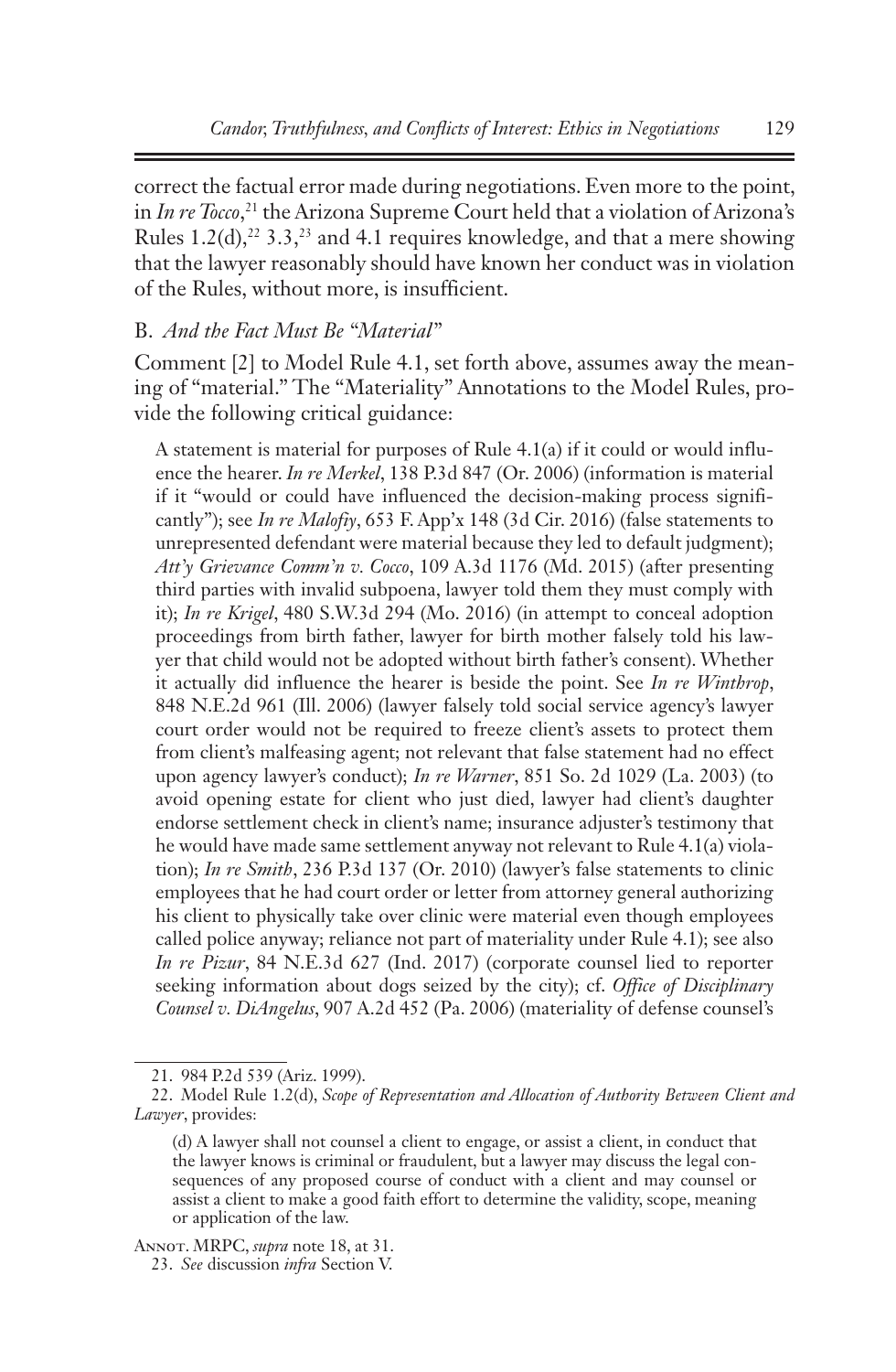false statement that arresting officer agreed to withdrawal of one charge was established by prosecutor's reliance upon it; client's actual innocence of that charge not relevant); *In re Carmick*, 48 P.3d 311 (Wash. 2002) (when lawyer's statement became material only because he was negotiating directly with obligee rather than her counsel, court would apply Rule 4.2 rather than Rule 4.1).

Note that DR7-102(A)(5), the analogous provision of the predecessor Model Code, did not include a materiality requirement; many jurisdictions adopting Rule 4.1 retained this approach and omitted the materiality requirement. See http://ambar.org/MRPCStateCharts for the variations.<sup>24</sup>

The *Summer* case<sup>25</sup> is of particular interest. The facts—undisputed or established by clear and convincing evidence—that led to his troubles are as follows.

The "accused"26 lawyer, Mr. Summer, became a member of the Oregon and Idaho bars in 1996 and, soon after, assumed a heavy caseload at a high-volume personal injury firm in Nampa, Idaho, while also working occasionally at his firm's Oregon office.<sup>27</sup> For each case, Summer relied on support staff to obtain medical records, provide him with summaries of them, and assemble pertinent records in support of demand letters that he drafted. When negotiating settlements with insurers, it was the practice of the firm as well as Summer "to instruct staff to withhold any medical records that might be adverse to a client's claim." On his cases, Summer retained final approval and authority over all demand letters and supporting documentation.28

One of Summer's first clients was Michael White, who was involved in two unrelated auto accidents within eleven days of each other. Neither accident was White's fault. The first accident, which occurred in Idaho, resulted in multiple injuries to White. State Farm insured the at-fault driver. The second accident occurred in Oregon but involved a truck and driver from an Idaho-based company, Boise Cascade, which was self-insured. Shortly after the second accident, White told Boise Cascade's adjuster that he had not been injured in the accident.<sup>29</sup>

<sup>24.</sup> Annot. MRPC, *supra* note 18, at 446.

<sup>25.</sup> *In re* Summer, 105 P.3d 848 (Or. 2005). This case was cited in the "Omissions That Mislead" annotation to Rule 4,1 in the ninth edition of the Annotated Model Rules of Professiona Conduct. See ANNOT. MRPC, *supra* note 18, at 446.

<sup>26.</sup> While many states use the term "respondent" to refer to the lawyer under consideration for discipline, Oregon continues to use the term "accused"; that usage, perhaps, is enough to make Oregon lawyers think twice about their obligations under the Rules.

<sup>27.</sup> *Summer*, 105 P.3d at 850 n.3. As the opinion notes, this case originally was tried under the Oregon Code of Professional Responsibility and not the Oregon Rules of Professional Conduct, which became effective on January 1, 2005. *Id.* at 849 n.1.

<sup>28.</sup> *Id.* at 849–50.

<sup>29.</sup> *Id.* at 850.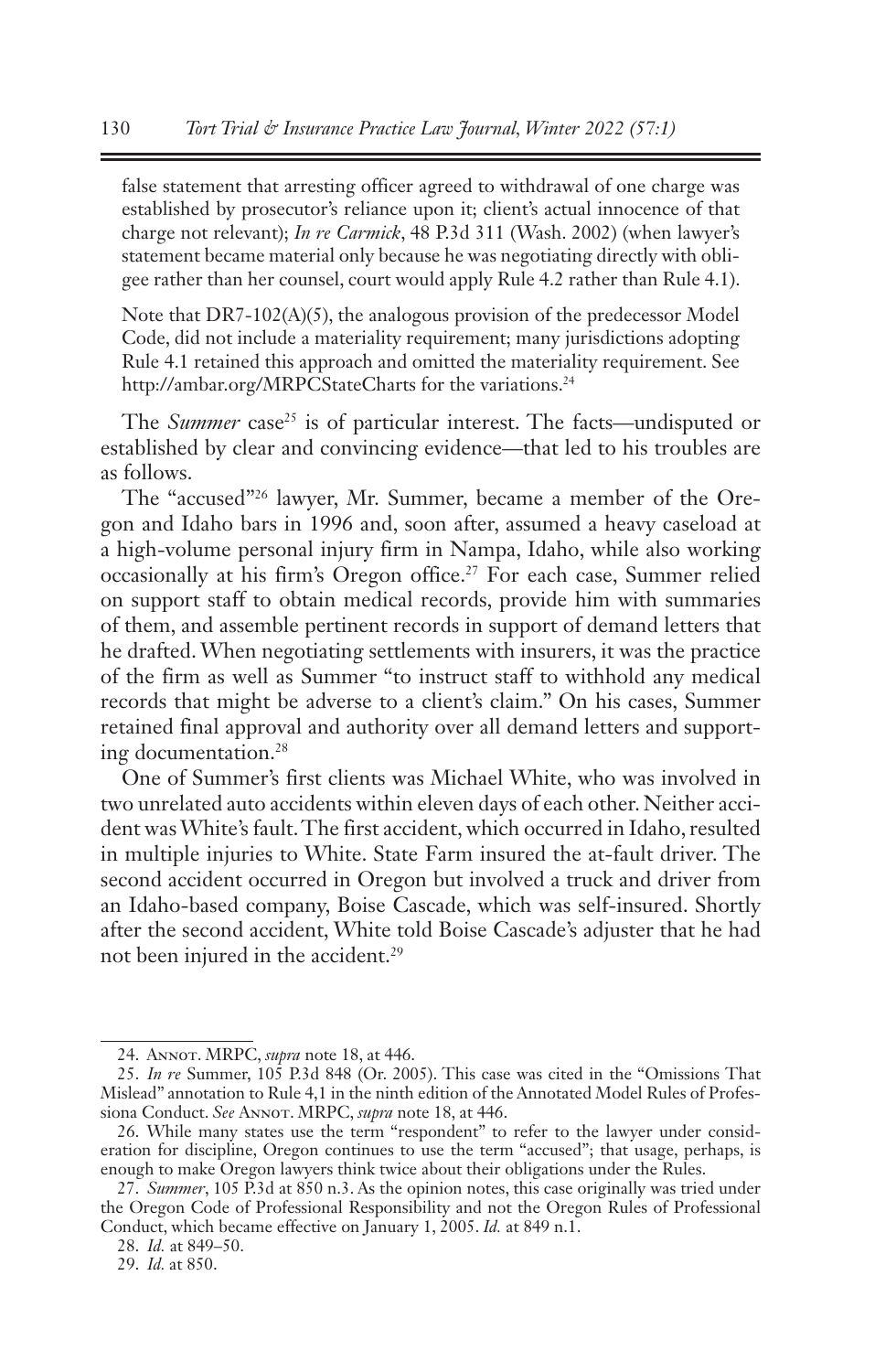After Summer notified State Farm that he was representing White, State Farm learned about the second accident. State Farm conferred with Boise Cascade "more than once" about the second accident. In the meantime, Summer sent State Farm a demand letter describing White's injuries and ongoing pain and suffering, In support, Summer submitted White's emergency care, medical, dental, chiropractic, and physical-therapy records. State Farm responded to Summer by inquiring about White's second accident. Summer asked White about the second accident and then wrote to State Farm stating that Summer was not aware of the second accident because White had not been injured in it. State Farm assessed the value of White's injuries and settled the claim for \$10,500.00.30

A week after settling with State Farm, Summer sent a demand letter to Boise Cascade stating that, although White had been in an earlier accident, White "did not suffer any symptoms nor did he seek treatment until after the accident and injuries caused by [Boise Cascade]." Summer further claimed that Boise Cascade caused White "neck, back, and a laceration to [the] mouth" injuries, and demanded \$9,081 to settle White's claim. Although Summer included, with this letter, some new medical records from White's orthopedist and internist, he also submitted *the same* physical therapy, chiropractic, and dental records that he previously sent to State Farm.<sup>31</sup>

Because White previously had reported himself uninjured in the second accident to Boise Cascade's adjuster, and because many of the submitted records referenced the first accident as the source of White's injuries, Boise Cascade denied White's claim, alerted State Farm, and contacted Idaho's insurance fraud investigation department.<sup>32</sup> Although State Farm ultimately concluded that its settlement with White was appropriately valued, the State of Idaho saw other issues. The State criminally charged Summer and a jury found him guilty of attempted grand theft by deception.<sup>33</sup>

The disciplinary case against Summer turned on the following Oregon rules in force prior to January 1, 2005: DR 1-102(A)(2) ("[i]t is professional misconduct for a lawyer to . . . [c]ommit a criminal act that reflects adversely on the lawyer's honesty, trustworthiness[,] or fitness to practice law";34 DR

(2) the lawyer is a partner or has comparable managerial authority in the law firm in which the other lawyer practices, or has direct supervisory authority

<sup>30.</sup> *Id.*

<sup>31.</sup> *Id.*

<sup>32.</sup> *Id.* at 850–51.

<sup>33.</sup> *Id.* at 851.

<sup>34.</sup> *Id*. at 852. DR 1-102(A)(2) correlates to Model Rules 5.1(c), 5.3(b) and 8.4(a). ABA COMPENDIUM 201. Model Rule 5.1(c) states:

<sup>(</sup>c) A lawyer shall be responsible for another lawyer's violation of the Rules of Professional Conduct if:

<sup>(1)</sup> the lawyer orders or, with knowledge of the specific conduct, ratifies the conduct involved; or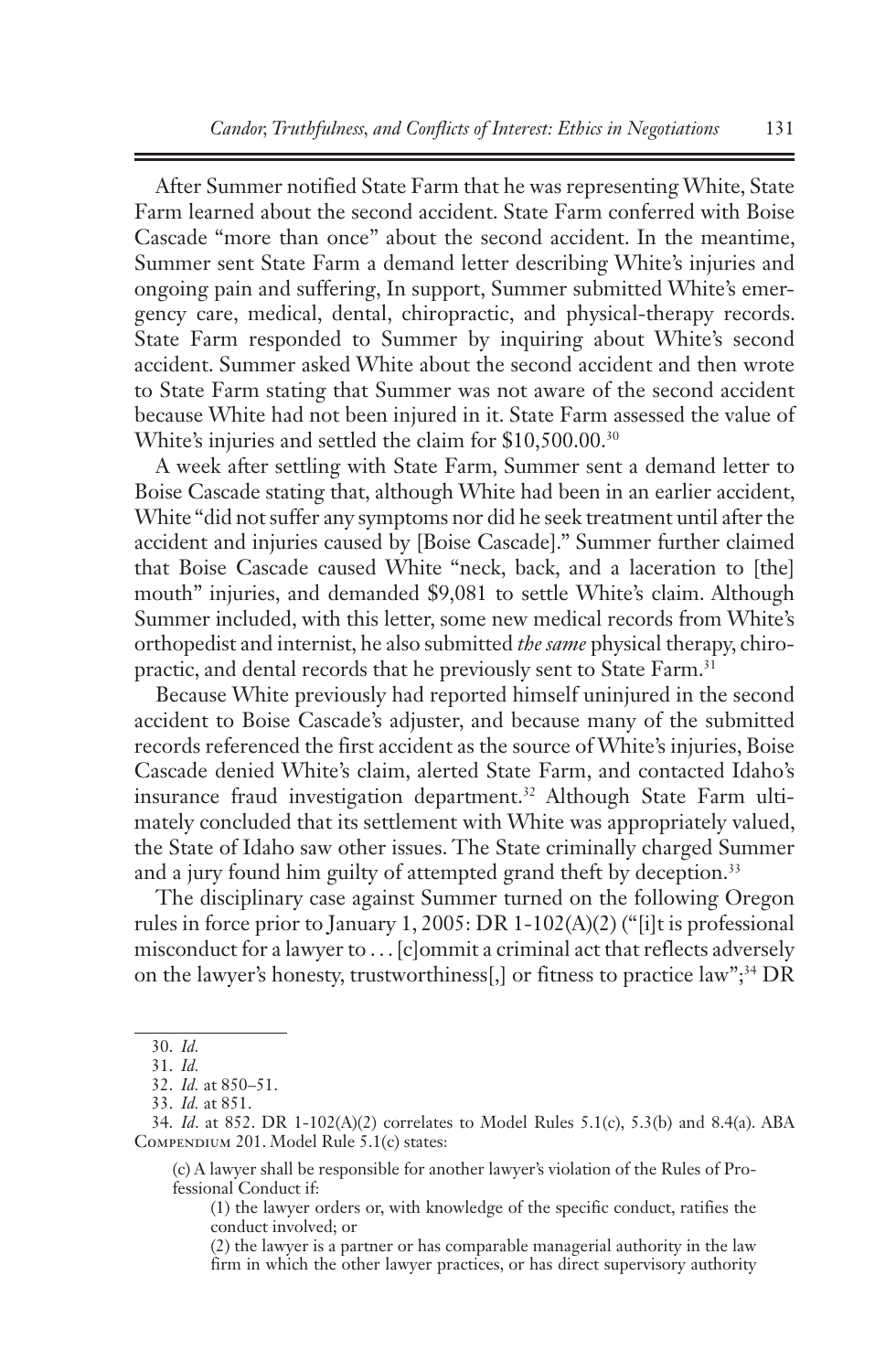$1-102(A)(3)$  ("[i]t is professional misconduct for a lawyer to ... [e]ngage in conduct involving dishonesty, fraud, deceit[,] or misrepresentation";<sup>35</sup> and DR 7-102(A)(5) ("[i]n the lawyer's representation of a client . . . , a lawyer shall not . . . [k]nowingly make a false statement of law or fact."<sup>36</sup>

In attempting to persuade the court that he had not violated DR 1-102(A)(2), Summer argued that White had suffered injuries in both accidents and thus had legitimate claims against both insurers. He attempted to explain that White had suffered "no symptoms" after the second accident and, accordingly, Summer never falsely asserted White had been uninjured in that accident. The court rejected these arguments, stating:

The accused's arguments are unconvincing. Resubmitting to Boise Cascade the same medical records previously sent to State Farm does not convey a belief that White had a legitimate claim against Boise Cascade. It conveys an intent to obtain a second recovery for the same injuries and take advantage of the timing of White's medical care. Further, the accused knew that he falsely attributed White's neck, back, and mouth injuries to the second accident. In testimony before the trial panel, the accused admitted that it was "not a completely true statement" to make such attributions. More to the point, the record is clear and convincing that the accused's statement was false.

The accused also admitted in his testimony that he made a conscious effort not to disclose anything to insurers "that would be damning to [his] client" and that he had instructed staff to select supporting medical documentation accordingly. Consciously employing such tactics in this instance evinces a clear intention to deprive Boise Cascade of money wrongfully.

Finally, even if this court were to accept the accused's distinction between symptoms and injuries, asserting to Boise Cascade that White suffered "no symptoms" after the first accident remains deceitful and untrue. White

over the other lawyer, and knows of the conduct at a time when its consequences can be avoided or mitigated but fails to take reasonable remedial action.

#### ANNOT. MRPC, *supra* note 18, at 497.

Model Rule 5.3(b) states: "With respect to a nonlawyer employed or retained by or associated with a lawyer: . . . (b) a lawyer having direct supervisory authority over the nonlawyer shall make reasonable efforts to ensure that the person's conduct is compatible with the professional obligations of the lawyer. . . . " ANNOT. MRPC, *supra* note 18, at 509.

Model Rule 8.4(a) states: "It is professional misconduct for a lawyer to: (a) violate or attempt to violate the Rules of Professional Conduct, knowingly assist or induce another to do so, or do so through the acts of another. . . . " ANNOT. MRPC, *supra* note 18, at 703.

35. 105 P.3d at 853. DR 1-102(A)(3) correlates to Model Rules 8.4(b), (f). ABA Compen-DIUM 201. Model Rule 8.4 states: "It is professional misconduct for a lawyer to: . . . (b) commit a criminal act that reflects adversely on the lawyer's honesty, trustworthiness or fitness as a lawyer in other respects. . . ." Model Rule 8.4(f) states: "It is professional misconduct for a lawyer to: . . . (f) knowingly assist a judge or judicial officer in conduct that is a violation of applicable rules of judicial conduct or other law." Annot. MRPC, *supra* note 18, at 703.

36. 105 P.3d at 853. DR 7-102(A)(5) correlates to Model Rule 3.3(a)(1) (discussed *infra* at Section V) and Model Rule 4.1. ABA COMPENDIUM 206.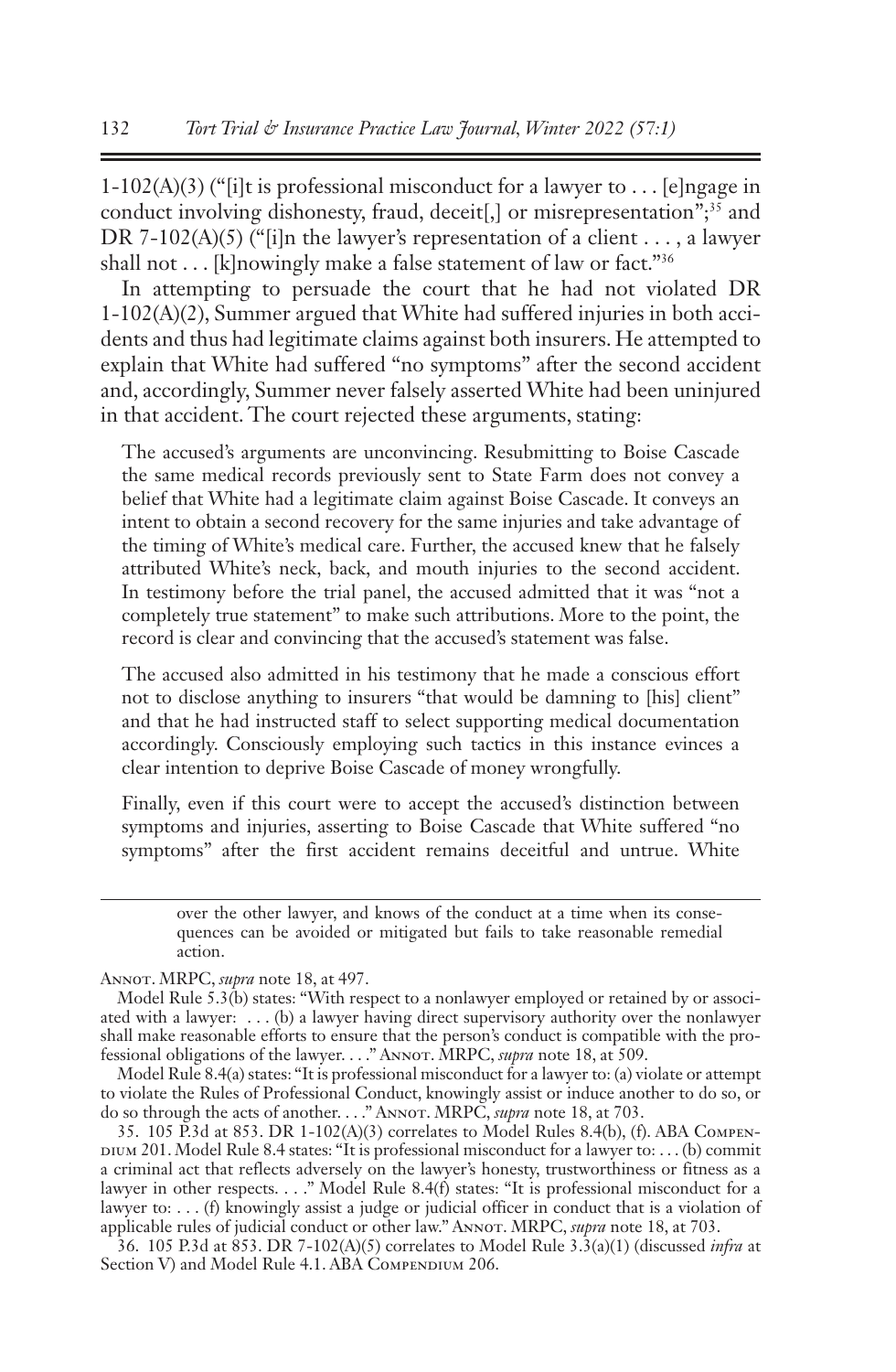received extensive emergency room treatment after the first accident, which demonstrates the presence of both injuries and "symptoms."

We conclude that the accused attempted to deceive Boise Cascade when he falsely attributed White's neck, back, and mouth injuries to the second accident and obscured their source. We further conclude that the accused bolstered his deceit by resubmitting medical records from White's first accident claim against State Farm. Finally, we conclude that the accused committed those acts with the intent to wrongfully deprive Boise Cascade of property. As such, the Bar established by clear and convincing evidence that the accused committed the criminal act of attempted theft by deception under Idaho law.<sup>37</sup>

In considering whether the false statements made by Summer were "material" for purposes of DR 1-102(A)(3) and whether he knowingly had made false statements of law or fact, the court stated that the "materiality" requirement "refers to information that, 'would or could significantly influence the hearer's decision-making process.'"38 With respect to "misrepresentations by omission," the court explained such misrepresentations "involve information that the lawyer had in mind and failed to disclose and that the lawyer knows is material to the case at hand."39 The court concluded that Summer violated both of these rules as well:

Based on our analysis of DR 1-102(A)(2), we already have concluded that the accused engaged in conduct involving dishonesty and deceit, and did so intentionally to deprive Boise Cascade of money. Similarly, we conclude that the accused made both affirmative misrepresentations and misrepresentations by omission to Boise Cascade. White suffered "symptoms" after the first accident, received most of his medical treatment for those "symptoms," and never injured his mouth in the second accident. The accused misrepresented all those facts to Boise Cascade. The accused also failed to disclose to Boise Cascade that White had recovered from State Farm for the same or similar injuries.

The accused made the above misrepresentations to Boise Cascade knowingly. The accused settled White's State Farm claim just one week before he sent his demand letter to Boise Cascade. Three weeks before that, the accused represented to State Farm that White had been uninjured in the Boise Cascade accident. We infer from those facts that the first accident was in the accused's mind when he made contrary representations to Boise Cascade and when he instructed his staff to select only those medical records that supported the purported second accident claim.

<sup>37.</sup> 105 P.3d at 852–53. The court noted further that its "finding is further supported by the Idaho jury's guilty verdict that the Idaho Supreme Court affirmed in State v. Summer, 139 Idaho 219, 76 P.3d 963 (2003)." 105 P.3d at 853 n.9.

<sup>38.</sup> *Id.* at 853 (citing *In re* Eadie*,* 333 Or. 42, 53, 36 P.3d 468 (2001)).

<sup>39.</sup> 105 P.3d at 853 (citing *In re* Gustafson, 327 Or. 636, 648, 968 P.2d 367 (1998)).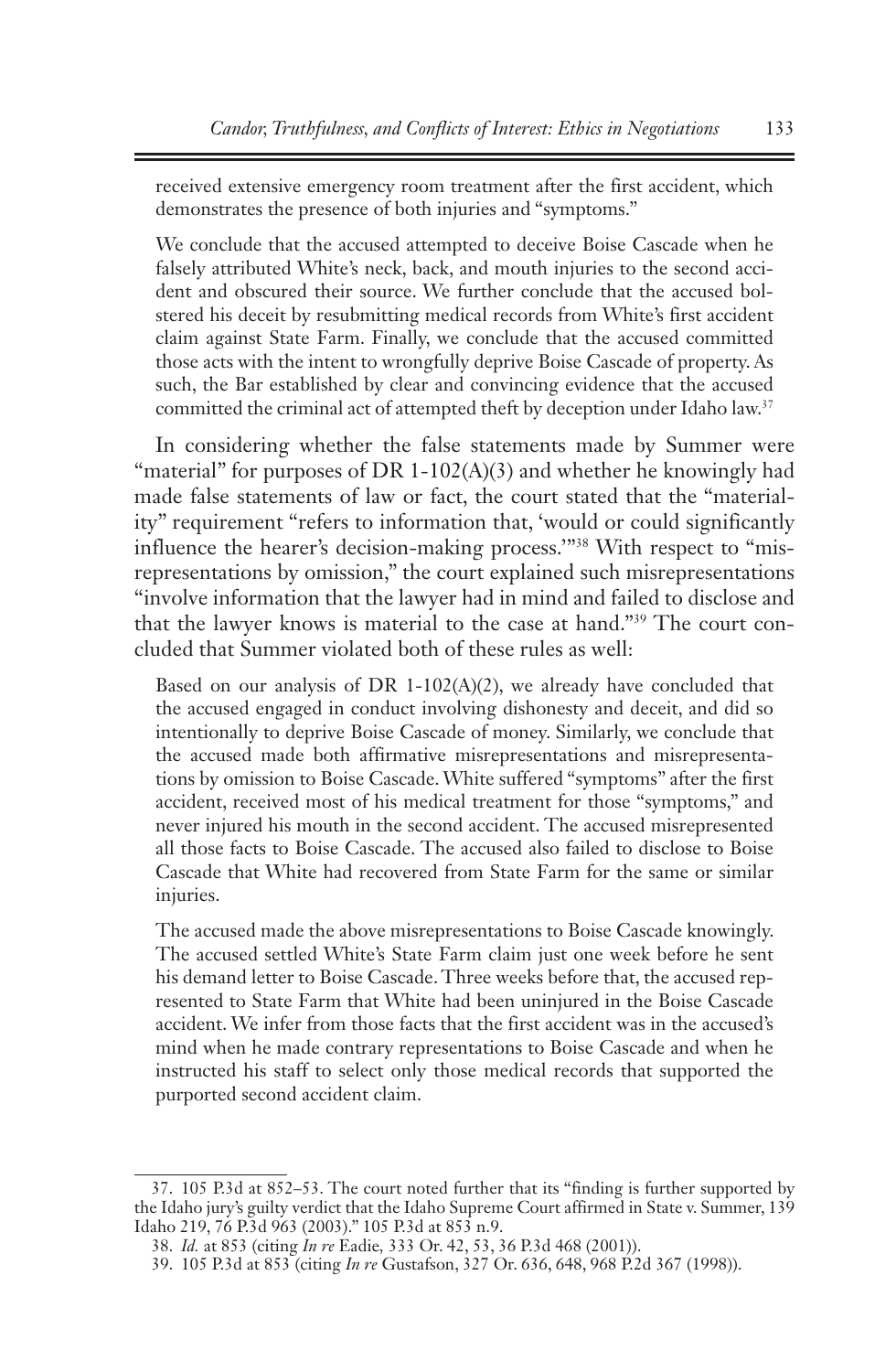Finally, the accused's knowing and false statements concerning whether and to what extent White was injured were material. And, contrary to the accused's arguments, Boise Cascade's ultimate denial of White's claim does not alter that conclusion. As noted, materiality is not limited to circumstances in which a misrepresentation successfully misleads, but to those that "would or could significantly influence the hearer's decision-making process." *Eadie*, 333 Or. at 53, 36 P.3d 468. Boise Cascade's claims manager testified before the trial panel that a lawyer's statements have such an influence because they can constitute "the entire basis for \* \* \* negotiation." The accused's misrepresentations could have caused Boise Cascade to expend its resources investigating White's claim, analyzing its value, and negotiating settlement. Because the accused's statements could have influenced those decisions significantly, they were material.

By making false, knowing, and material misrepresentations to Boise Cascade, the accused violated DR  $1-102(A)(3)$ . Because the accused made knowing and false statements of fact in the course of White's representation, he also violated DR 7-102(A)(5).<sup>40</sup>

Needless to say, Mr. Summer was suspended from the Oregon Bar and suffered additional criminal penalties and disciplinary sanctions in Idaho.

## C. *Silence: The Problem with Omissions and Incomplete Statements*

Salient in the *Summer* case is the notion of "omissions" as having the potential to violate Model Rule 4.1. The first comment to the Model Rule states:

[1] A lawyer is required to be truthful when dealing with others on a client's behalf, but generally has no affirmative duty to inform an opposing party of relevant facts. A misrepresentation can occur if the lawyer incorporates or affirms a statement of another person that the lawyer knows is false. Misrepresentations can also occur by partially true but misleading statements or omissions that are the equivalent of affirmative false statements. For dishonest conduct that does not amount to a false statement or for misrepresentations by a lawyer other than in the course of representing a client, see Rule 8.4.<sup>41</sup>

# The "Omissions That Mislead" Annotation to Model Rule 4.1 explains:

Comment [1] explains that misrepresentations include "partially true but misleading statements or omissions that are the equivalent of affirmative false statements." This language was added in 2002 to replace the "vague" statement that "[m]isrepresentations can also occur by failure to act." American Bar Association, *A Legislative History: The Development of the ABA Model Rules of Professional Conduct, 1982-2013*, at 552 (2013); *see In re Summer*, 105 P.3d 848 (Or. 2005) ("misrepresentations by omission involve information that the lawyer had in mind and failed to disclose" though he knew it was material

<sup>40.</sup> 105 P.3d at 853–54.

<sup>41.</sup> Annot. MRPC, *supra* note 18, at 443.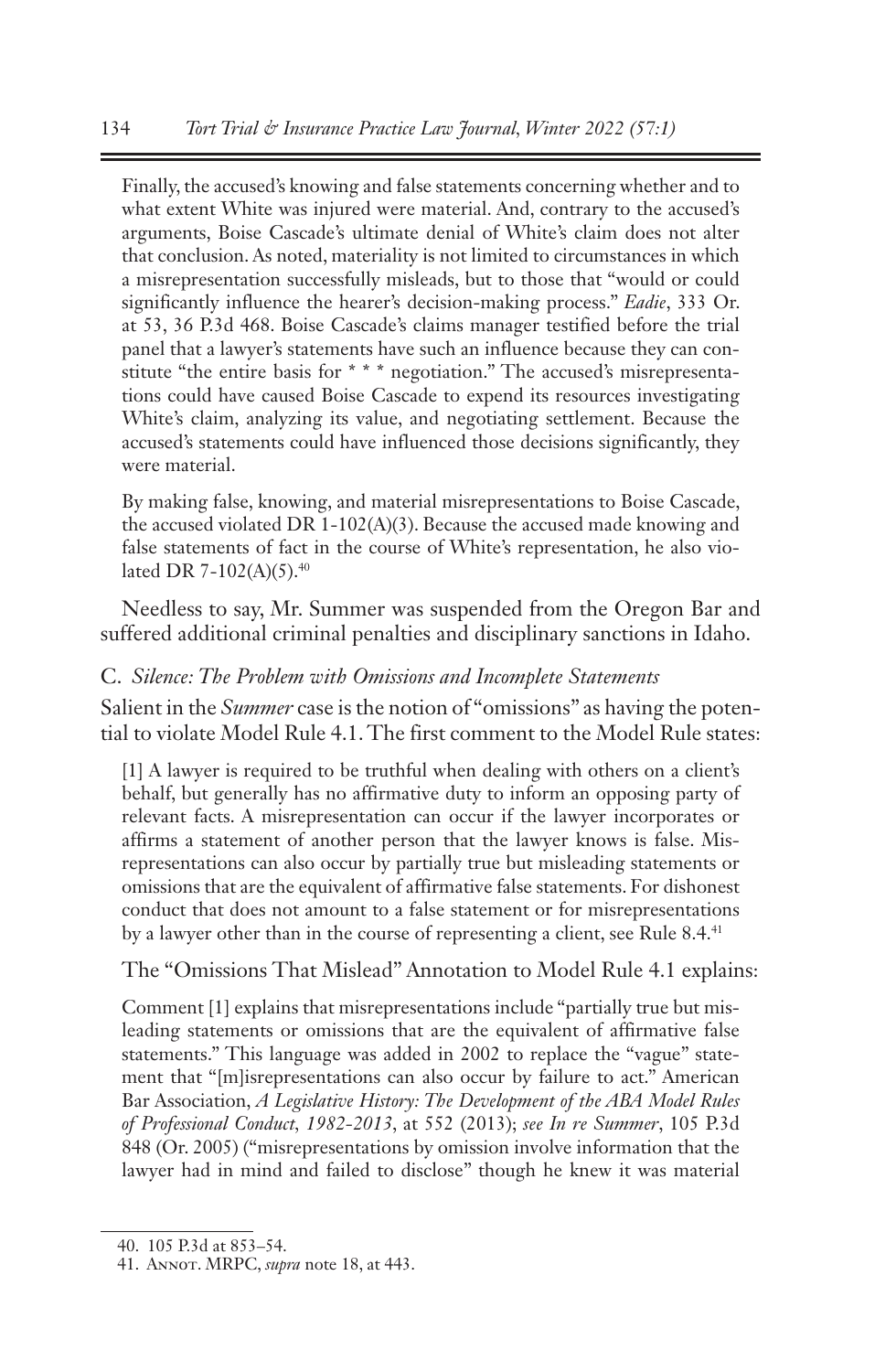to case at hand). *But see* Neb. Ethics Op. 09-09 (n.d.) (lawyer for third-party defendant must comply with client's instructions not to volunteer that client is in hospice care).

A misrepresentation by omission under Rule 4.1(a) is different from a violation of Rule 4.1(b)'s affirmative obligation to disclose; Rule 4.1(b) comes into play only if nondisclosure would amount to assisting in a client's crime or fraud.<sup>42</sup>

Accordingly, silence or the making of partially true but misleading statements (or omissions), even in nontribunal settings, can result in serious discipline. In a 1986 informal opinion,<sup>43</sup> the ABA Commission on Ethics and Professional Responsibility considered a situation involving negotiations over a commercial contract and set forth the following fact situation:

A and B, with the assistance of their lawyers, have negotiated a commercial contract. After deliberation with counsel, A ultimately acquiesced in the final provision insisted upon by B, previously in dispute between the parties and without which B would have refused to come to overall agreement. However, A's lawyer discovered that the final draft of the contract typed in the office of B's lawyer did not contain the provision which had been in dispute. The Committee has been asked to give its opinion as to the ethical duty of A's lawyer in that circumstance.<sup>44</sup>

Under this fact pattern, the Committee considered this to constitute a "scrivener's error, not an intentional change in position by the other party. A meeting of the minds has already occurred. The Committee concludes that the error is appropriate for correction between the lawyers without client consultation."45 In fact, the Commission further states that it is not even necessary for A's lawyer to tell A about B's lawyer's error:

A's lawyer does not have a duty to advise A of the error pursuant to any obligation of communication under Rule 1.4 of the ABA Model Rules of Professional Conduct (1983). "The guiding principle is that the lawyer should fulfill reasonable client expectations for information consistent with the duty

<sup>42.</sup> *Id.* at 446. Rule 4.1(b) provides: "In the course of representing a client a lawyer shall not knowingly: . . . (b) fail to disclose a material fact when disclosure is necessary to avoid assisting a criminal or fraudulent act by a client, unless disclosure is prohibited by Rule 1.6." *Id.* at 443. 43. ABA Comm. On Ethics & Pro. Resp., Informal Op. 86-1518 (1986).

<sup>44.</sup> *Id.*

<sup>45.</sup> *Id.* The Committee noted, however, that "[a]ssuming for purposes of discussion that the error is 'information relating to [the] representation,' under Rule 1.6 disclosure would be 'impliedly authorized in order to carry out the representation.' The Comment to Rule 1.6 points out that a lawyer has implied authority to make 'a disclosure that facilitates a satisfactory conclusion'—in this case completing the commercial contract already agreed upon and left to the lawyers to memorialize. We do not here reach the issue of the lawyer's duty if the client wishes to exploit the error." *Id.* at n.1. But, of course, the Rules would *not* permit the lawyer to assist the client in exploiting the error, as delved into further in the Informal Opinion.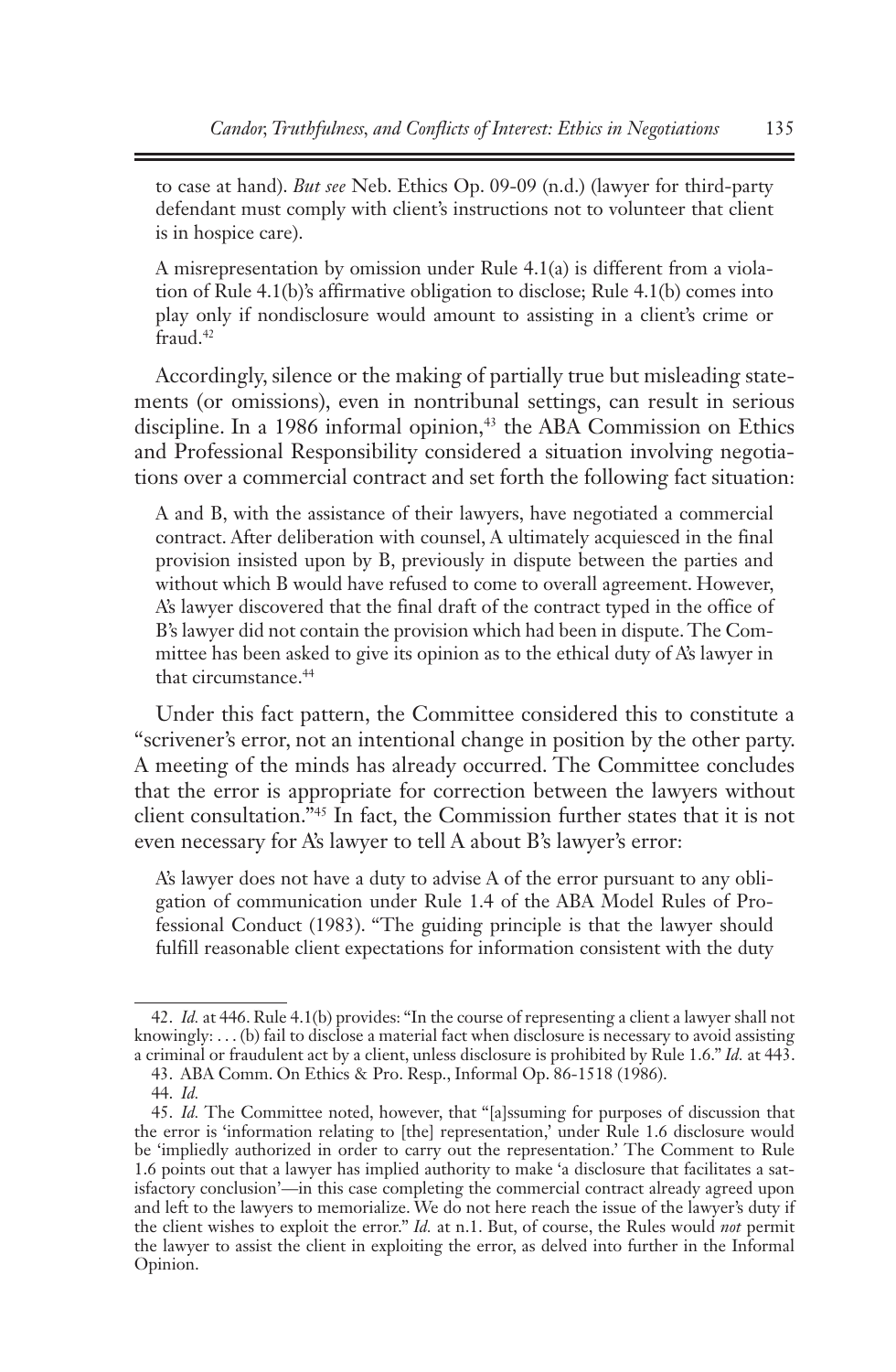to act in the client's best interests and the client's overall requirements as to the character of representation." Comment to Rule 1.4. In this circumstance there is no "informed decision," in the language of Rule 1.4, that A needs to make; the decision on the contract has already been made by the client. Furthermore, the Comment to Rule 1.2 points out that the lawyer may decide the "technical" means to be employed to carry out the objective of the representation, without consultation with the client.<sup>46</sup>

That said, A's lawyer may not assist A in taking *advantage* of B's lawyer's error, as the Commission explains:

The client does not have a right to take unfair advantage of the error. The client's right pursuant to Rule 1.2<sup>47</sup> to expect committed and dedicated representation is not unlimited. Indeed, for A's lawyer to suggest that A has an opportunity to capitalize on the clerical error, unrecognized by B and B's lawyer, might raise a serious question of the violation of the duty of A's lawyer under Rule 1.2(d) not to counsel the client to engage in, or assist the client in, conduct the lawyer knows is fraudulent. In addition, *Rule 4.1(b) admonishes the lawyer not knowingly to fail to disclose a material fact to a third person when*  disclosure is necessary to avoid assisting a fraudulent act by a client, and Rule 8.4(c)<sup>48</sup> prohibits the lawyer from engaging in conduct involving dishonesty, fraud, deceit, or misrepresentation.<sup>49</sup>

(a) Subject to paragraphs (c) and (d), a lawyer shall abide by a client's decisions concerning the objectives of representation and, as required by Rule 1.4, shall consult with the client as to the means by which they are to be pursued. A lawyer may take such action on behalf of the client as is impliedly authorized to carry out the representation. A lawyer shall abide by a client's decision whether to settle a matter. In a criminal case, the lawyer shall abide by the client's decision, after consultation with the lawyer, as to a plea to be entered, whether to waive jury trial and whether the client will testify.

(b) A lawyer's representation of a client, including representation by appointment, does not constitute an endorsement of the client's political, economic, social or moral views or activities.

(c) A lawyer may limit the scope of the representation if the limitation is reasonable under the circumstances and the client gives informed consent.

(d) A lawyer shall not counsel a client to engage, or assist a client, in conduct that the lawyer knows is criminal or fraudulent, but a lawyer may discuss the legal consequences of any proposed course of conduct with a client and may counsel or assist a client to make a good faith effort to determine the validity, scope, meaning or application of the law.

ANNOT. MRPC, *supra* note 18, at 31.

48. Model Rule 8.4, *Misconduct*, subsection (c) provides: "It is professional misconduct for a lawyer to: . . . (c) engage in conduct involving dishonesty, fraud, deceit or misrepresentation....<sup>3</sup> ANNOT. MRPC, *supra* note 18, at 703.

49. ABA Comm. on Ethics & Prof. Resp. Informal Op. 86-1518 (emphasis added).

<sup>46.</sup> *Id.*

<sup>47.</sup> Model Rule 1.2, *Scope of Representation and Allocation of Authority Between Client and Lawyer*, provides in full: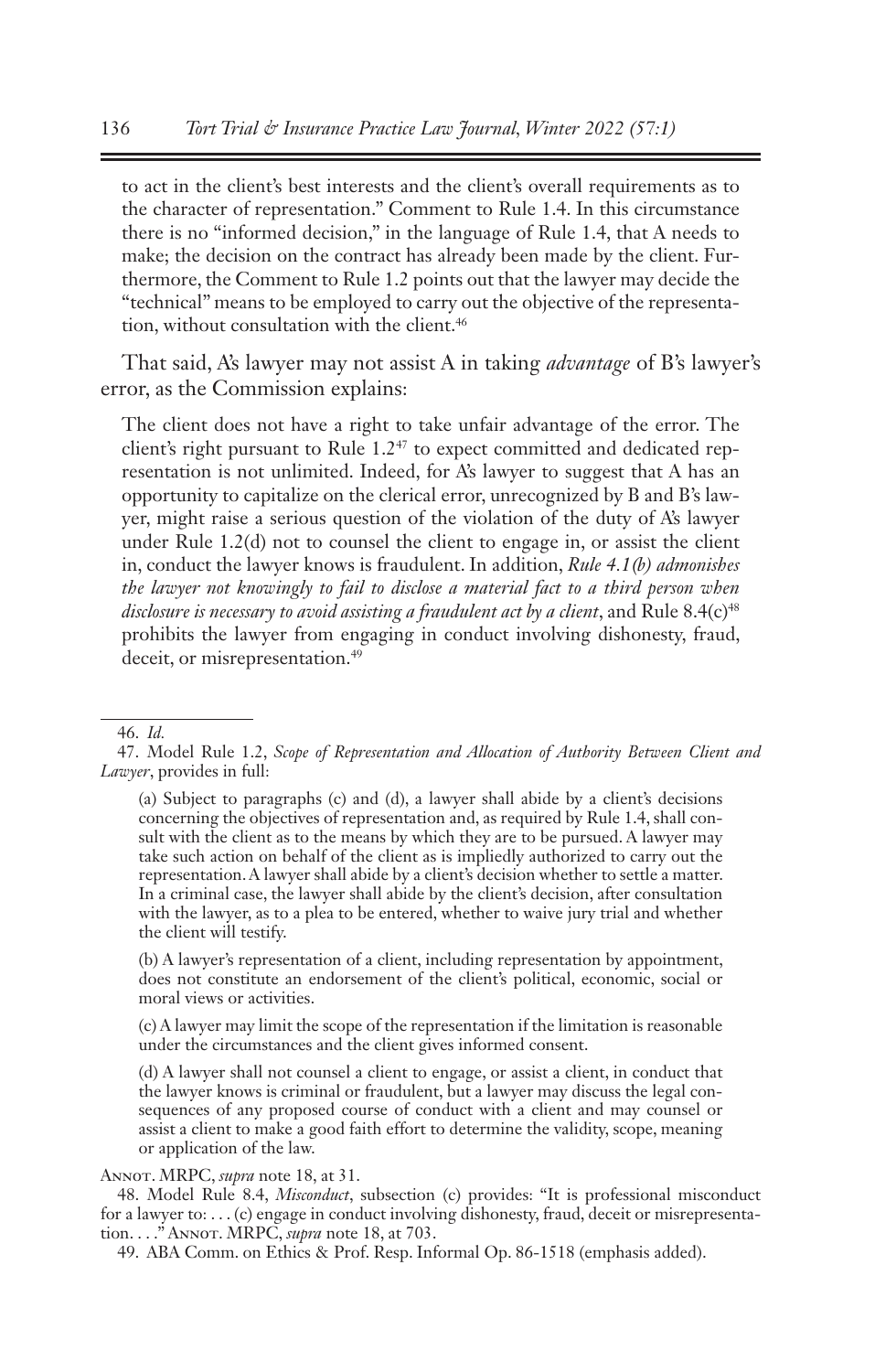Given the complexity of most contracts today, and the growing number of terms and provisions being negotiated, the possibility for error to creep into the finished document is obvious. Under the Model Rules and the guidance above, it is clear that neither party may take advantage of the other in the event of a scrivener's error, their lawyers may not counsel them to do so, and they may not knowingly assist their clients in doing so.

What is less clear in the Model Rules is whether the passage of time would change the outcome. Although that question is beyond the scope of this article, the Model Rules do raise a fair question about a lawyer, who knows that the other party to a contract has failed to notice that an error has crept into it, nevertheless decides to say nothing and take advantage of the situation should it become an issue many years into the future. Indeed, as Informal Opinion 86-1518 states, "The duty of zealous representation in DR 7-101 is limited to lawful objectives. . . . Rule 1.2 evolved from DR 7-102(A)(7), which prohibits a lawyer from counseling or assisting the client in conduct known to be fraudulent. See also DR 1-102(A)(4), the precursor of Rule 8.4(c), prohibiting the lawyer from engaging in conduct involving dishonesty, fraud, deceit, or misrepresentation."50

Thus, in a nontribunal setting, lawyers should bear in mind that, while they may bluff, puff and misdirect, they may not make a misstatement of or an omission about a material fact, nor may they knowingly assist their clients in doing so.

In real time, the line between permissible and proscribed conduct in the negotiation setting may be hard to see. The Annotation to Model Rule 4.1 regarding negotiations, bluntly states: "A lawyer who makes a false statement in the course of negotiating may be subject to discipline under Rule 4.1(a)."51 One can do little to expand on or illustrate that comment other than to provide examples of lawyers being disciplined or referred to disciplinary authorities, as well as notable ethics opinions,<sup>52</sup> such as:

- Lawyer stated "untruths" in a letter he sent to opposing counsel proposing settlement terms;<sup>53</sup>
- Lawyer's misrepresentations leading insurance company to believe his deceased client was still alive (client's "brain wasn't working") or, later, had not died until after settlement, violated Rule 4.1;<sup>54</sup>

<sup>50.</sup> *Id.* The Informal Opinion concludes by stating that "[t]he delivery of the erroneous document is not a 'material development' of which the client should be informed under EC 9-2 of the Model Code of Professional Responsibility, *but the omission of the provision from the document is a "material fact" which under Rule 4.1(b) of the Model Rules of Professional Conduct must be disclosed to B's lawyer.*" *Id.* n.2 (emphasis added).

<sup>51.</sup> Annot. MRPC, *supra* note 18, at 448.

<sup>52.</sup> *Id.*

<sup>53.</sup> Ausherman v. Bank of Am. Corp., 212 F. Supp. 2d 435 (D. Md. 2002).

<sup>54.</sup> People v. Rosen, 198 P.3d 116 (Colo. 2008).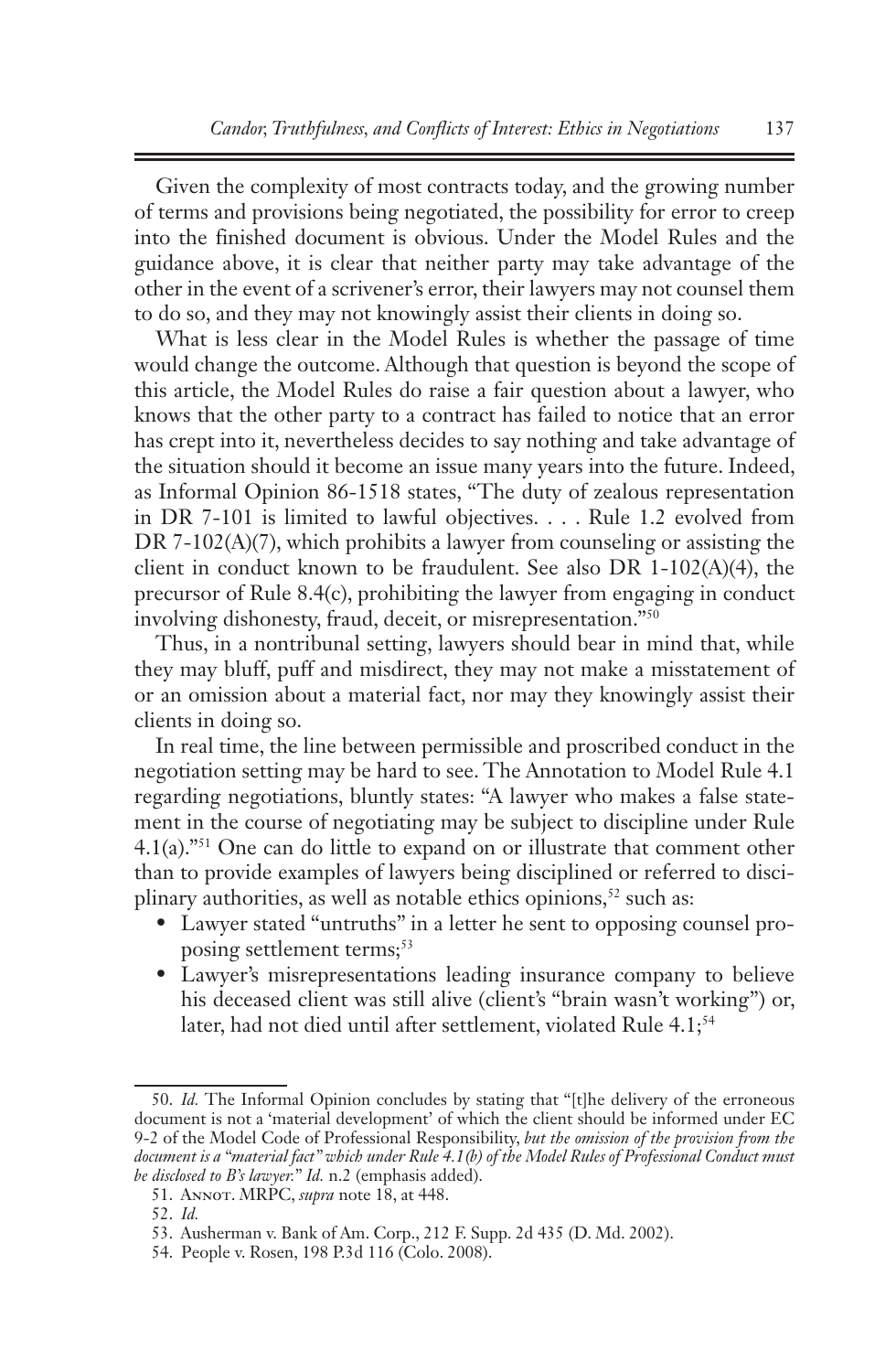- Lawyer was untruthful to opposing counsel about whether client died before or after settlement agreement reached;<sup>55</sup>
- In a case involving insurance, a personal injury plaintiff's lawyer negotiating release of hospital's lien on client's recovery had duty to tell hospital administrator that defendant had additional umbrella policy;<sup>56</sup>
- Lawyer failed to correct misrepresentation to lawyer for client's partner that certificate of deposit obtained for escrow had been established with liquidated partnership funds;<sup>57</sup>
- Lawyer for defendant in auto accident case under no duty to disclose client's death before serving any pleadings, but serving answer and amended answer on her behalf violated Rule 4.1;58
- Lawyer's concealment of intent to recover costs and failure to correct false impression that settlement agreement would resolve case violated Oregon Code provision analogous to Model Rule 4.1; court rejected argument that trial court's denial of motion to set aside on basis of misrepresentation had preclusive effect;<sup>59</sup>
- Lawyer whose personal injury client dies before accepting pending settlement offer must inform court and opposing counsel; failure to disclose is tantamount to making false statement of material fact within meaning of Rule  $4.1(a)$ ;<sup>60</sup>
- "If opposing side relying upon false information in accepting settlement proposal, *and* if lawyer or his client supplied the false information, lawyer must correct it";<sup>61</sup> and
- Relying on the Michigan Code analogous to Michigan Rule 4.1, as well as to Model Rules 3.3 and 4.1, federal court vacated settlement that plaintiff's lawyer, who knew that defendant believed plaintiff would make excellent trial witness, negotiated without disclosing that client had died;62 *but see*
- In a case illustrating the difference between holding back fact of client's death and question of client's life expectancy, one ethics commission opined that a lawyer need not disclose employee's one-year life expectancy when settling workers' compensation claim for equivalent of three years of benefits; unless lawyer determines that nondisclosure would work a fraud, Rule 4.1(a) was not implicated because no statement was made and no question was posed regarding life expectancy.<sup>63</sup>

61. N.Y. County Ethics Op. 731 (2003) (emphasis added).

<sup>55.</sup> *In re* Lyons, 780 N.W.2d 629 (Minn. 2010).

<sup>56.</sup> State *ex rel.* Neb. State Bar Ass'n v. Addison, 412 N.W.2d 855 (Neb. 1987).

<sup>57.</sup> Carpenito's Case, 651 A.2d 1 (N.H. 1994).

<sup>58.</sup> *In re* Edison, 724 N.W.2d 579 (N.D. 2006).

<sup>59.</sup> *In re* Eadie, 36 P.3d 468 (Or. 2001).

<sup>60.</sup> ABA Comm. on Pro. Ethics & Grievances, Formal Op. 397 (1995).

<sup>62.</sup> Virzi v. Grand Trunk Warehouse & Cold Storage Co., 571 F. Supp. 507 (E.D. Mich. 1983).

<sup>63.</sup> Pa. Ethics Op. 26 (2001).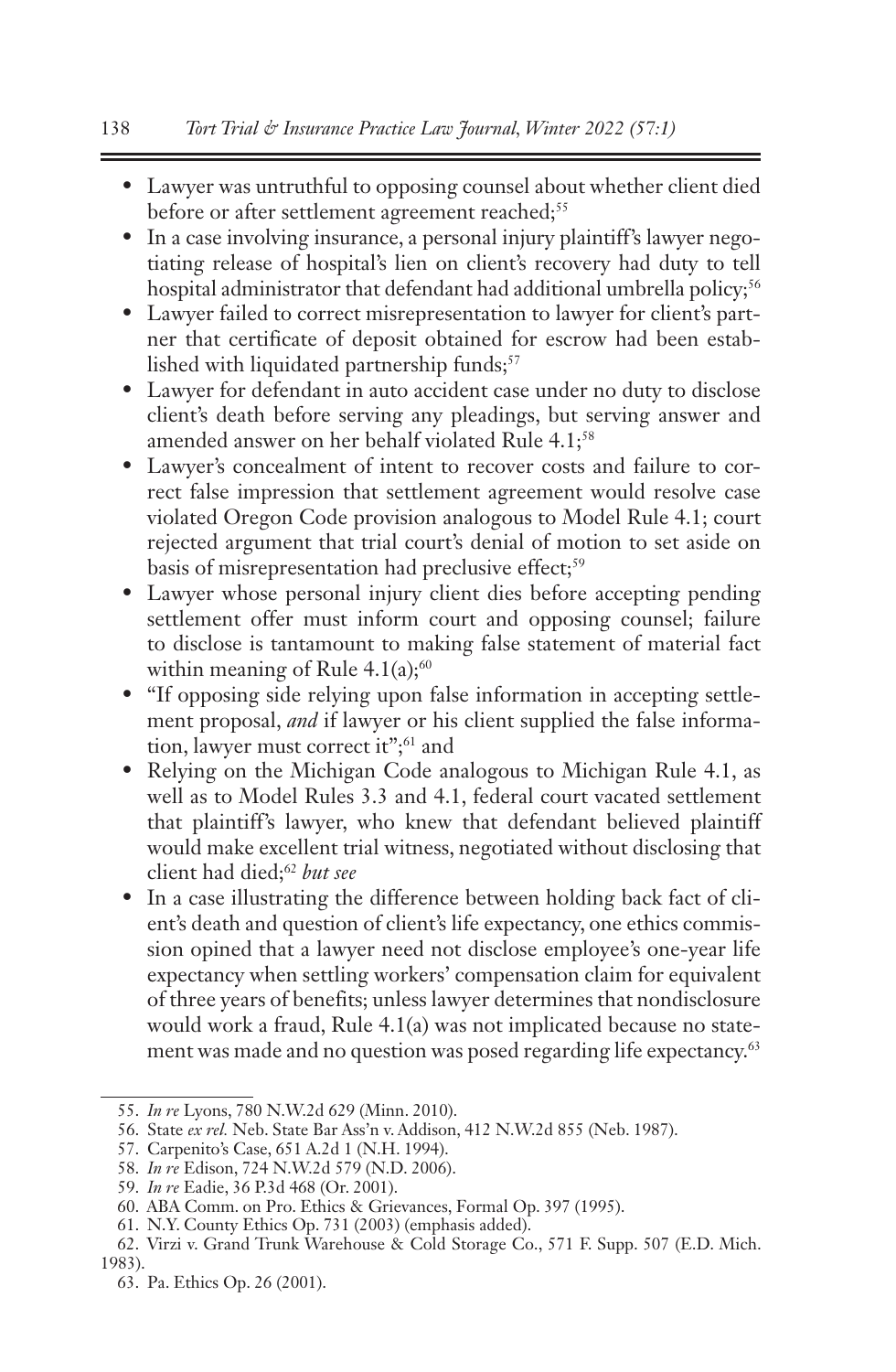The Annotation on Negotiation provides a nonexclusive list of scholarly sources as well.<sup>64</sup> The closing section of that Annotation—*Generally Accepted Conventions in Negotiation*—provides a final cautionary thought. In considering the sentence in Comment [2] to Model Rule 4.1 regarding "generally accepted conventions," the Annotation states:

Comment [2] [to Rule 4.1] recognizes that certain statements ordinarily are not taken as statements of material fact "[u]nder generally accepted conventions in negotiation," and goes on to note that these include estimates of price or value and a party's intentions regarding acceptable settlement. This "defines the conduct that is permissible in negotiation by reference to local norms of negotiating behavior," according to James E. Moliterno, *Modeling the American Lawyer Regulation System, 13 Or. Rev. Int't L. 47, 51 n.10 (2011)* (noting culture-driven norms create opportunities for misunderstanding in cross-border negotiation). See Nelli Doroshkin, *Current Development, Candor and Integration: Codifying Collegial Truthfulness Requirements in Europe*, 25 Geo. J. LEGAL ETHICS 503 (Summer 2012) (norms of lawyer-to-lawyer interactions, which are often more culture-specific than those governing lawyers' relations with clients and judges, become more important as cross-border transactions increase; author calls upon Council of Bars and Law Societies of Europe (CCBE) to adopt negotiation provision that, like Rule 4.1, leaves space for cultural variances).

The word "ordinarily" was added in 2002 to acknowledge that an estimate of price or value or a statement of intention regarding settlement could, under

<sup>64.</sup> Annot. MRPC, *supra* note 18, at 448–50, cites the following: Don Peters, *When Lawyers Move Their Lips: Attorney Truthfulness in Mediation and a Modest Proposal*, 2007 J. Disp. Resol. 119, 123 (most "actual regulation" of lawyer honesty in negotiation occurs through challenges to negotiated agreement by party who discovers facts were not as represented (citing Carrie Menkel-Meadow, *Ethics, Morality, and Professional Responsibility in Negotiation*, *in* Dispute Resolution Ethics, A Comprehensive Guide 139 (Phyllis Bernard & Bryant Garth eds., 2002)); Charles B. Craver, *Negotiation Ethics for Real World Interactions*, 25 Ohio St. J. on Disp. Resol. 299 (2010); Nathan M. Crystal, *The Lawyer's Duty to Disclose Material Facts in Contract or Settlement Negotiations*, 87 Ky. L.J. 1055 (1999); Monroe H. Freedman, *In Praise of Overzealous Representation—Lying to Judges, Deceiving Third Parties, and Other Ethical Conduct*, 34 Hofstra L. Rev. 771 (2006); James K.L. Lawrence, *Lying, Misrepresenting, Puffing and Bluffing: Legal, Ethical and Professional Standards for Negotiators and Mediation Advocates*, 29 Ohio St. J. on Disp. Resol. 35 (2014); E. Cliff Martin & T. Karena Dees, *Current Development, The Truth About Truthfulness: The Proposed Commentary to Rule 4.1 of the Model Rules of Professional Conduct*, 15 Geo. J. Legal Ethics 777 (2002); Peter Reilly, *Was Machiavelli Right?*  Lying in Negotiation and the Art of Defensive Self-Help, 24 Ohio St. J. on Disp. Resol. 481 (2009); Douglas R. Richmond, *Lawyers' Professional Responsibilities and Liabilities in Negotiations*, 22 Geo. J. Legal Ethics 249 (2009); Hiroharu Saito, *Do Professional Ethics Make Negotia*tors Unethical? An Empirical Study with Scenarios of Divorce Settlement, 22 Harv. Negot. L. Rev. 325 (2017); Barry R. Temkin, *Misrepresentation by Omission in Settlement Negotiations: Should There Be a Silent Safe Harbor?*, 19 Geo. J. Legal Ethics 179 (2004); Daniel Walfish, *Making Lawyers Responsible for the Truth: The Influence of Marvin Frankel's Proposal for Reforming the Adversary System*, 35 SETON HALL L. REV. 613 (2005) (analyzing impact of 1975 argument that ethics rules should forbid material omissions and should affirmatively compel certain disclosures); Fred C. Zacharias & Bruce A. Green, *Reconceptualizing Advocacy Ethics*, 74 Geo. Wash. L. Rev. 1 (2005).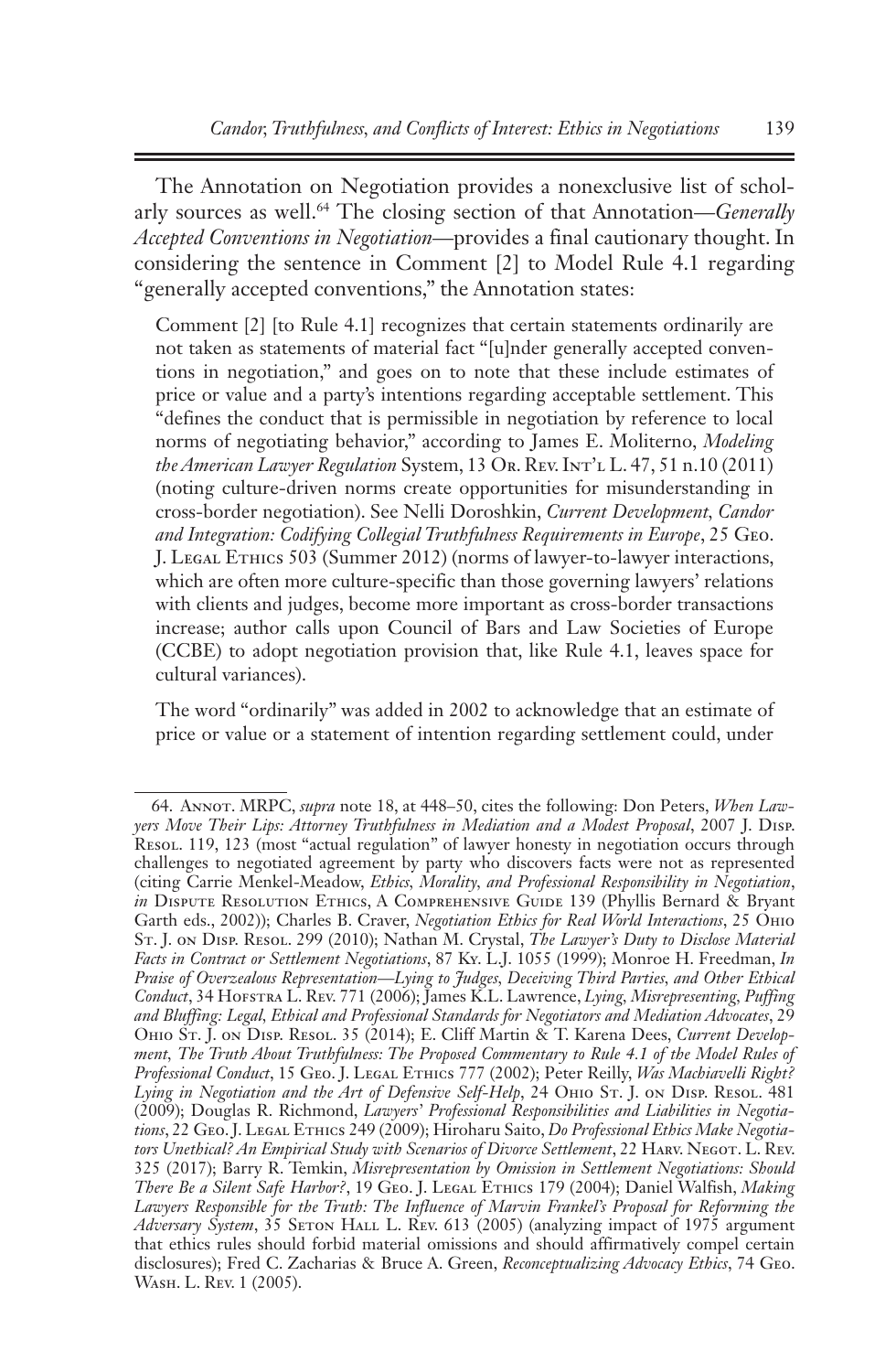some circumstances, constitute a false statement of fact. American Bar Association, *A Legislative History: The Development of the ABA Model Rules of Professional Conduct, 1982-2013*, at 552 (2013); *see* ABA Formal Ethics Op. 06-439 (2006) (statements about party's negotiating goals or its willingness to compromise, as well as statements that can fairly be characterized as negotiation "puffing," ordinarily do not come within Rule 4.1(a)); Cal. Formal Ethics Op. 2015-194 (2015) (agreeing with ABA opinion prior to state's adoption of version of Model Rule 4.1).<sup>65</sup>

This Annotation suggests, of course, that such statements might, perhaps, come within Rule 4.1(b), giving the practitioner added incentive to consider carefully where the line between "puffing" and "false statement of material fact or law" in the lawyer's jurisdiction really lies.

One federal trial-court decision,<sup>66</sup> provides the following:

The New York Rules of Professional Conduct "do not specifically address the duty of truthfulness in the context of negotiations," and "[t]here is not a large body of New York case law or other ethics opinions on negotiations." David Keyko, *Ethics and Negotiating: Truth or Consequences?* N.Y.L.J. (Apr. 24, 2009), at 4. However, "[i]t is not unusual in a negotiation for a party, directly or through counsel, to make a statement in the course of communicating its position that is less than entirely forthcoming." ABA Comm. of Prof'l Ethics & Grievances, Formal Op. 06-439 (2006) (*Lawyer's Obligation of Truthfulness When Representing a Client in Negotiation: Application to Caucused Mediation*). [Footnote at this point provides, "The ABA Opinion concluded that "[u]nder Model Rule 4.1, in the context of a negotiation, including a caucused mediation, a lawyer representing a client may not make a false statement of material fact to a third person. However, statements regarding a party's negotiating goals or its willingness to compromise, as well as statements that can fairly be characterized as negotiation 'puffing,' ordinarily are not considered 'false statements of material fact' within the meaning of the Model Rules."] "A party in a negotiation also might exaggerate or emphasize the strengths, and minimize or deemphasize the weaknesses, of its factual or legal position." *Id.* Indeed, one commentator has observed that "consensual deception is the essence of caucused mediation." John W. Cooley, *Defining the Ethical Limits of Acceptable Deception in Mediation*, 4 Pepp. Disp. Resol. L.J. 263, 264 (2004). [Footnote omitted.] Even so, a lawyer may not knowingly make a false statement of fact or law in a negotiation. N.Y. Rules of Prof'l Conduct 4.1. *See* Karen Wells Roby, *Ethics in Settlement: The Effect of Material Misrepresentation*, 59-AUG. Fed. Law. 42 (Aug. 2012) ("Even though a lawyer is not required to disclose weaknesses in his or her client's case, the lawyer is prohibited from knowingly making a false statement of fact or law to a third party—including opposing counsel, a witness, or a mediator.").67

<sup>65.</sup> Annot. MRPC, *supra* note 18, at 450.

<sup>66.</sup> Otto v. Hearst Commc'ns, Inc., No. 17-CV-4712 (GHW) (JLC), 2019 WL 1034116 (S.D.N.Y. Mar. 5, 2019).

<sup>67.</sup> *Id.* at \*11.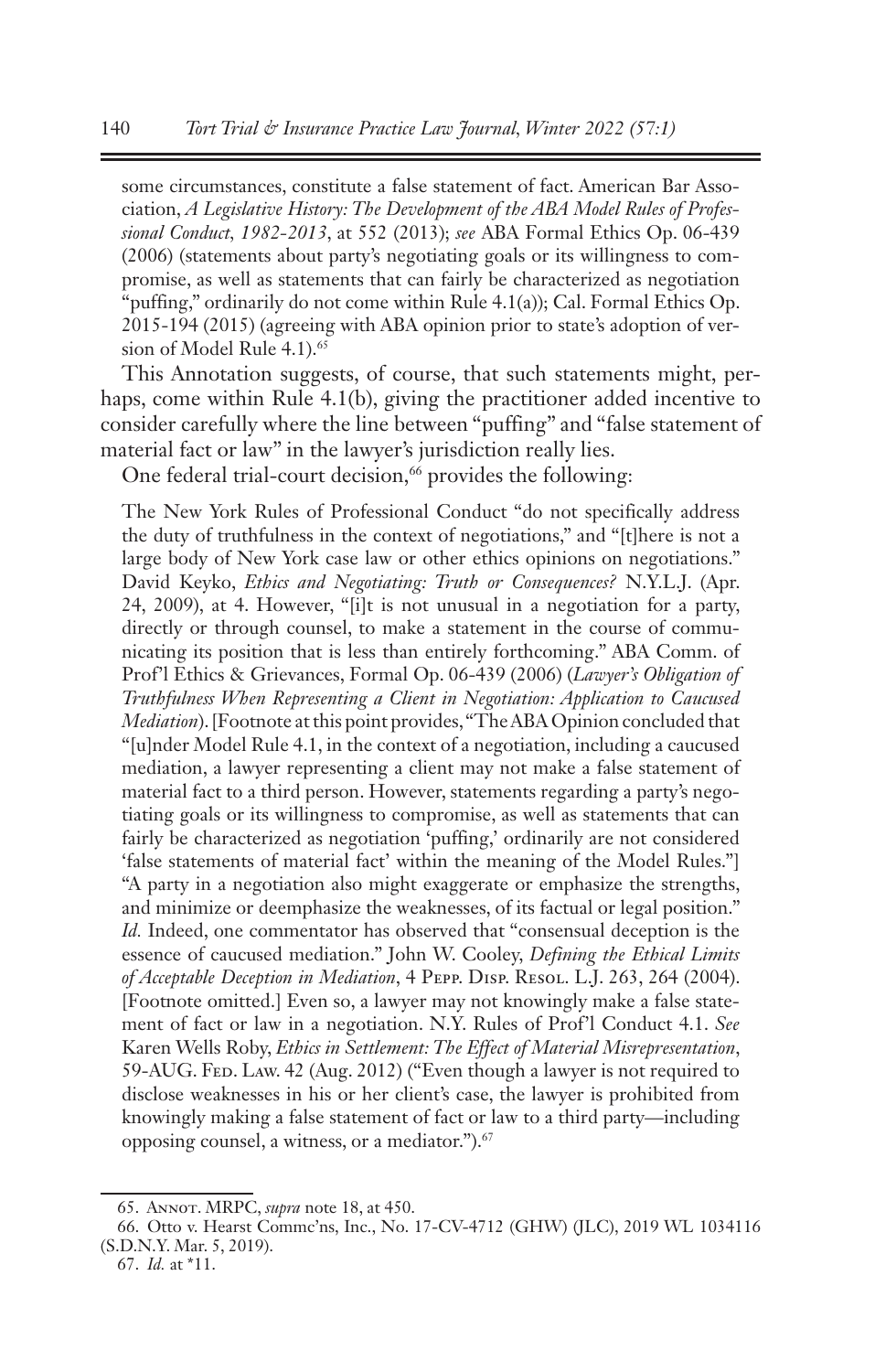In footnote 7 to the *Otto* decision, the court writes:

Cooley cites to an article, now 30 years old but still timely, that "poignantly illustrates the differences of opinion and confusion among the experts regarding truthfulness standards in negotiation. Using four hypothetical negotiation situations, the author conducted a survey of [15] participants, which included eight law professors who had written on ethics and negotiation, or both; five experienced litigators, a federal circuit court judge, and a [federal] [m]agistrate [judge]." 4 PEPP. DISP. RESOL. L.J. at 269. The four situations and how the 15 experts answered the ethical question posed by each of the situations are as follows:

Situation 1: Your clients, the defendants, have told you that you are authorized to pay \$750,000 to settle the case. In settlement negotiations after your offer of \$650,000, the plaintiffs' attorney asks, "Are you authorized to settle for \$750,000?" Can you say, "No I'm not?" Yes: Seven; No: Six; Qualified: Two

Situation 2: You represent a plaintiff who claims to have suffered a serious knee injury. In settlement negotiations, can you say your client is "disabled" when you know she is out skiing? Yes: One; No: Fourteen; Qualified: None

Situation 3: You are trying to negotiate a settlement on behalf of a couple who charge that the bank pulled their loan, ruining their business. Your clients are quite up-beat and deny suffering particularly severe emotional distress. Can you tell your opponent, nonetheless, that they did? Yes: Five; No: Eight; Qualified: Two

Situation 4: In settlement talks over the couple's lender liability case, your opponent's comments make it clear that he thinks plaintiffs have gone out of business, although you didn't say that. In fact, the business is continuing and several important contracts are in the offing. You are on the verge of settlement; can you go ahead and settle without correcting your opponent's misimpression? Yes: Nine; No: Four; Qualified: Two

4 Pepp. Disp. Resol. L.J. at 269 (citing Larry Lempert, *In Settlement Talks, Does Telling the Truth Have Its Limits?* 2 Inside Litigation 1, 15-18 (1988)).<sup>68</sup>

Of course, once a tribunal becomes involved, the playing field changes, as we shall see in the next section.

<sup>68.</sup> *Id.* at \*11 n.7; *see also* Keith A. Call, *Is It Ethical to Be Dishonest in Negotiations?*, Utah B.J., Mar./Apr. 2016, at 40; Yi He, *Free Reign or Strict Courtroom Courtesy? An Ethical Code*  for Business Negotiators, 31 GEO. J. LEGAL ETHICS 657 (2018); James K.L. Lawrence, Lying, *Misrepresenting, Puffing and Bluffing: Legal, Ethical and Professional Standards for Negotiators and Mediation Advocates*, 29 OHIO ST. J. DISP. RESOL. 35 (2014).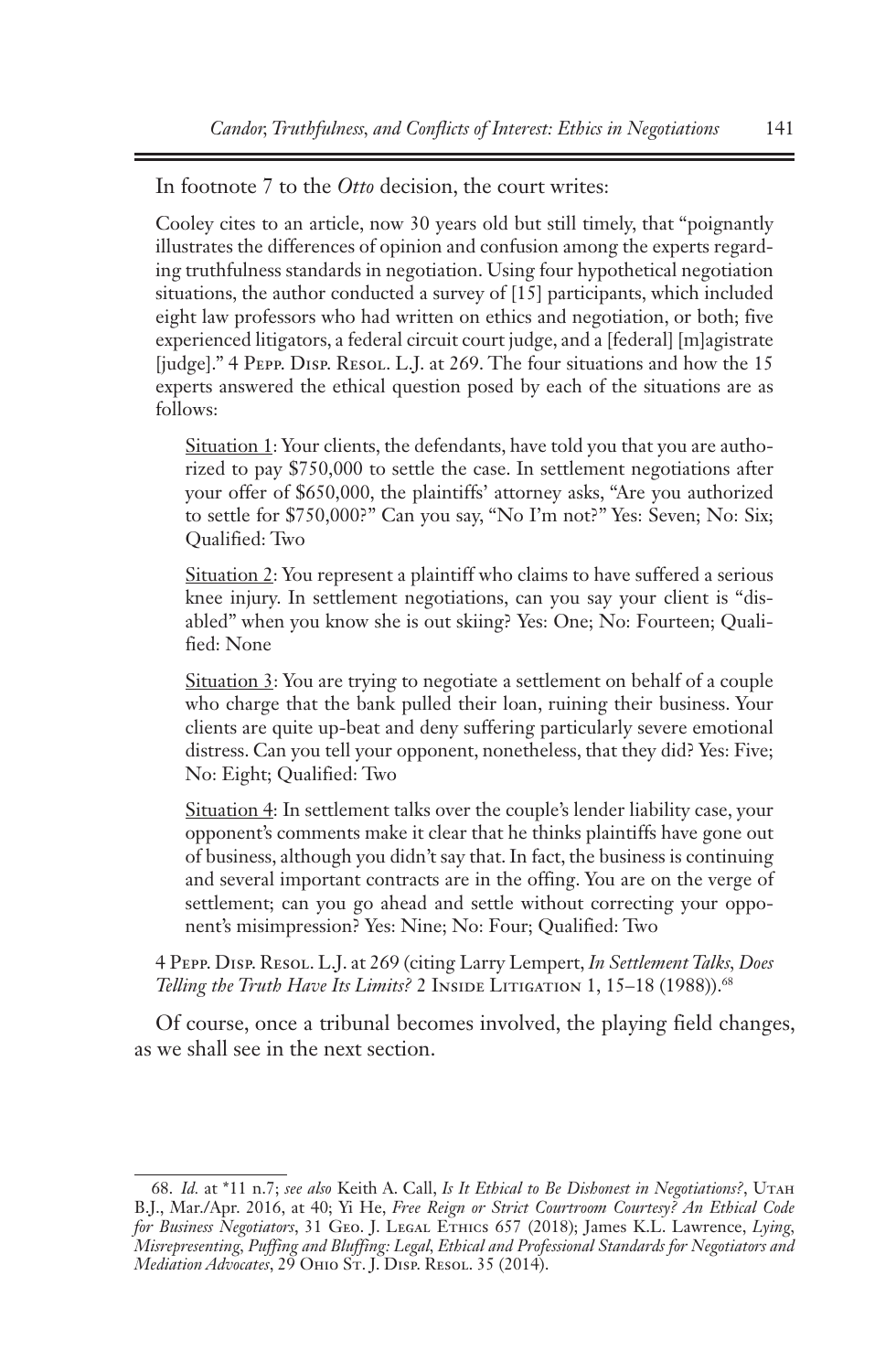#### V. MODEL RULE 3.3: CANDOR TOWARD THE TRIBUNAL

It is in reading the "shall nots" of Model Rule 3.3 that the differences in permissible conduct and duties between negotiations and adjudicatory matters come into sharper focus. For example, in a negotiation, there is no requirement under Model Rule 4.1 that a lawyer disclose adverse authority to opposing counsel. Such an omission is not permissible under Model Rule 3.3. With that thought in mind, we turn to the rule itself.

Model Rule 3.3, "Candor Toward The Tribunal," provides:

(a) A lawyer shall not knowingly:

(1) make a false statement of fact or law to a tribunal or fail to correct a false statement of material fact or law previously made to the tribunal by the lawyer;

(2) fail to disclose to the tribunal legal authority in the controlling jurisdiction known to the lawyer to be directly adverse to the position of the client and not disclosed by opposing counsel; or

(3) offer evidence that the lawyer knows to be false. If a lawyer, a lawyer's client, or a witness called by the lawyer, has offered material evidence and the lawyer comes to know of its falsity, the lawyer shall take reasonable remedial measures, including, if necessary, disclosure to the tribunal. A lawyer may refuse to offer evidence, other than the testimony of a defendant in a criminal matter, that the lawyer reasonably believes is false.

(b) A lawyer who represents a client in an adjudicative proceeding and who knows that a person intends to engage, is engaging or has engaged in criminal or fraudulent conduct related to the proceeding shall take reasonable remedial measures, including, if necessary, disclosure to the tribunal.

(c) The duties stated in paragraphs (a) and (b) continue to the conclusion of the proceeding, and apply even if compliance requires disclosure of information otherwise protected by Rule 1.6.

(d) In an ex parte proceeding, a lawyer shall inform the tribunal of all material facts known to the lawyer that will enable the tribunal to make an informed decision, whether or not the facts are adverse.<sup>69</sup>

## A. *Determining When the Matter Is Before a Tribunal*

Model Rule 1.0(m) provides that the term "Tribunal":

denotes a court, an arbitrator in a binding arbitration proceeding or a legislative body, administrative agency or other body acting in an adjudicative capacity. A legislative body, administrative agency or other body acts in an adjudicative capacity when a neutral official, after the presentation of evidence

<sup>69.</sup> Annot. MRPC, *supra* note 18, at 361.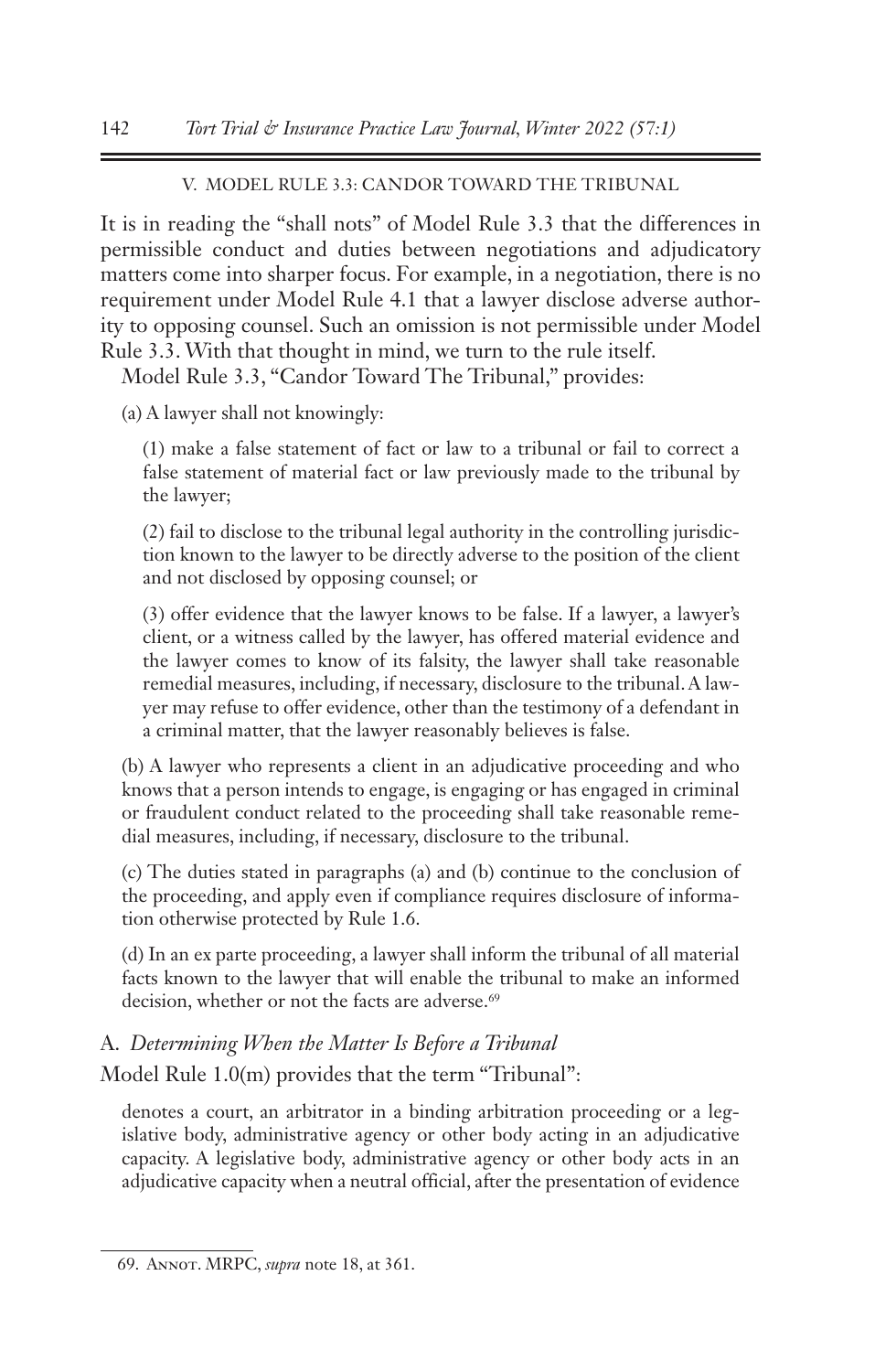or legal argument by a party or parties, will render a binding legal judgment directly affecting a party's interests in a particular matter.<sup>70</sup>

The Annotation, *"Tribunal,"* to Model Rule 3.3 provides certain guidance as to when a matter is before a tribunal. The test appears to be whether the body is "acting in an adjudicative capacity" or whether it can "render a binding legal judgment directly affecting a party's interests in a particular matter."71 Examples provided by the Annotation include:

- Lawyer who submitted fraudulent Criminal Justice Act voucher to court for payment violated District of Columbia Rule 3.3(a)(1); the Bar committee erred in holding that neither the accounting branch of the superior court nor the judge functioned as a "tribunal" when processing the voucher;<sup>72</sup>
- Oklahoma's Corporation Commission, charged with supervising public service corporations, was *not* exercising adjudicative powers by requiring change-of-ownership notification letter; lawyer's misrepresentations to it therefore did *not* violate Rule 3.3; 73
- In Social Security cases, disability hearings before administrative law judges constitute proceedings before a tribunal;<sup>74</sup>
- Lawyer falsely claimed he had filed motion to bring client into lawsuit;<sup>75</sup> and
- Attorney violated rule of professional conduct prohibiting abuse of legal procedure when he relied on evidence that he knew was altered, submitted the altered evidence to the court, and was therefore fraudulent in his representation of his clients who had brought suit against two judges.<sup>76</sup>

Not included in the Annotation (although mentioned in the Ninth Edition of ANNOT. MRPC) are:

- Court rejected lawyer's argument that false statements in pleading and supporting affidavit were not actually made to a tribunal because the lawsuit was dismissed before statement went to judge or jury; <sup>77</sup>
- Lawyer violated Kentucky's Rule 3.3 by sending letter to bar counsel containing false statements about someone else's pending disciplinary case and enclosing falsified supporting evidence;<sup>78</sup> and

<sup>70.</sup> *Id.* at 16.

<sup>71.</sup> *Id.* at 365.

<sup>72.</sup> *In re* Cleaver-Bascombe, 892 A.2d 396 (D.C. Ct. App. 2006).

<sup>73.</sup> State *ex rel.* Okla. Bar Ass'n v. Dobbs, 94 P.3d 31 (Okla. 2004).

<sup>74.</sup> Ill. Ethics Op. 99-04 (1999).

<sup>75.</sup> *In re* Dixon, No. S-1-SC-37204, 2019 WL 244456, 2019 BL 16132 (N.M. Jan. 17, 2019).

<sup>76.</sup> Matter of Ogunmeno, 476 P.3d 1162 (Kan. 2020).

<sup>77.</sup> Diaz v. Comm'n for Lawyer Discipline, 953 S.W.2d 435 (Tex. App. 1997).

<sup>78.</sup> Andrews v. Ky. Bar Ass'n, 169 S.W.3d 862 (Ky. 2005).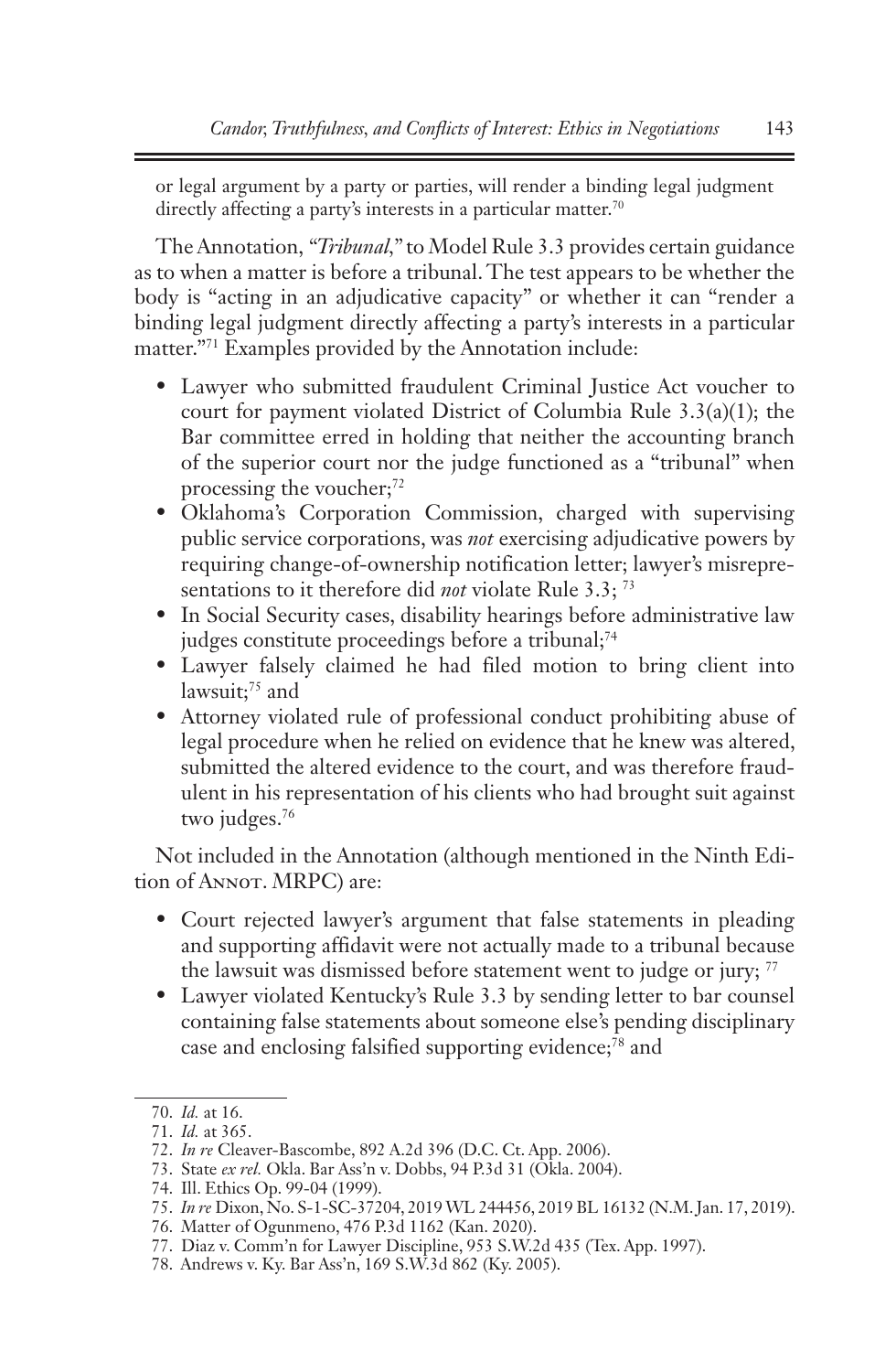• Lawyer violated South Carolina's Rule 3.3 by knowingly submitting false information on CLE compliance report filed with commission on continuing legal education.79

And please compare the previous two cases with the next two.

- Lawyer who lies to bar grievance committee *not* guilty of making false statement to "tribunal" for Florida's Rule 3.3 purposes;<sup>80</sup> and
- Court declined to find violation of Louisiana's Rule 3.3 for failure to make full disclosure to Office of Disciplinary Counsel when giving sworn statement; "while the ODC acts under the auspices of this court, it is not the type of 'tribunal' contemplated by the professional rules."81

Clearly, it pays to know the law in the controlling jurisdiction.

Notwithstanding the different interpretations as to whether certain bodies are "tribunals" (as the last four cited cases show), it is virtually axiomatic that a tribunal whose judgment will not be binding is not a tribunal for purposes of Model Rule 3.3. As the Annotation points out, in such cases:

[T]he lawyer need abide only by Rule 4.1's requirement of truthfulness, rather than Rule 3.3's more rigorous requirement of candor. The major differences are that Rule 3.3 applies to *all* statements *regardless of materiality*, and can even require a lawyer to disclose information protected by Rule 1.6 (Confidentiality of Information).82

As to whether a deposition is a "matter before a tribunal," the Annotation states:

The rule also applies to any "ancillary proceeding conducted pursuant to the tribunal's adjudicative authority, such as a deposition." Cmt. [1]. See *In re Michael*, 836 N.W.2d 753 (Minn. 2013) (lying at own contempt hearing); *In re Rodriguez*, 306 P.3d 893 (Wash. 2013) (lying at own deposition in own disciplinary investigation).<sup>83</sup>

But as to *negotiations*, the Annotation says "no," while at least one commentator provides a "not so fast" caution:

*[S]ee also* ABA Formal Ethics Op. 06-439 (2006) (Rule 3.3 does not apply to mediation except with respect to "statements made to a tribunal when the tribunal itself is participating in settlement negotiations, including courtsponsored mediation in which a judge participates"). The ABA opinion was criticized as "debatable" in Douglas R. Richmond, Lawyers' Professional

<sup>79.</sup> *In re* Diggs, 544 S.E.2d 628 (S.C. 2001).

<sup>80.</sup> Fla. Bar v. Rotstein, 835 So. 2d 241 (Fla. 2002).

<sup>81.</sup> *In re* Brigandi, 843 So. 2d 1083 (La. 2003).

<sup>82.</sup> Annotation, "Tribunal," ANNOT. MRPC, *supra* note 18, at 366 (emphasis added). 83. *Id.* at 365.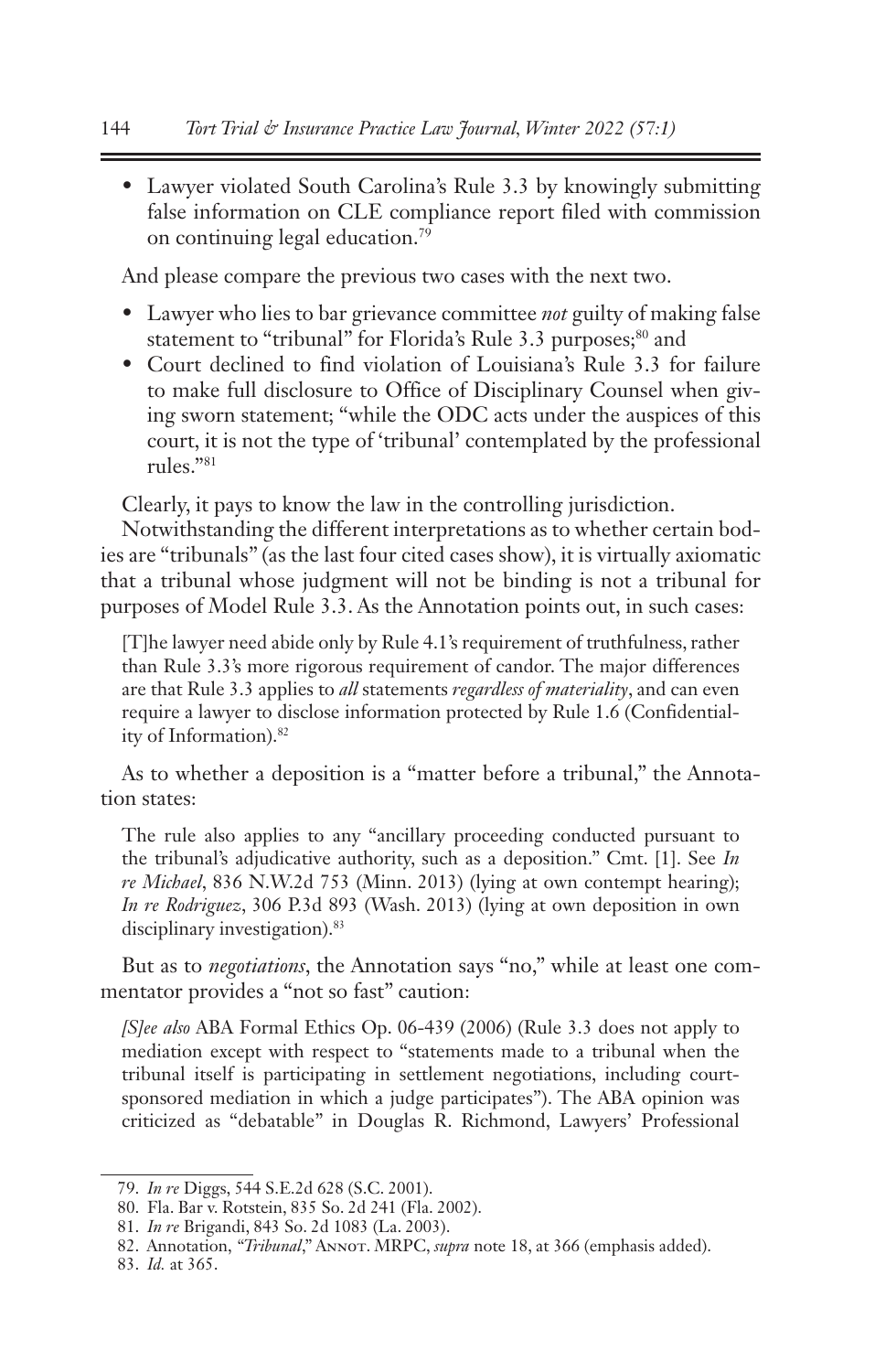Responsibilities and Liabilities in Negotiations, 22 Geo. J. Legal Ethics 249 (Winter 2009) (suggesting some courts might hold Rule 3.3(a)(1) applicable to "mediations conducted pursuant to the court's adjudicatory authority").<sup>84</sup>

Overall, this Annotation raises an important question; namely: What is the difference between *truth* and *candor*? We shall explore that question in the next subsection.

#### B. *"Truthfulness" vs. "Candor"*

Nowhere in the Rules, the Comments or the Annotations is the distinction between "Model Rule 4.1's requirement of truthfulness" and "[Model] Rule 3.3's higher requirement of candor" explained. The closest we come to anything approaching an explanation is Comment [2] to Model Rule 3.3:

[2] This Rule sets forth the special duties of lawyers as officers of the court to avoid conduct that undermines the integrity of the adjudicative process. A lawyer acting as an advocate in an adjudicative proceeding has an obligation to present the client's case with persuasive force. Performance of that duty while maintaining confidences of the client, however, is qualified by the advocate's duty of candor to the tribunal. Consequently, although a lawyer in an adversary proceeding is not required to present an impartial exposition of the law or to vouch for the evidence submitted in a cause, the lawyer must not allow the tribunal to be misled by false statements of law or fact or evidence that the lawyer knows to be false.<sup>85</sup>

The distinction between "truthfulness" and "candor" appears to turn on whether the integrity of the judicial system itself is imperiled by the conduct. A battle of wits with opposing counsel, with no one else around, over how much a case will settle for or how much settlement authority one has, does not appear to imperil the system's integrity. To tell one's opponent in negotiation that his case is worth *bubkes*86 when deep down you know it's worth quite a bit more may constitute nothing more than bluster and, accordingly, violates no Model Rule. To say the same thing in a settlement conference to a judge who has seen the plaintiff's damages calculations, without producing countervailing evidence or support, may well be viewed as an attempt to mislead the court.

By comparison, being untruthful about a material fact is unacceptable under both Model Rules. If a defense lawyer *knows* that her opponent is under a complete misapprehension as to the available limits of the defendant's liability insurance where that amount would be considered a material

<sup>84.</sup> *Id.* at 365–66.

<sup>85.</sup> Annot. MRPC, *supra* note 18, at 362.

<sup>86.</sup> "1. Something trivial, worthless, insultingly disproportionate to expectations. 'I worked on it three hours—and what did he give me? *Bubkes!*'; 2. Something absurd, foolish, nonsensical. 'I'll sum up his idea in one word: *bubkes!*" LEO ROSTEN, THE JOYS OF YIDDISH 55 (1968).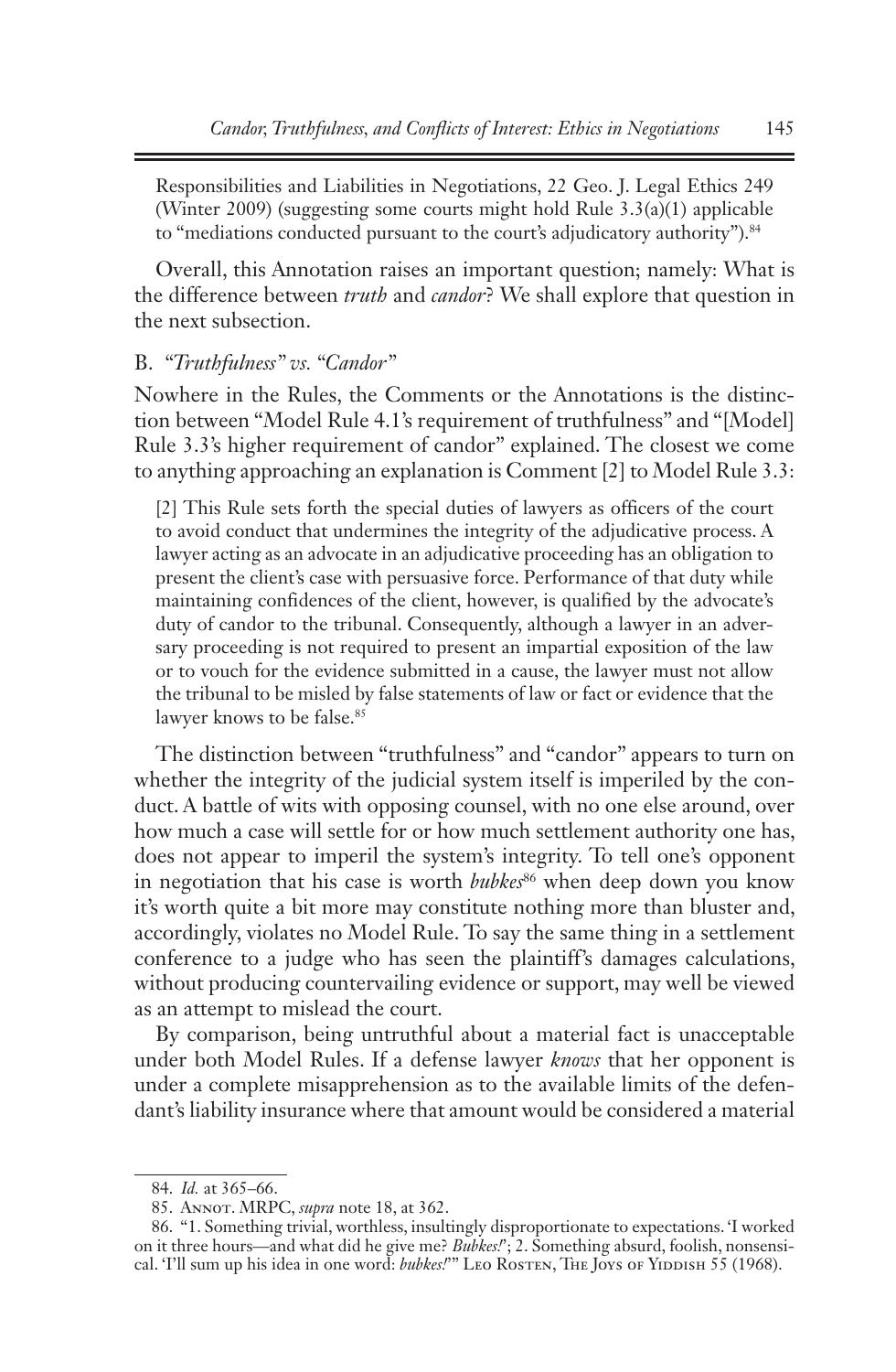fact under the facts and circumstances of the case, then allowing that misapprehension to go uncorrected likely would violate Model Rule 4.1. And allowing a judge to adopt that misapprehension would certainly violate Model Rule 3.3 as well.

Accordingly, it is important to keep in mind that the language of Model Rule 3.3(a)(1) and Model Rule 4.1(a) is substantially identical on the point that a lawyer shall not knowingly make a false statement of material fact or law.<sup>87</sup> But those Rules diverge on the question of statements about where the lawyer's settlement authority lies. Comment [2] to Model Rule 4.1 explains that statements about a party's intentions as to an acceptable settlement of a claim ordinarily do not constitute "statements of material fact" and are therefore ordinarily exempt from Model Rule 4.1(a). As Michael Rubin says, "[A]pparently you can lie with impunity about your settlement authority."88

But there is no such exemption in the comments to Model Rule 3.3. Any lawyer attending a settlement conference with a judge is well advised to keep this distinction in mind. As Mr. Rubin suggests, "A lawyer who, during a settlement conference with a judge, misstates the client's intention as to an acceptable settlement undoubtedly acts at his or her peril."89

By way of example, one court admonished counsel for an insurance broker for asserting that the content of a particular conversation between the broker and the customer was an undisputed material fact when, in fact, it was not, eliciting the following threat from the bench:

In addition, this Court finds it distasteful that [counsel for the insurance broker] listed the conversation with [the insurance agent] as an "undisputed material fact." This Court has noticed that this is part of an increasing habit among practicing attorneys in this district. Attorneys seem to be regularly asserting that certain facts are "undisputed material facts" when they are clearly in dispute. *See, e.g., Ransdell v. Heritage Enterprise*, Case No. 04-1209 (Order Denying Summary Judgment, November 14, 2006) (in which Magistrate Judge Gorman noted that it was wholly improper to characterize such facts as "undisputed"). Rule 3.3 of the Illinois Rules of Professional Conduct (which have been adopted by this Court under Local Rule 83.6) forbids an attorney from making a statement of material fact which the lawyer knows or reasonably should know is false. Asserting that a fact is undisputed when it is clearly in dispute is not only a violation of Rule 3.3, but it also undermines an

<sup>87.</sup> Model Rule 3.3(a) provides that "[a] lawyer shall not knowingly: (1) make a false statement of fact or law to a tribunal or fail to correct a false statement of material fact or law previously made to the tribunal by the lawyer. . . . "ANNOT. MRPC, *supra* note 18, at 361. Model Rule 4.1(a) provides that "[i]n the course of representing a client a lawyer shall not knowingly: (a) make a false statement of material fact or law to a third person . . . . "ANNOT. MRPC, *supra* note 18, at 443.

<sup>88.</sup> Rubin, *supra* note 6, at 15.

<sup>89.</sup> *Id.*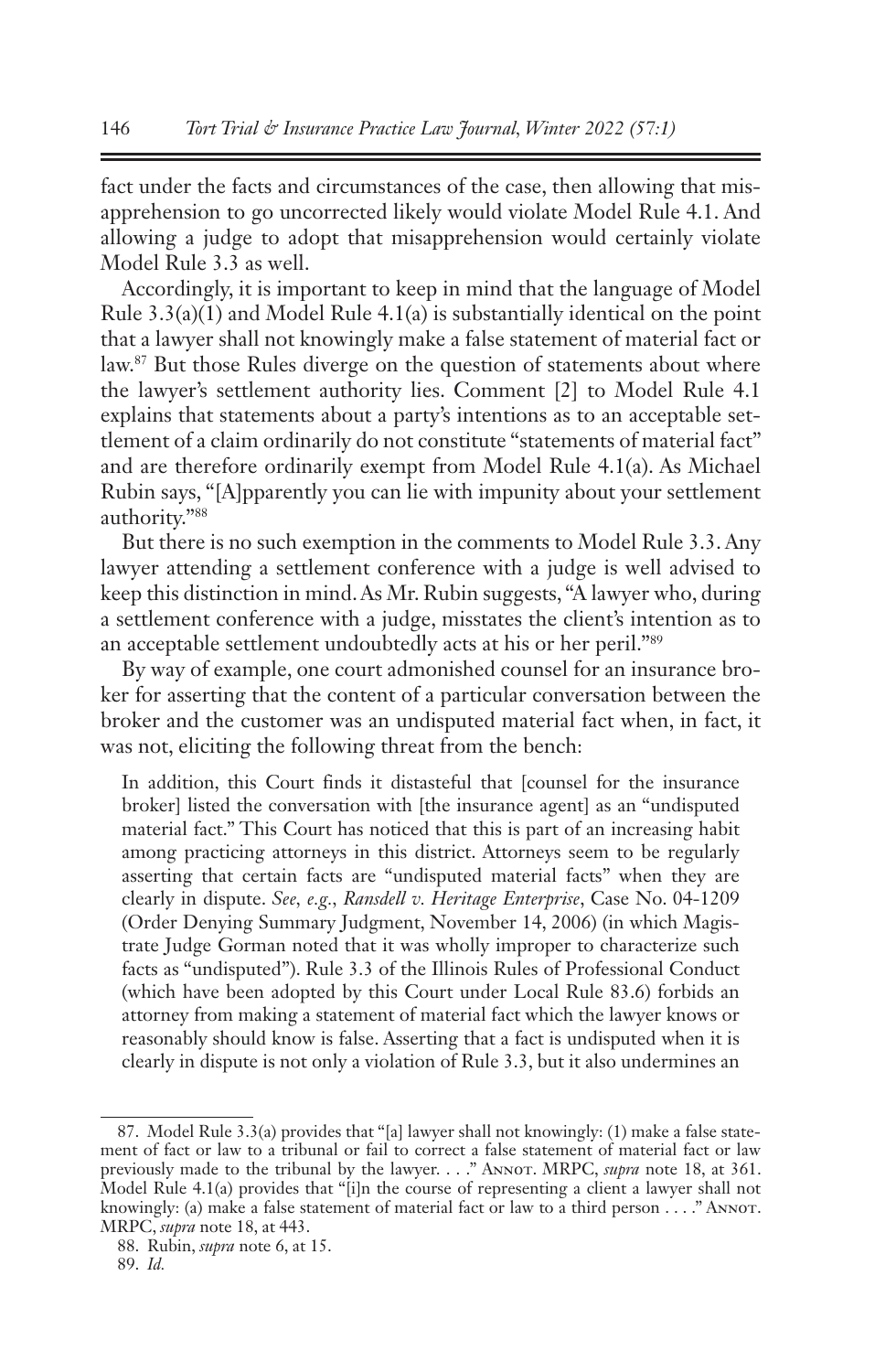attorney's credibility before the Court. Counselors practicing in this district need to take note and cease this distasteful habit.<sup>90</sup>

What might have been considered bluster in a negotiation could easily have resulted in disciplinary action against counsel making the false assertion.

#### C. *Ancillary Proceedings Are Not Exempt*

Just because a judge or other adjudicative body is not in the room does not mean that Rule 3.3 does not apply.

Comment [1] advises that Model Rule 3.3 "also applies when the lawyer is representing a client in an ancillary proceeding conducted pursuant to the tribunal's adjudicative authority, such as a deposition. Thus, for example, paragraph (a)(3) requires a lawyer to take reasonable remedial measures if the lawyer comes to know that a client who is testifying in a deposition has offered evidence that is false."91

The impact of this Comment is not to be measured by its brevity.

VI. THE IMPACT OF MODEL RULES 3.3 AND 4.1 ON THE DUTY OF CONFIDENTIALITY UNDER MODEL RULE 1.6

As discussed in Section IV, *supra*, proposed language for Model Rule 4.1 that explicitly would have required truthfulness in negotiations, even if it would have caused the lawyer to reveal client confidences, was rejected.<sup>92</sup> Not so with Model Rule 3.3(c), which explicitly states that "[t]he duties stated in paragraphs (a) and (b)  $\ldots$  apply even if compliance requires disclosure of information otherwise protected by Rule 1.6."93

It may be helpful to compare the Annotations to the two Model Rules. The applicable Annotation to Model Rule 4.1 states:

Disclosure of Confidential Information

Rule 4.1(b) requires disclosure of a material fact to avoid assisting in a client's crime or fraud "unless disclosure is prohibited by Rule 1.6." Rule 1.6 generally bars lawyers from disclosing any "information relating to the representation of a client," but an exception in Rule 1.6(b) permits disclosure when a client is using the lawyer's services to further certain crimes or frauds. Although the language used in Rule 4.1(b) is not perfectly congruent with that used in Rule 1.6(b)(2) and (3), Rule 4.1(b) requires the disclosure if the conditions of both rules are met. *See* Pa. Ethics Op. 2002-3 (2002) (Rule 4.1(b) requires lawyer

<sup>90.</sup> Nat'l Union Fire Co. of Pittsburgh, Pa. v. Pontiac Flying Serv., Inc., No. 03-cv-1288, 2006 WL 3422166 at \*4 n.1 (C.D. Ill. Nov. 27, 2006).

<sup>91.</sup> Annot. MRPC, *supra* note 18, at 361–62.

<sup>92.</sup> *See supra* note 17 and accompanying text.

<sup>93.</sup> ANNOT. MRPC, *supra* note 18, at 361.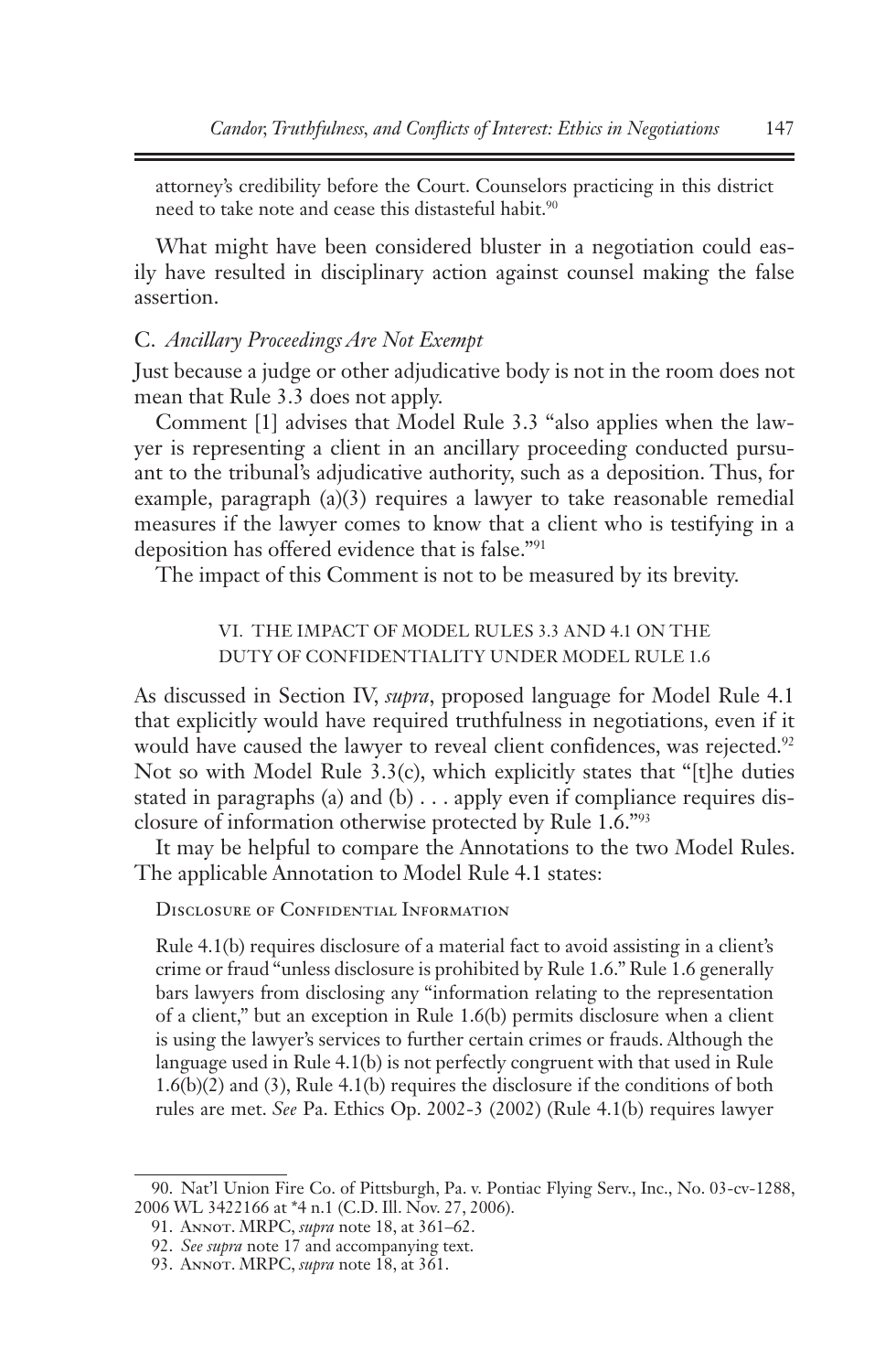representing family before INS to disclose family member's prior arrest; client's failure to disclose amounted to fraud in which he was using lawyer's services, thus triggering prevention/rectification exception to confidentiality rule); John A. Humbach, *Shifting Paradigms of Lawyer Honesty*, 76 Tenn. L. Rev. 993 (Summer 2009) ("Since Rule 4.1(b) requires its disclosures when Rule 1.6 permits them, a new and wide-ranging 'duty to warn' has emerged."); Peter R. Jarvis & Trisha M. Rich, *The Law of Unintended Consequences: Whether and When Mandatory Disclosure Under Model Rule 4.1(b) Trumps Discretionary Disclosure Under Model Rule 1.6(b)*, 44 Hofstra L. Rev. 421 (Winter 2015); *cf.* ABA Formal Ethics Op. 07-446 (2007) (fact that lawyer gives behind-the-scenes help to pro se litigant is not material; failure to disclose—or ensure that litigant discloses—does not implicate Rule 4.1(b)).<sup>94</sup>

And the applicable Annotation to Model Rule 3.3 provides:

### *Paragraph (b): When Lawyer Knows of Criminal or Fraudulent Conduct Relating to Proceeding*

Until the rule was amended in 2002 this obligation (formerly found in Rule  $3.3(a)(2)$ ) was defined as a duty to take reasonable remedial measures necessary to avoid assisting the *client* in a criminal or fraudulent act. *See, e.g., In re Winthrop*, 848 N.E.2d 961 (Ill. 2006) (absent proof that lawyer represented client's agent as well as client, cannot discipline lawyer (under former Rule 3.3(a)(2)) for failing to tell court of agent's "suspicious" use of client's funds).

The rule, redesignated as Rule 3.3(b), now states that a lawyer "who knows that a *person* intends to engage, is engaging or has engaged in criminal or fraudulent conduct *related to the proceeding* shall take reasonable remedial measures, including, if necessary, disclosure to the tribunal" (emphasis added). The new wording reflects a "special obligation" on the part of lawyers "to protect a tribunal against criminal or fraudulent conduct that undermines the integrity of the adjudicative process." Cmt. [12]. *See also* American Bar Association, *A Legislative History: The Development of the ABA Model Rules of Professional Conduct, 1982-2013*, at 474 (2013) (amendment means obligation to avoid assisting in client crime or fraud "is replaced by a broader obligation to ensure the integrity of the adjudicative process").<sup>95</sup>

The pertinent Annotation under Model Rule 1.6, *Disclosure Required by Rule 3.3*, explains:

When a matter is before a tribunal, a lawyer may be required by Rule 3.3 to reveal to the court information otherwise protected under Rule 1.6 to avoid assisting a client in perpetrating a crime or fraud. For discussion of a lawyer's duty of candor to a tribunal, see the annotation to Rule 3.3.96

<sup>94.</sup> *Id.* at 451.

<sup>95.</sup> *Id.* at 376.

<sup>96.</sup> *Id.* at 123.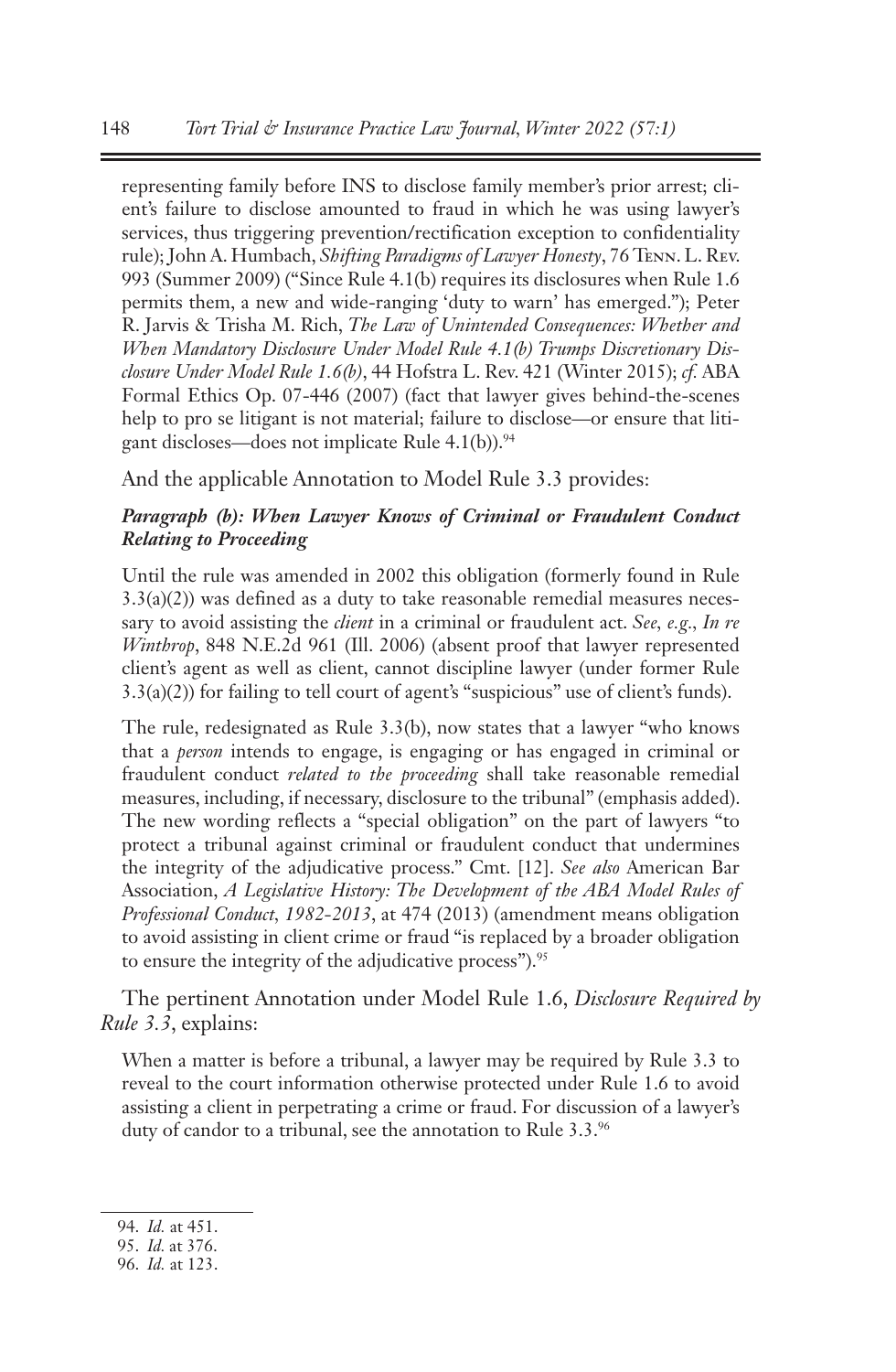Examples of situations involving all three Rules are rare, although one ABA Formal Opinion takes on the challenge. In ABA Formal Opinion 93-375, the Committee on Ethics and Professional Responsibility addressed the following hypothetical situation:<sup>97</sup>

A lawyer is outside counsel to a bank that is undergoing a routine examination by the banking agency that regulates it. In the course of the examination, an examiner from the agency identifies eight loans that he believes should be aggregated under the loan-to-one-borrower (LTOB) rules governing the bank. See 12 U.S.C. § 84(a)(1). If the eight loans in question are aggregated, the total loans to one person will exceed the 15 percent statutory limit and the bank will be in violation of the LTOB rules. An officer of the client bank believes that the bank has a powerful argument that one of the eight loans identified by the examiner ("Loan 8") should not be combined with the others, in which case the LTOB rules would not be violated. The officer asks the lawyer (who has not heretofore been involved in the bank examination) to review the bank's records and consider the issue before the officer meets with the examiner. The lawyer does so, and agrees that a substantial legal argument can be made that Loan 8 should not be aggregated. In the course of her review of the bank's records, however, the lawyer discovers another loan ("Loan 9") about which the examiner has not made any particular inquiry, that arguably should be aggregated with Loans 1 through 7, in which case also the LTOB rules would be violated. What are the lawyer's obligations under these circumstances? Do they change when the lawyer's role changes from that of a background advisor to that of a front-line representative of the client, articulating a position in behalf of the client or otherwise communicating and dealing directly with the bank examiner?<sup>98</sup>

The Committee proceeded from the following proposition; namely,

that the banking regulations impose no separate duty of disclosure on a lawyer. Thus, it is the client and not the lawyer who has a duty to respond to the examining agency's inquiries, and the involvement of the lawyer neither increases nor decreases the client's obligations in this regard. Such obligations of disclosure as the lawyer may have rest solely on the rules governing lawyers' ethics. Where, as here, a lawyer is employed simply to advise the client about how the client should respond to the examining agency's inquiries, the duty to respond remains that of the client. Similarly, if the client simply asks the lawyer to represent him before the agency, the client's duty of disclosure does not ipso facto become that of the lawyer.<sup>99</sup>

<sup>97.</sup> Am. Bar Ass'n Formal Op. 93-375 (Aug. 6, 1993). The Committee comments that this hypothetical is taken from the Report by the ABA Working Group on Lawyers' Representation of Regulated Clients (Discussion Draft, January 1993) at 169–75. ABA Formal Op. 93-375, at n.4.

<sup>98.</sup> *Id.*

<sup>99.</sup> *Id.*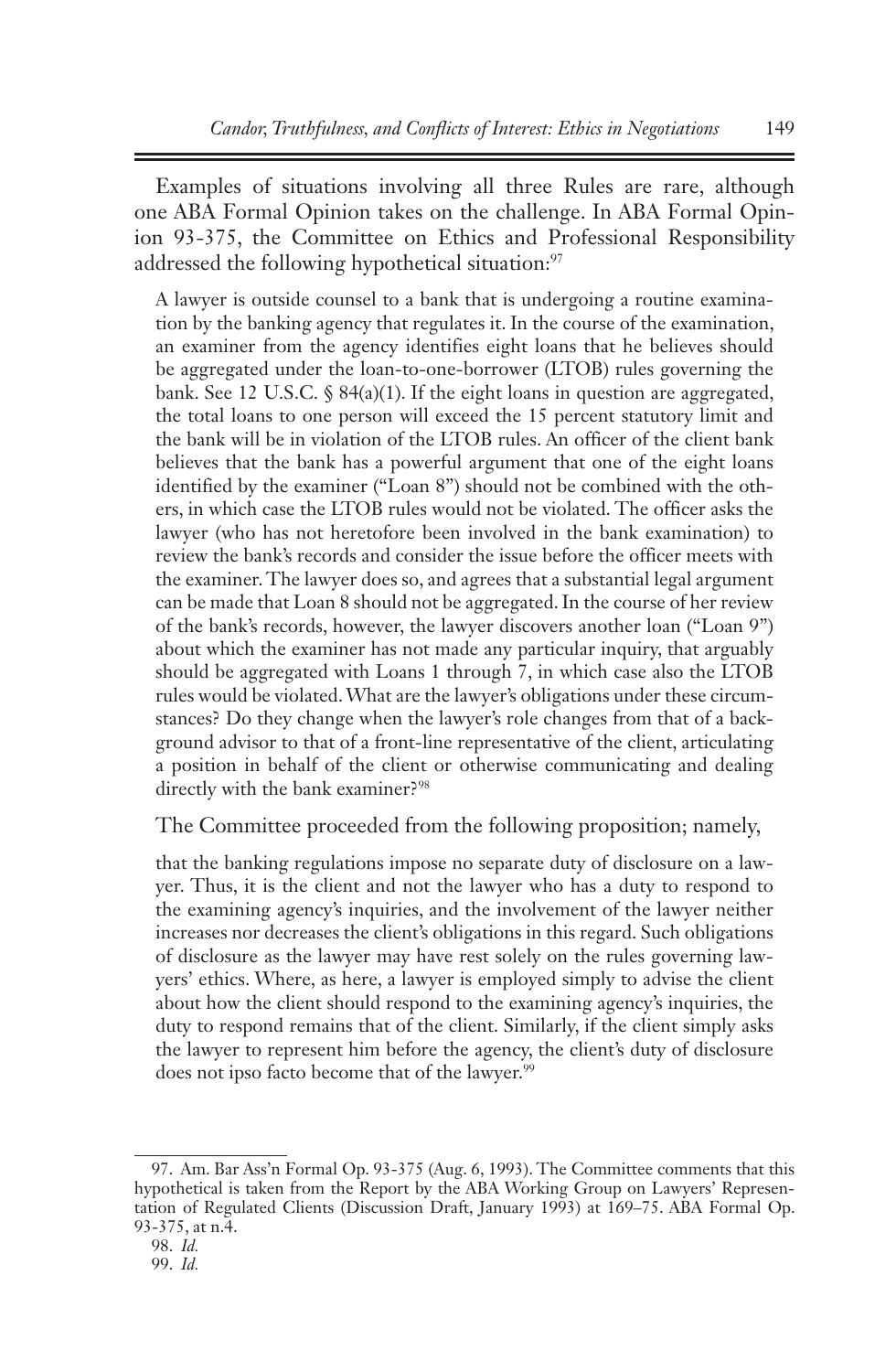Circumstances, however, could change, under which the lawyer's duties *might* change, and not for the better. As the Committee explains:

However, a lawyer *may* put herself in a situation where she has assumed such obligations. When the lawyer is the only individual to deal directly with the bank examiners during the course of the examination, takes full responsibility for gathering factual information and preparing the client's submissions to the regulators, and cuts off the regulator from access the regulator otherwise might have to employees of the regulated entity, the lawyer may well have taken on the client's own obligation under the regulations to respond.<sup>100</sup>

In the hypothetical as set forth, however, no such heightened duty presents. Accordingly,

the lawyer's involvement in the bank examination is indirect and attenuated; she is functioning solely as an advisor to the client, and her role is limited to reviewing facts and conclusions that cannot fairly be considered her own work product. The lawyer's duties thus derive *not* from any obligation that the client may have under applicable regulations to respond fully to the bank examiners' inquiries; rather, they derive from her obligations *under ethics rules applicable generally to the legal profession*. The duty to respond to the agency remains that of the client; the *lawyer's sole ethical obligation is not to mislead the agency*, and there is no duty to respond to the agency's inquiries to the client unless the lawyer has put herself in the position of offering, or vouching for, the client's responses.101

The Committee analyzed this hypothetical under three Model Rules: 3.3, 3.9102 and 4.1. As the Committee explained:

Under all three of these provisions, it is clear that a lawyer may not tell a lie, whether or not it might be considered necessary to protect client confidences. See Rule  $3.3(a)(1)$  and Rule  $4.1(a)$  (a lawyer "shall not knowingly . . . make a false statement of material fact or law . . ."). See also Rule 3.9 (a lawyer "shall conform to the provisions of Rule  $3.3(a)$  through (c) . . ."). This obligation of truthfulness is *unqualified*, applies on *all* occasions, and contains *no* exceptions.<sup>103</sup>

Recall, however, the ambiguity embedded in the hypothetical; namely, that there is a loan ("Loan 9") of which the examiner is unaware or has not thought about, but if she did know about it, might result in a violation

<sup>100.</sup> *Id.* (emphasis added).

<sup>101.</sup> *Id.* (emphasis added).

<sup>102.</sup> As promulgated at that time, Model Rule 3.9, *Advocate in Nonadjudicative Proceedings*, provided: "A lawyer representing a client before a legislative or administrative tribunal in a nonadjudicative proceeding shall disclose that the appearance is in a representative capacity and shall conform to the provisions of Rule 3.3(a) through (c), 3.4(a) through (c), and 3.5." ABA Formal Op. 93-375, at n.6.

<sup>103.</sup> *Id.* (emphasis added).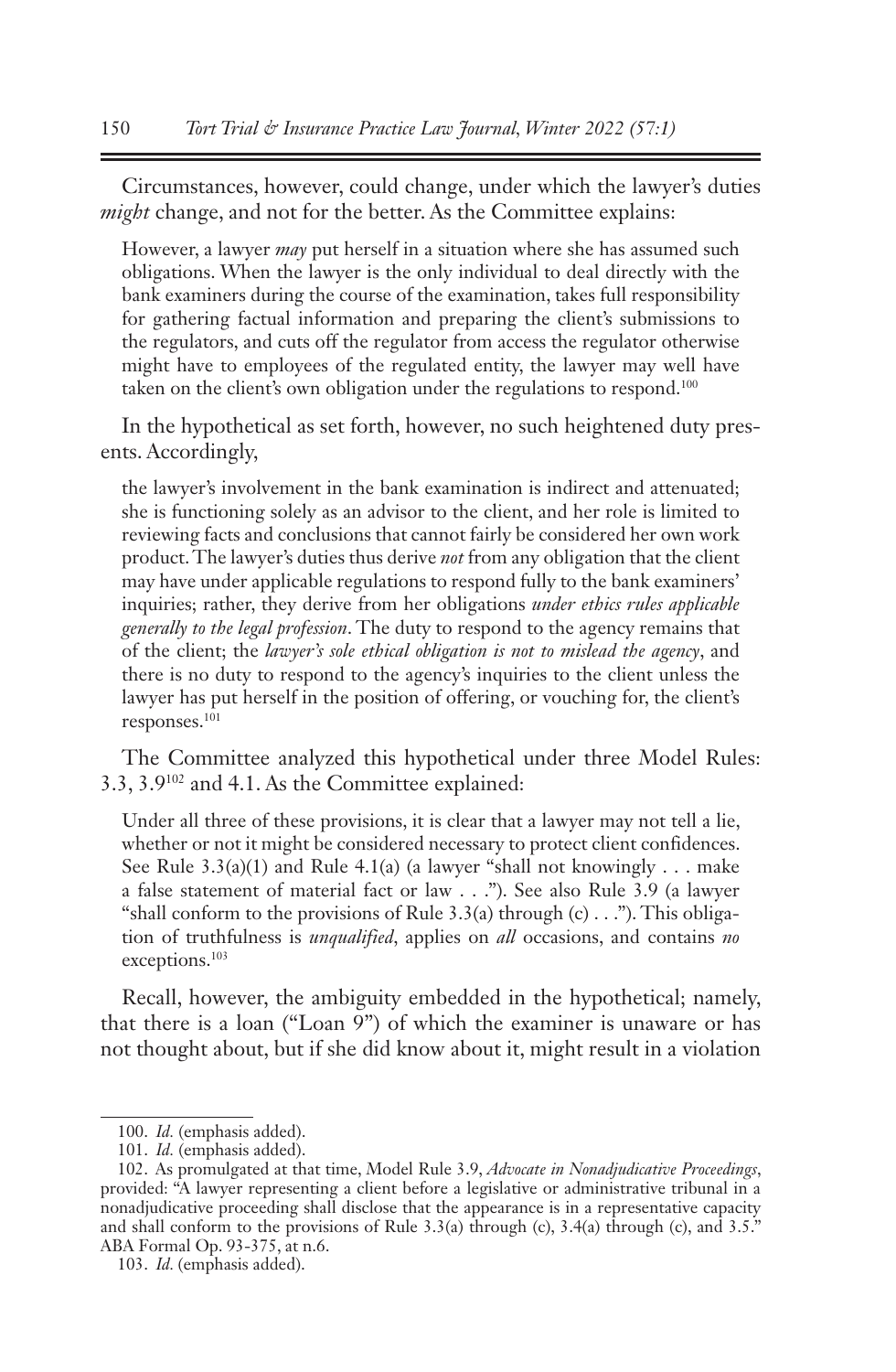of the LTOB rule. The Committee recognizes the lawyer's dilemma and addresses it thus:

[I]t is somewhat less clear whether and to what extent a lawyer in a regulatory proceeding has an ethical obligation to be forthcoming. We do believe that a "false statement of material fact" includes a statement that the lawyer knows is misleading, whether or not it is intended to mislead. A *more difficult question* is *whether and to what extent a lawyer representing a client in a bank examination by a government regulatory agency has an affirmative obligation to come forward with information that is material to the purposes of the examination, the disclosure of which would be against the client's interests or otherwise violate her duty of confidentiality.* While Rules 3.3, 3.9 and 4.1 all impose a duty on a lawyer to disclose material facts when such disclosure is "necessary to avoid assisting a criminal or fraudulent act by a client," this duty overrides the duty to protect client confidences *only* under Rules 3.3 and 3.9. See Rule 3.3(b) ("The duties stated in paragraph (a) continue to the conclusion of the proceeding, and apply even if compliance requires disclosure of information otherwise protected by Rule 1.6"), incorporated by reference in Rule 3.9. *By contrast*, the analogous duty of disclosure to "third parties" in Rule 4.1(b) is *expressly qualified* by the lawyer's duty of confidentiality under Rule 1.6. See note 6, *supra*. Thus the duty to disclose takes precedence over the duty to keep client confidences *only* in the context of an "adjudicative proceeding" before a "tribunal" under Rule 3.3 or a "nonadjudicative proceeding" under Rule 3.9.104

The Committee queries and then concludes that a bank examination does *not* fall under either Rule 3.3 or 3.9 for purposes of determining whether disclosure may be required. Under this hypothetical, the lawyer's conduct falls under Rule 4.1. As the Committee explained:

While a regulatory examination does not fit precisely into the category "negotiation or other bilateral transaction," it is more clearly suggested by these terms than it is by the terms "rule-making or policy-making." Accordingly, we conclude that the duty of disclosure applicable in the context of a bank examination is the qualified duty to "third parties" in Rule 4.1, and not the unqualified duty of disclosure in Rules 3.3 and 3.9.105

The question remaining, of course, is what the lawyer must do with respect to "Loan 9." On that point, the Committee states:

Because of the importance the profession places on protecting client confidences, we also believe that the prohibition on disclosure of client confidences expressly stated in Rule 4.1 must be given effect in this context, *even if the result is to allow the client to engage in fraud*. On the other hand, we also believe that a lawyer faced with client fraud is required to conduct herself in such a way that she does not assist the fraud. Courses open to a lawyer in such

<sup>104.</sup> *Id.* (emphasis added).

<sup>105.</sup> *Id.*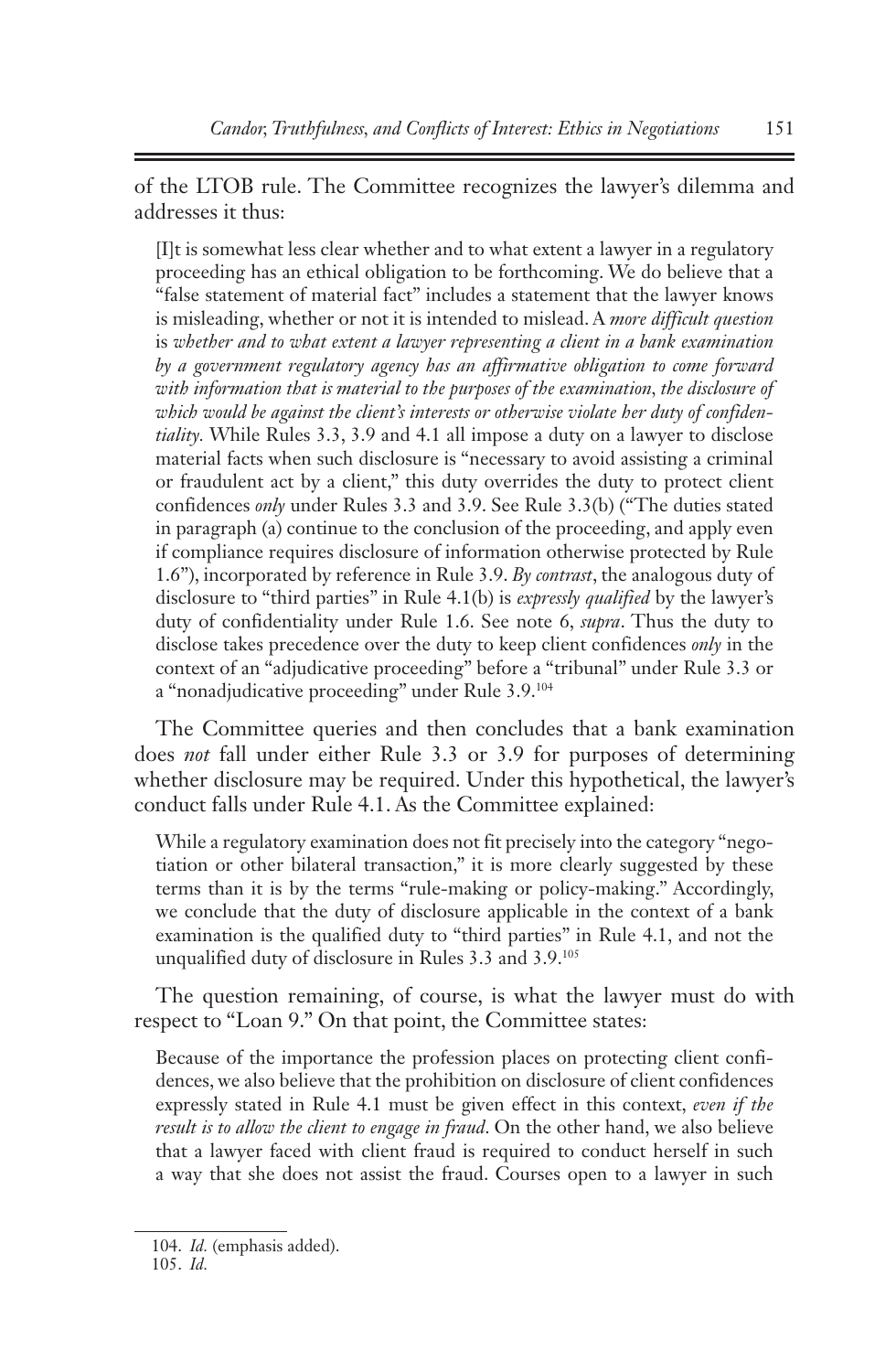circumstances include going up the corporate ladder under Model Rule 1.13, as well as withdrawal from the representation<sup>106</sup> so as to avoid giving assistance to the client's fraud.107

To explore further the lawyer's obligation when she learns of information damaging to her client's case, the Committee offers elaborations on the hypothetical and the following advice:

*What if the lawyer believes that the client has a legal obligation under applicable banking regulations to volunteer the information about Loan 9?*

The lawyer's obligation is to counsel the client as to the lawyer's belief about the client's obligations. If the lawyer does so, she has discharged her duties. This begs the next question, of course, which is: What does the lawyer do if the client doesn't follow the lawyer's advice? As the Committee explained:

At this point, the lawyer has fulfilled her obligations under the ethics rules by counseling the client as to his own legal obligations. She may continue to represent the client without doing more even if the client decides not to disclose. If the lawyer is of the view that Loan 9 is merely "arguably" aggregable, her own uncertainty about the implications of the client's failure to disclose substantially eliminates the possibility that her continuing to represent the client could be considered improper. Even if she *believes* Loan 9 *must* be aggregated, and that the client's refusal to disclose would be fraudulent, she herself has done *nothing* that could be regarded as assisting the client's fraud in violation of Rule 1.2(d). Given her limited involvement in the bank examination, she has *no obligation herself* to do anything more about the undisclosed Loan 9.108

*What if the lawyer is* sure *that the loan must be aggregated and that the client's failure to report would be unlawful?*

In this elaboration on the hypothetical, the Committee posits that the lawyer has concluded that Loan 9 must be aggregated, that failure to report it to the examiners would be unlawful, and that she has so advised the client. Further, the client, against the lawyer's advice and in the lawyer's presence, makes an unequivocal representation to the bank examiners that

<sup>106.</sup> The Committee's footnote states: "Rule 1.16 ("Declining or Terminating Representation") provides in pertinent part that a lawyer "shall withdraw" from a representation if 'the representation will result in violation of the rules of professional conduct or other law.' See Rule 1.16(a)(1). It also provides that a lawyer 'may withdraw' if 'the client persists in a course of action involving the lawyer's services that the lawyer reasonably believes is criminal or fraudulent . . . .' See Rule 1.16(b)(1)." ABA Formal Op. 93-375, at n.8.

<sup>107.</sup> *Id.* The Committee's footnote at the end of this passage states: "While under these circumstances the lawyer may not make actual disclosure of client confidences, withdrawal may be required even if it has the collateral effect of inferentially revealing client confidences. See ABA Formal Opinion No. 92-366 . . . ." ABA Formal Op. 93-375, at n.9.

<sup>108.</sup> ABA Formal Op. 93-375, § I, "Counseling the Client before the Exit Interview" (emphasis added).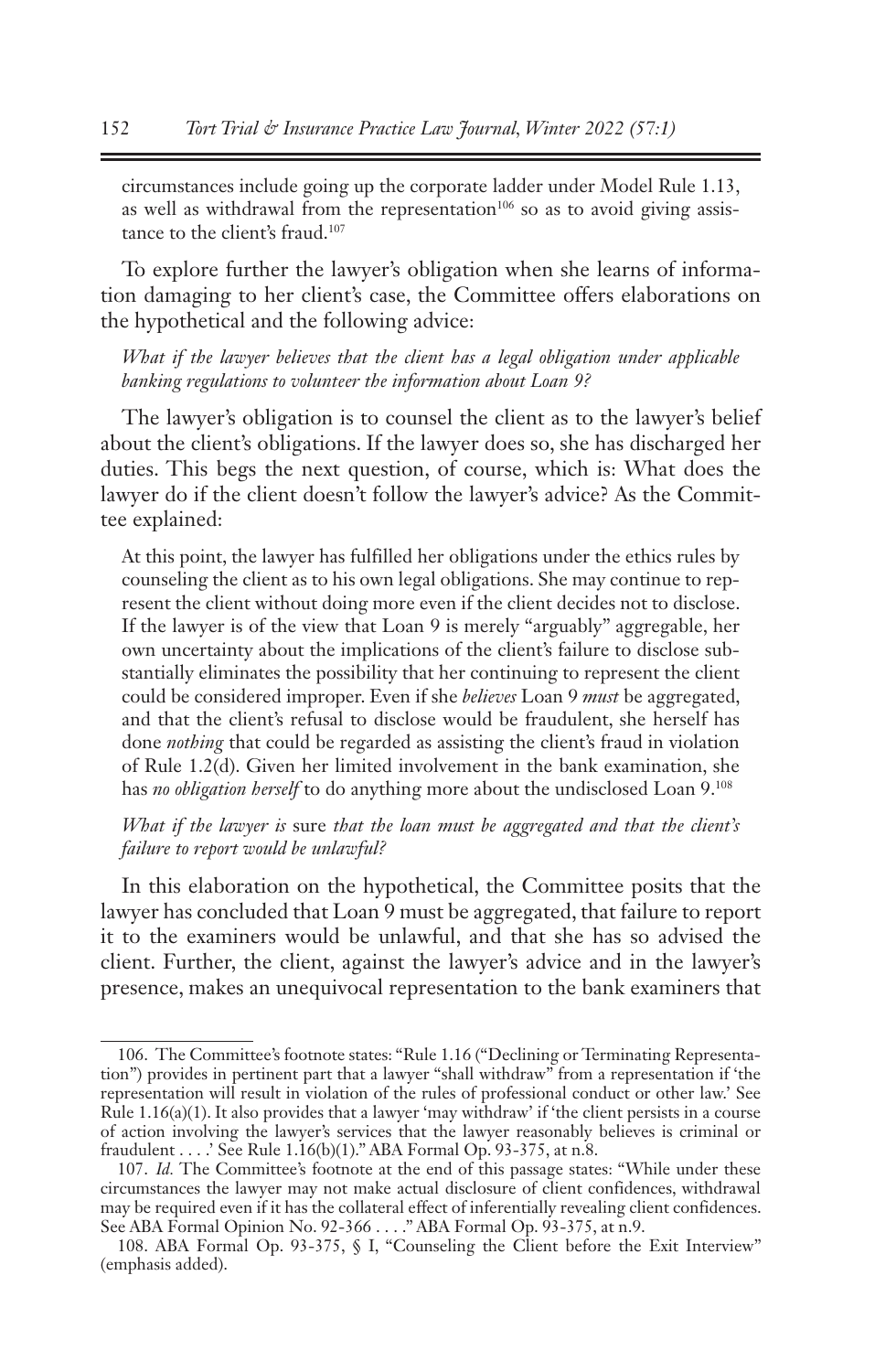there are no loans beyond those already known to them that even arguably should be aggregated. The Committee's opinion on what the lawyer should do is as follows:

In the face of this clear misrepresentation by the client, and the client's apparent decision to commit a fraud in the lawyer's presence, the lawyer must act to disassociate herself from the client's intended course of action. She is undoubtedly obliged at the first private opportunity to urge the client to correct the falsehood and to consider the possible courses of action identified in Model Rule 1.13.109

However, unless the lawyer knew in advance that the client intended to make such a misrepresentation, she herself to this point cannot be said to be a party to it and has violated no ethical duty. We therefore see no reason, in this context, why the lawyer should be required to do anything that would signal to the bank examiners her disapproval of the client's course of conduct. She is not required to jump to her feet and leave the premises upon hearing the client's false statement. Because she cannot yet be charged with knowledge that her services are being used by the client to assist the fraud, she is not required to terminate the representation on the spot or otherwise make a "noisy withdrawal" that would effectively disaffirm her involvement to date. And it is to everyone's benefit that she makes a final effort to counsel the client and take the opportunity to consider climbing the corporate ladder to persuade the bank to correct the falsehood.

On the other hand, if the client refuses to correct his lie to the examiners about the existence of Loan 9, the lawyer may be required to consider whether or not to terminate the representation. See Rule  $1.16(b)(1)$  \* \* \*. In any event, she should not come to any subsequent meetings with the examiners if she knows the client intends to persist in the deception, since even her silent presence could make her a party to the client's fraud by conveying the impression that she believes the client's statements, now made a second time in her presence, are correct.<sup>110</sup>

#### *What if it is the lawyer herself that makes the false statement to the examiner?*

In this situation, the lawyer concludes that Loan 9 was made to the same borrower as Loans 1 through 8, but it is the lawyer *herself* who represents to the bank examiners that the client has made no other loans to that borrower. This is a clear violation of Rule 4.1(a), as further explained by the Committee:

[T]he lawyer has violated the clear prohibition in Rule  $4.1(a)$  against making false or misleading statements to third parties. It does not matter whether the

<sup>109.</sup> The Committee's footnote states: "Rule 1.13 ('Organization as Client') provides for consideration of consultation at higher levels of corporate management in the event a lawyer encounters contemplated fraud by a corporate official." ABA Formal Op. 93-375, at n.12. 110. ABA Formal Op. 93-375, § II, "False Statement by Client in Presence of Lawyer."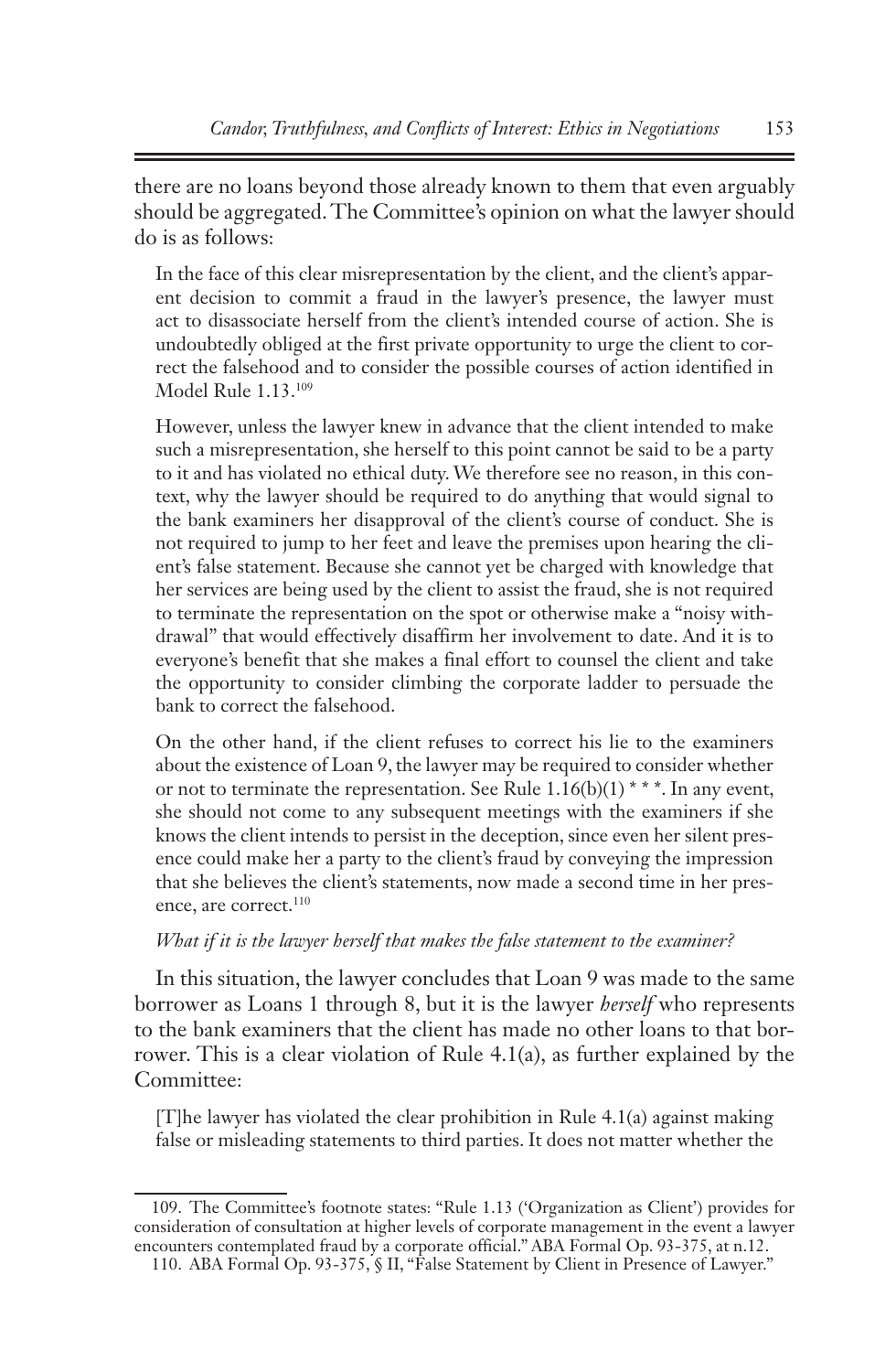false statement was volunteered by the lawyer, or whether the client directed her to offer it. Nor does it matter whether she made the statement in response to a specific question from the regulators. She may not in any circumstances herself make a statement that she knows to be false and misleading. This may, of course, lead to some awkwardness where the client is adamant in his refusal to allow the lawyer to disclose the existence of Loan 9, and if the question is put directly to the lawyer by the bank examiner: in such a circumstance, the lawyer has *no permissible option* but to *decline* to respond, regardless of the inference that the examiner may draw. If the lawyer believes there is significant risk that she will be asked a question that she cannot ethically answer consistently with her client's instructions, she should so inform the client and give the client the choice whether she should attend before the meeting takes place.<sup>111</sup>

Of particular interest about this opinion is the point raised by the Committee concerning the lawyer's belief that "there is a significant risk that she will be asked a question that she cannot ethically answer consistently with her client's instructions." In this case, the lawyer must inform the client *in advance* of the meeting as to allow the client to consider his options. This is good practice and is consistent with the requirements of Model Rules  $1.4$  and  $2.1$   $112$ 

*What if the lawyer makes a* true *statement but* omits *other "material" information?*

(2) reasonably consult with the client about the means by which the client's objectives are to be accomplished;

(3) keep the client reasonably informed about the status of the matter;

(4) promptly comply with reasonable requests for information; and

(5) consult with the client about any relevant limitation on the lawyer's conduct when the lawyer knows that the client expects assistance not permitted by the Rules of Professional Conduct or other law.

(b) A lawyer shall explain a matter to the extent reasonably necessary to permit the client to make informed decisions regarding the representation.

ANNOT. MRPC, *supra* note 18, at 57. Rule 1.0(e) provides that "informed consent" "denotes the agreement by a person to a proposed course of conduct after the lawyer has communicated adequate information and explanation about the material risks of and reasonably available alternatives to the proposed course of conduct." Annot. MRPC, *supra* note 18, at 15.

Model Rule 2.1 provides: "In representing a client, a lawyer shall exercise independent professional judgment and render candid advice. In rendering advice, a lawyer may refer not only to law but to other considerations such as moral, economic, social and political factors, that may be relevant to the client's situation."

Annot. MRPC, *supra* note 18, at 317.

<sup>111.</sup> *Id.* § III, "False Statement by Lawyer" (emphasis added).

<sup>112.</sup> Model Rule 1.4, "Communication," provides:

<sup>(</sup>a) A lawyer shall:

<sup>(1)</sup> promptly inform the client of any decision or circumstance with respect to which the client's informed consent, as defined in Rule 1.0(e), is required by these Rules;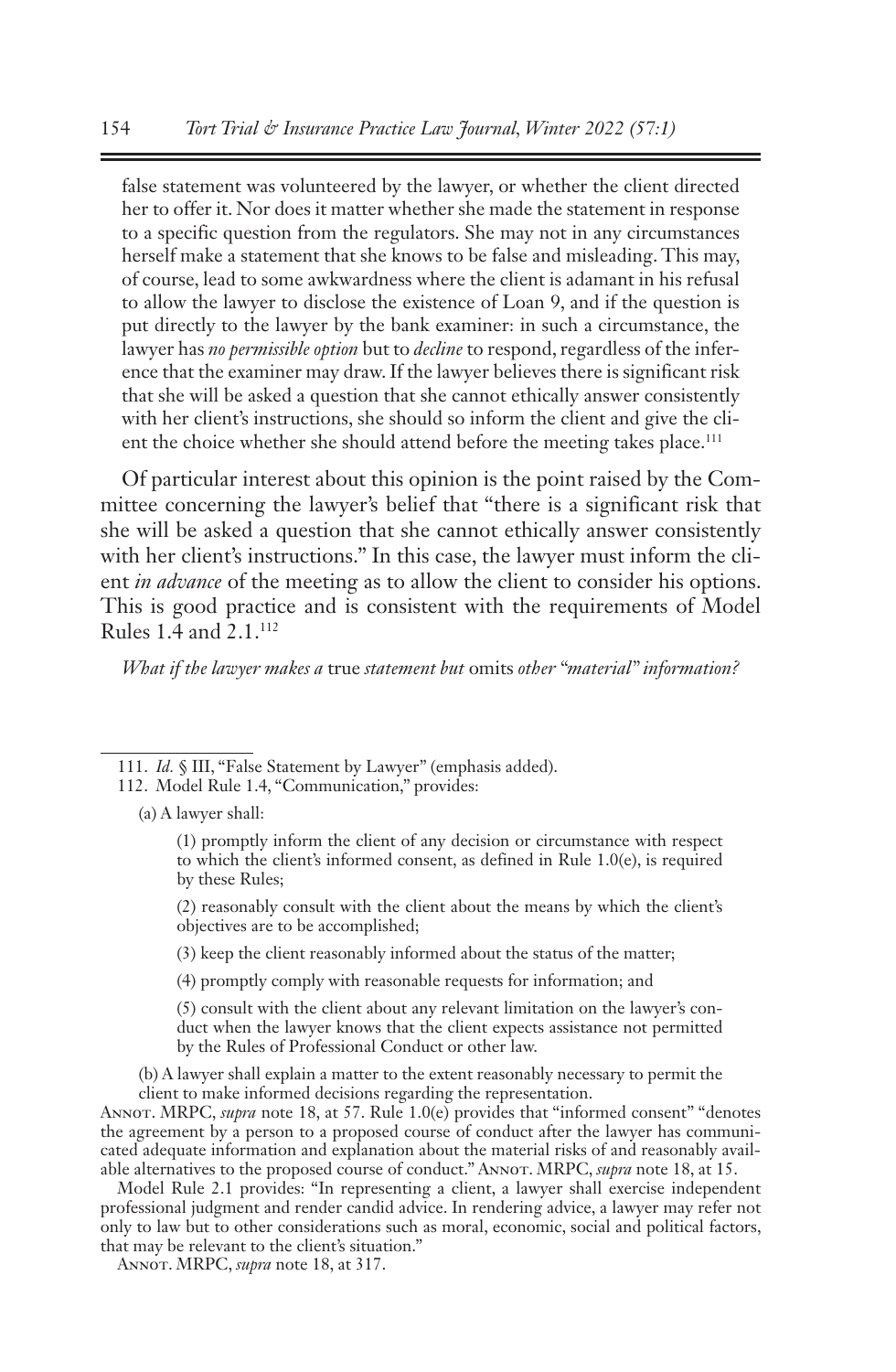In this elaboration, the lawyer does not mention Loan 9 but knows that, in the particular context, that omission is likely to mislead the bank examiners. The Committee finds this scenario troubling, as follows:

Our conclusions respecting false statements by the lawyer extend to circumstances in which the lawyer omits mention of Loan 9, if the context is such that she knows the omission is likely to mislead the bank examiners. An omission may in a particular context be tantamount to an affirmative false statement. For example, if the lawyer knows that the examiners are unaware of Loan 9 and/or its implications for the LTOB rule, and if what she says to them affirmatively leads them to conclude that there is no such loan, or that it need not be aggregated, the lawyer may have violated her ethical obligation under Rule 4.1(a) not to mislead a third party. On the other hand, if the lawyer limits her statements to the question whether Loan 8 should be aggregated, and says nothing at all about any other loans, she cannot be faulted for failing to volunteer information about Loan 9 even if the examiners themselves make statements in the lawyer's presence to the effect that there are no other loans that need be aggregated. If Loan 9 has escaped the examiners' notice through no fault of the lawyer, the lawyer has no ethical obligation to dispel their erroneous impression that no such loan exists, and indeed is precluded from doing so by Rule 1.6.

We stress that a lawyer's ethical obligation to disclose in this context depends upon the role she has herself played in creating any misimpression. As noted earlier, if the client does all of the talking during the examination, and the lawyer does not continue her participation in successive meetings with the examiners on these matters, she has no obligation to come forward to divulge the existence of Loan 9. *However, as the lawyer's role expands, so does her responsibility for making certain the examiners are not misled*. If she is speaking for the client, then her ethical obligations are substantially greater than if she is merely present when the client himself is speaking to the examiners.

Our conclusion here does not depend upon a determination that the lawyer is acting as an "advocate" or as an "agent" for the client; rather, it is based on a purely practical analysis of what the lawyer does or says. We do not believe it helpful to make a lawyer's ethical obligation of disclosure depend upon how she or someone else may abstractly characterize her role in representing a client. Most people, including even lawyers themselves, will doubtless find it easier to decide what responsibility a lawyer had for making or reinforcing a misrepresentation by simply looking at what the lawyer said and did rather than determining what hat the lawyer was wearing when she said or did it.<sup>113</sup>

The key here is inquiring as to who is to blame for the examiner's erroneous assumption. The more the lawyer has to do with it, the higher the lawyer's risk.

<sup>113.</sup> ABA Formal Op. 93-375 § IV, "True Statement by Lawyer but Omission of Other Material Information" (emphasis added).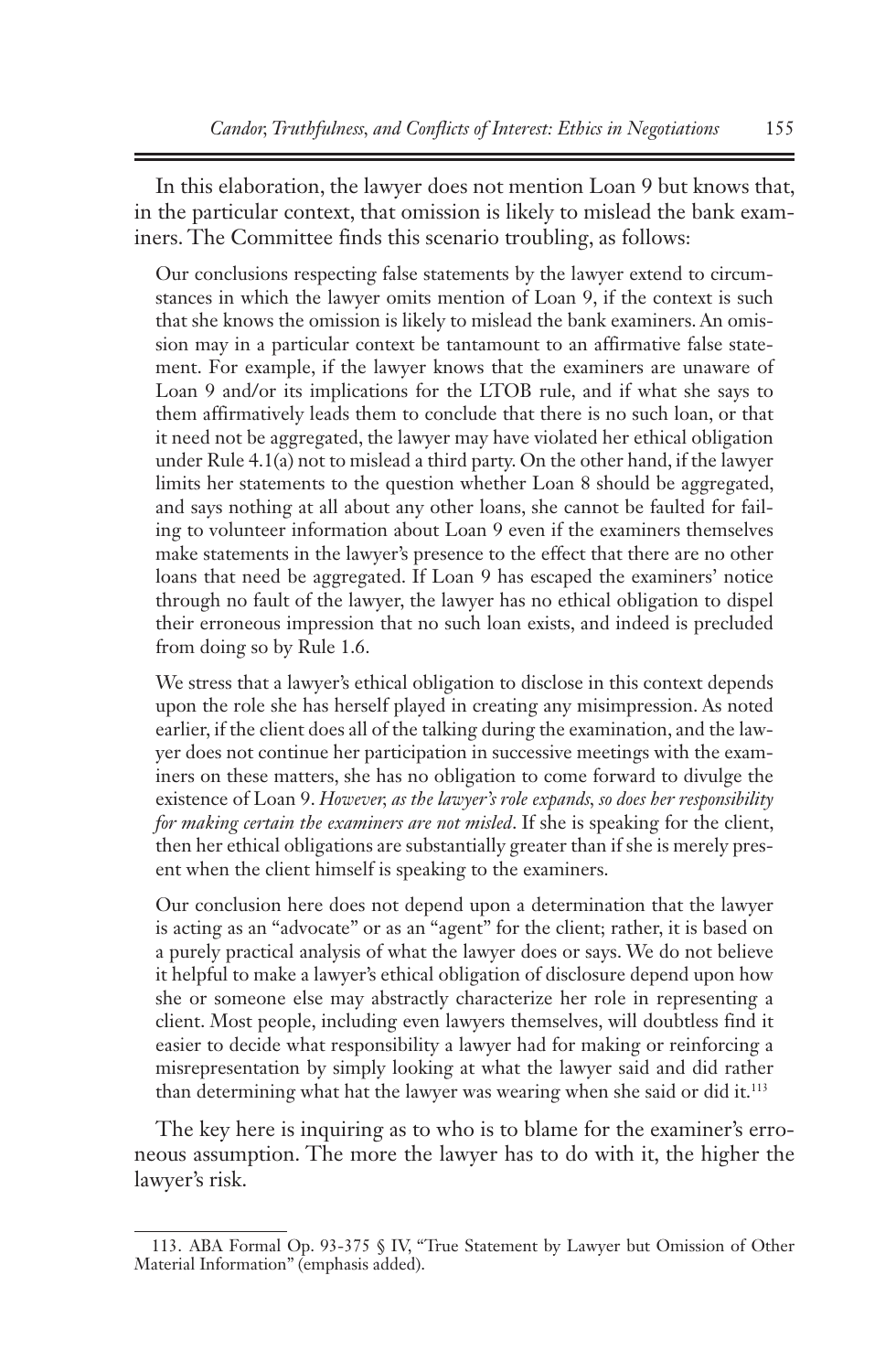*What if the lawyer gave the client a written opinion and later learns that the client intends to turn it over the examiners?*

In this scenario, the lawyer had given the client a written opinion stating that the bank was not in violation of the LTOB rules. She later learns, however, that the bank plans to submit the opinion to the examiners. The Committee explains that "she would have an obligation to see that her opinion (in effect, her services) did not have the effect of assisting the client's fraudulent course of conduct." As the Committee explained:

In ABA Formal Opinion No. 92-366, \* \* \* the Committee expressed the view that a lawyer has an affirmative obligation to disaffirm her work product notwithstanding the dictates of Rule 1.6, if failure to do so would have the forbidden effect of lending assistance to the client's continuing or future fraud, even if such disaffirmance would have the collateral effect of inferentially revealing client confidences. However, the obligation to protect client confidences in Rule 1.6 always acts as a counterweight to the lawyer's obligation to disassociate herself from a client's fraud. Thus, before taking any steps to disaffirm the misleading opinion, she should inform the client of her intention to do so, and give the client an opportunity not to use it.<sup>114</sup>

Thus, in this "nontribunal" situation, the principles underlying Rule 1.6 outweigh the lawyer's duties under Rule 4.1. This, of course, would *not* be the outcome under Rule 3.3, as the Committee expressed earlier in this Formal Opinion.<sup>115</sup>

#### *What if the lawyer believes that Loan 9 need not be aggregated but also believes that the bank examiners would be of a contrary view?*

The Committee's opinion is that the lawyer has no ethical obligation under Rule 4.1, or any other provision of the rules, to bring the loan to the examiners' attention. As the Committee further explained:

In deciding what her obligations may be under the ethics rules to disassociate herself from client fraud, the lawyer must be able to rely on her own informed judgment as to whether in fact such a fraud is occurring. If she has a reasonable basis for her legal conclusion, she should not be held liable for an ethical violation simply because the examiners may be of a different view. Nothing in the ethics rules requires a lawyer to bring to the attention of the examiners a violation by a client in which the lawyer has had no role. A fortiori, a lawyer has no obligation to bring to the attention of the examiners conduct the lawyer believes is not a violation, even if she has reason to believe that the examiners may be of a contrary view.<sup>116</sup>

<sup>114.</sup> *Id.* § V, "The Lawyer's Written Opinion."

<sup>115.</sup> *See supra* notes 97–102 and accompanying text.

<sup>116.</sup> ABA Formal Op. 93-375 § VI, "The Regulators' Interpretation of the Law."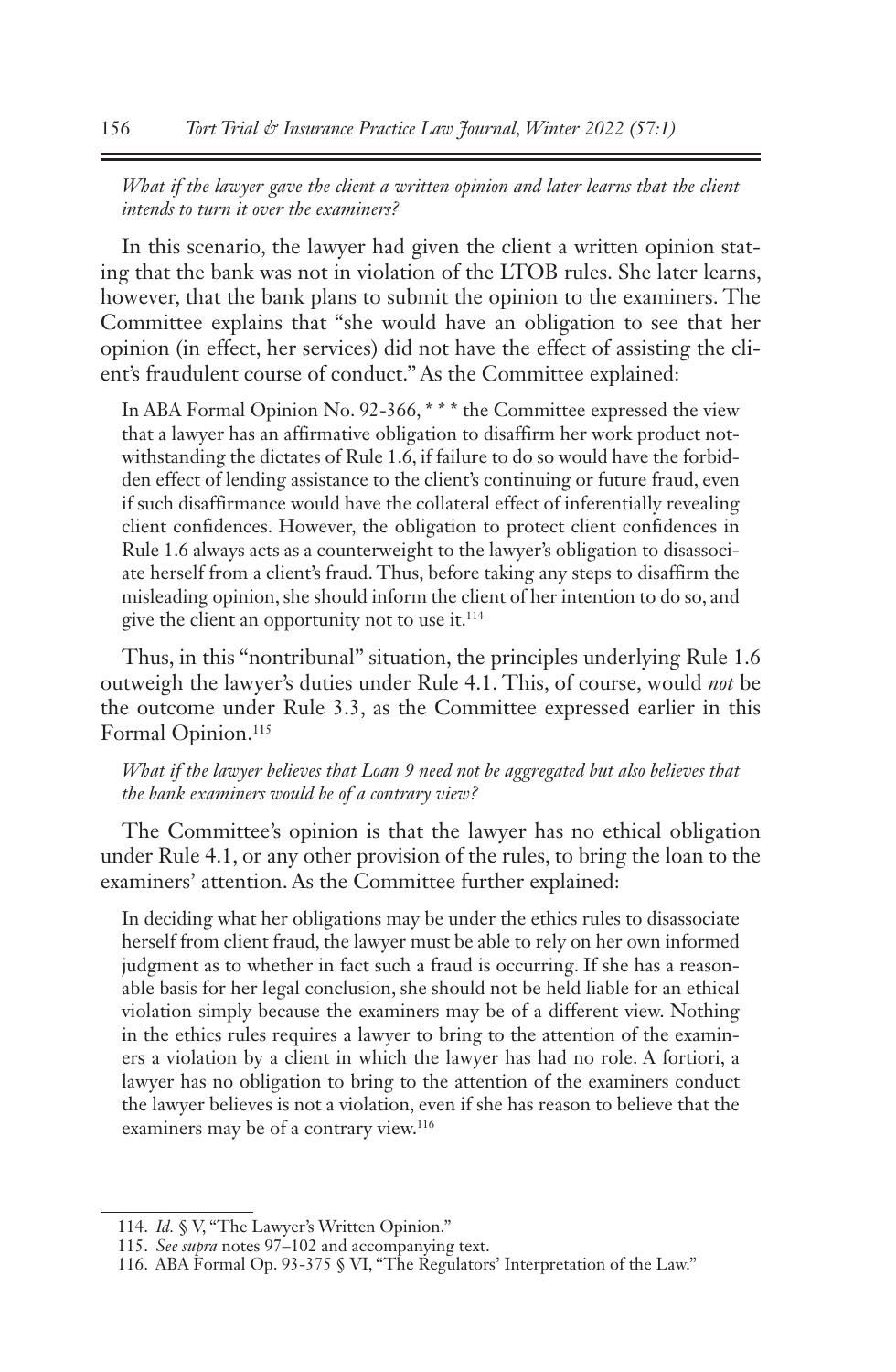#### VII. SPECIAL SITUATION: THE TRIPARTITE RELATIONSHIP

Litigation practitioners, regardless of whether they concentrate their practices in the area of Insurance Coverage, need to be aware of the applicability of the Model Rules and of the Restatement when there is a "third party" in the room. Such third party often is an insurance company, appearing by virtue of its defense obligations to one or more of the parties (typically, defendants), but may be a noninsurance-party indemnitor, or a surety, or other party with a stake in the outcome of the negotiations. Of special interest to practitioners in such situations, therefore, is the concern over how much, if any, control such third party can exert over how a lawyer, paid by the third party to represent one of the parties, conducts the defense of the underlying case. For convenience and ease of reading, we will assume that the tripartite relationship consists of a plaintiff (and plaintiff's counsel), the defendant insured (and its defense lawyer), and the insurer (who is paying the defense lawyer's bill).

The cases tend to divide among jurisdictions that hold that the defense lawyer has only one client—the insured—and those holding that the defense lawyer has two clients—the insured and the insurer. An example of the first is *Finley v. Home Insurance Company*, which held that "the modern view" is that "the sole client of the attorney is the insured."117 But then there are cases referring to the insured as the "primary" client, thereby making the insurer a "secondary" client. For example, the Nevada Supreme Court held in *Nevada Yellow Cab Corp. v. Eighth Judicial District Court* that the insured was the "primary" client but the insurer also was a client as long as there was no conflict. The *Nevada Yellow Cab* court cited cases from six other jurisdictions and, on that basis, declared this rule to be the "majority rule"! 118

In this paper, the author argues that it is irrelevant whether one practices in a so-called "one client" or "two client" jurisdiction. What matters are the applicable conflict rules in the jurisdiction, and an application of those rules to the specific facts and circumstances presented.

# A. *Summary of Model Rules 1.7 and 1.8, and the Restatement § 134* Model Rule 1.7 provides:

(a) Except as provided in paragraph (b), a lawyer shall not represent a client if the representation involves a concurrent conflict of interest. A concurrent conflict of interest exists if:

<sup>117.</sup> Finley v. Home Ins. Co., 975 P.2d 1145 (Haw. 1998).

<sup>118.</sup> Nevada Yellow Cab Corp. v. Eighth Judicial Dist. Ct., 152 P.3d 737 (Nev. 2007); *see also* Xtreme Prot. Services, LLC v. Steadfast Ins. Co., 2019 IL App (1st) 181501, 143 N.E.3d 128, *appeal denied*, 132 N.E.3d 357 (Ill. 2019) (an attorney retained by the insurer to defend its insured owes a fiduciary duty and has the same professional obligations to the insured as would exist had he or she been personally retained by the insured).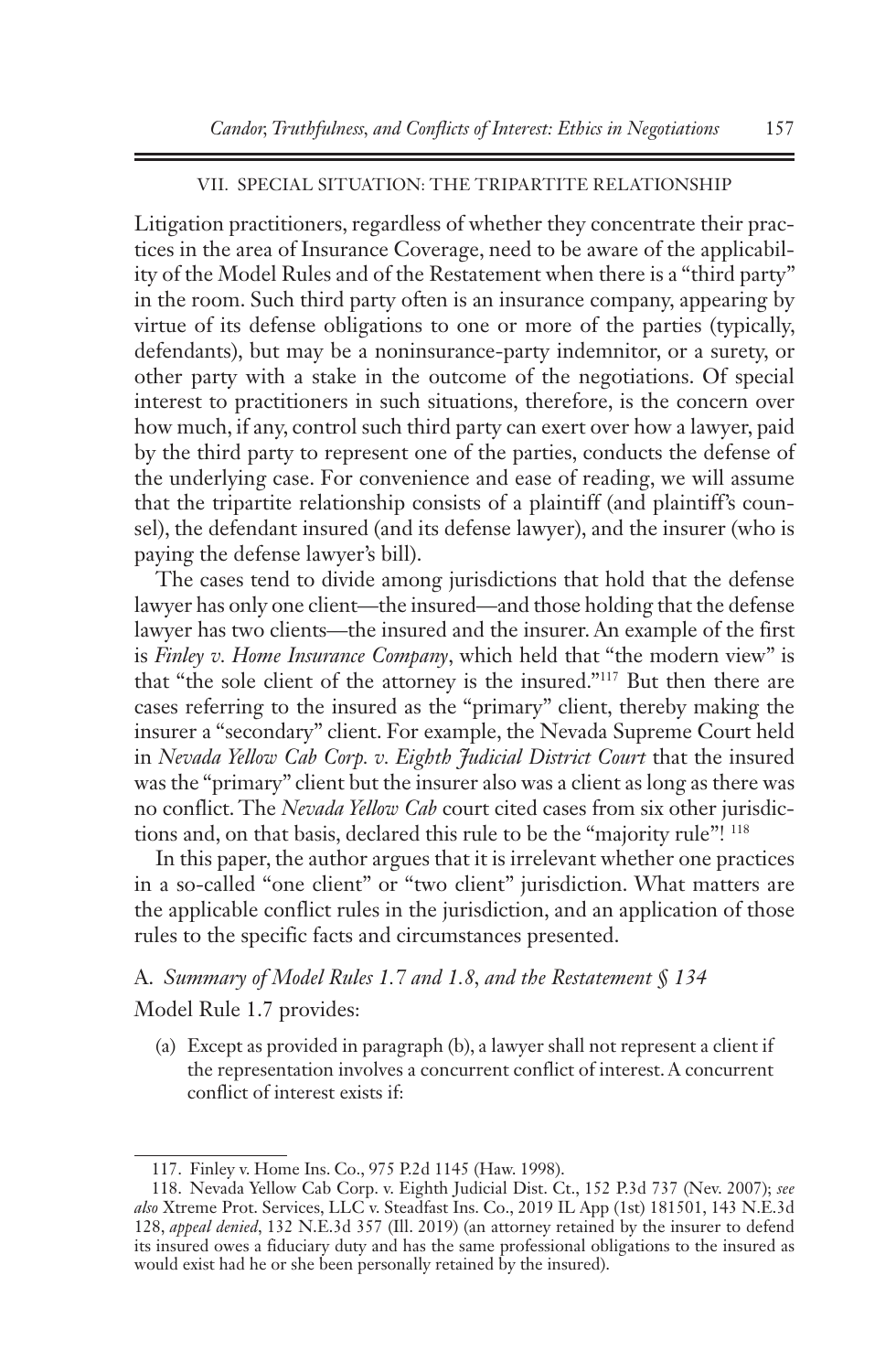- (1) the representation of one client will be directly adverse to another client; or
- (2) there is a significant risk that the representation of one or more clients will be materially limited by the lawyer's responsibilities to another client, a former client or a third person or by a personal interest of the lawyer.
- (b) Notwithstanding the existence of a concurrent conflict of interest under paragraph (a), a lawyer may represent a client if:
	- (1) the lawyer reasonably believes that the lawyer will be able to provide competent and diligent representation to each affected client;
	- (2) the representation is not prohibited by law;
	- (3) the representation does not involve the assertion of a claim by one client against another client represented by the lawyer in the same litigation or other proceeding before a tribunal; and
	- (4) each affected client gives informed consent, confirmed in writing.119

Model Rule 1.8(f) provides:

- (f) A lawyer shall not accept compensation for representing a client from one other than the client unless:
	- (1) the client gives informed consent;
	- (2) there is no interference with the lawyer's independence of professional judgment or with the client-lawyer relationship; and
	- (3) information relating to representation of a client is protected as required by Rule 1.6.120

Section 134 of the Restatement provides:

- (1) A lawyer may not represent a client if someone other than the client will wholly or partly compensate the lawyer for the representation, unless the client consents under the limitations and conditions provided in § 122 and knows of the circumstances and conditions of the payment.
- (2) A lawyer's professional conduct on behalf of a client may be directed by someone other than the client if:
	- (a) the direction does not interfere with the lawyer's independence of professional judgment;
	- (b) the direction is reasonable in scope and character, such as by reflecting obligations borne by the person directing the lawyer; and
	- (c) the client consents to the direction under the limitations and conditions provided in § 122.121

<sup>119.</sup> Annot. MRPC, *supra* note 18, at 139.

<sup>120.</sup> *Id.* at 162.

<sup>121.</sup> Restatement (Third) of the Law Governing Lawyers § 134 (2000) [hereinafter RESTATEMENT]. Section 122 of the RESTATEMENT provides:

<sup>(1)</sup> A lawyer may represent a client notwithstanding a conflict of interest prohibited by § 121 if each affected client or former client gives informed consent to the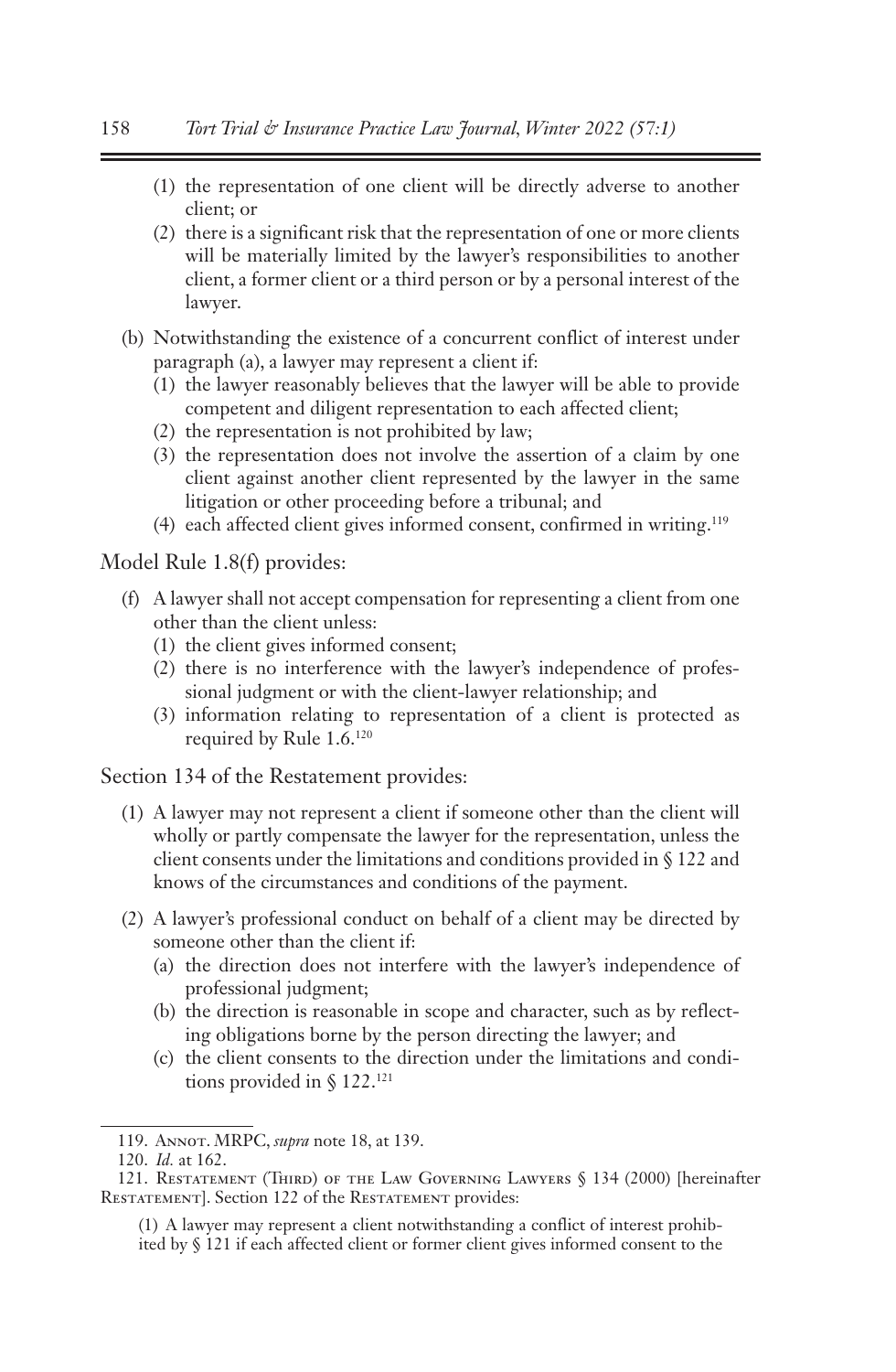### B. *Applicability of Model Rules 1.7 and 1.8, and the Restatement § 134 to the Tripartite Relationship*

Let us consider the following hypothetical:

Lawyer L is hired by an insurance company to defend its insured, a landlord whose tenant has slipped in a hallway and sustained injury. During preliminary investigation of the matter, L learns facts from the landlord that, if discovered by the tenant, would lead the plaintiff to amend her complaint to charge recklessness instead of negligence. Under the insurance policy there is no coverage for actions of the insured found to be reckless.122

#### And another:

I do insurance defense work in a small northwestern city. A half dozen carriers hire me to represent insureds who get sued after auto accidents, injuries to guests in their homes, stuff like that. Almost always the insured couldn't care less about the case because the company is paying. They just care about if the premiums will go up. The policies require the insureds to cooperate, however, and they do. An insured I'll call Ed got sued when his car hit a parked car, unfortunately, a high-end BMW, and caused more than \$10,000 in damages. His policy is for \$50,000. The company sent me the file. Then Ed told me that his daughter was driving, though he was in the car with her. No one was hurt. The thing is the daughter has no license and under the policy, the company is not liable if Ed lets an unlicensed person drive. Ed sure doesn't want the company to know what he told me. But the company hired me and has hired me for a dozen matters each year for seven or eight years now. What do I do?<sup>123</sup>

lawyer's representation. Informed consent requires that the client or former client have reasonably adequate information about the material risks of such representation to that client or former client.

(2) Notwithstanding the informed consent of each affected client or former client, a lawyer may not represent a client if:

- (a) the representation is prohibited by law;
- (b) one client will assert a claim against the other in the same litigation; or
- (c) in the circumstances, it is not reasonably likely that the lawyer will be able
- to provide adequate representation to one or more of the clients.

Section 121, to which Section 122 refers, provides:

Unless all affected clients and other necessary persons consent to the representation under the limitations and conditions provided in § 122, a lawyer may not represent a client if the representation would involve a conflict of interest. A conflict of interest is involved if there is a substantial risk that the lawyer's representation of the client would be materially and adversely affected by the lawyer's own interests or by the lawyer's duties to another current client, a former client, or a third person.

122. Hypothetical taken verbatim from GEOFFREY C. HAZARD & W. WILLIAM HODES, THE LAW OF LAWYERING § 12.14 at 12-43 (3d ed. 2004 Supp.).

123. Hypothetical taken verbatim from STEPHEN GILLERS, REGULATION OF LAWYERS: PROBlems of Law and Ethics 270–71 (9th ed. 2012).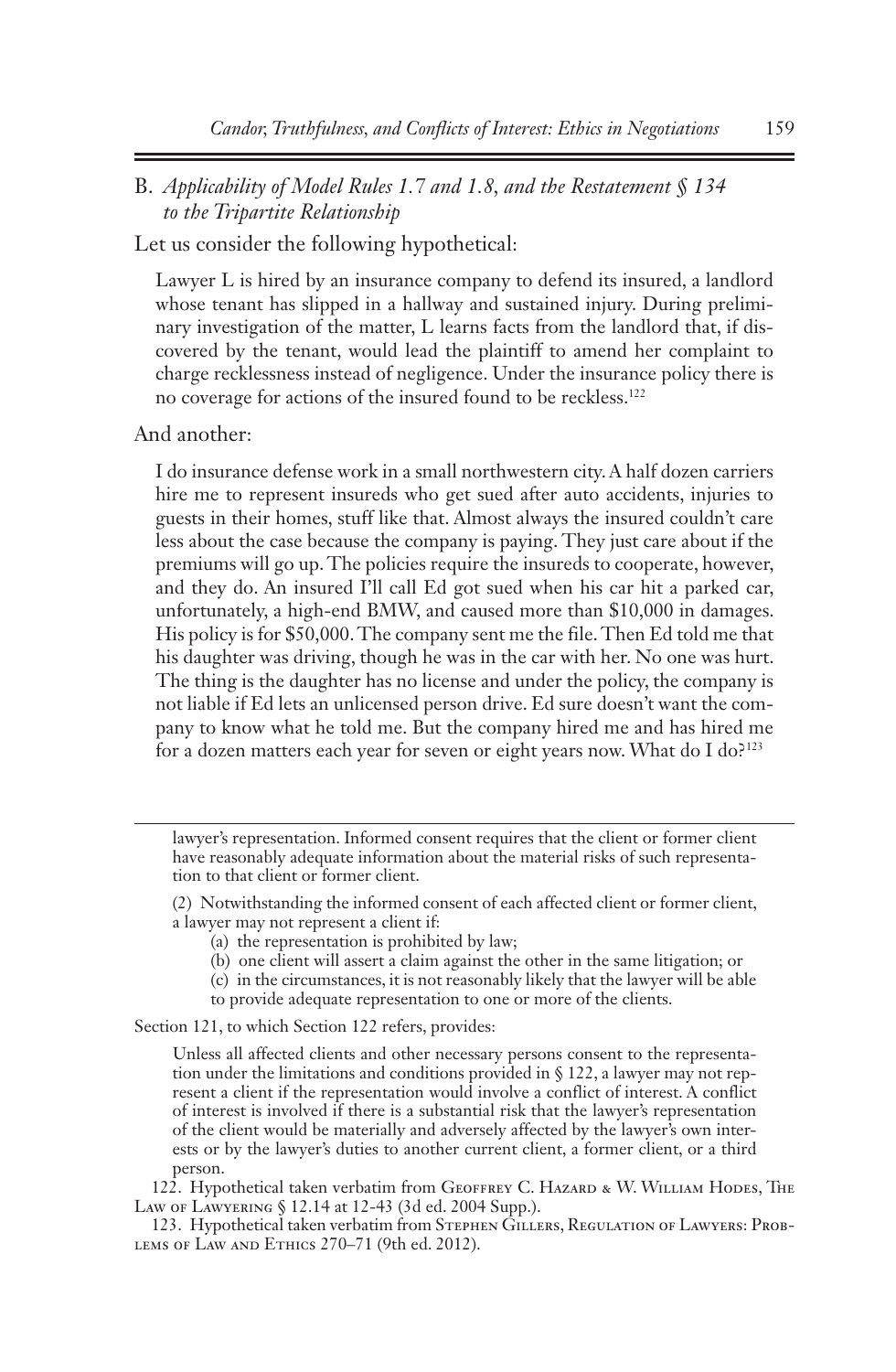In both situations, the lawyer has a conflict arising out of the fact that someone other than the party being represented is the paymaster; namely, the insurer. Regardless of whether the law in the lawyer's jurisdiction regards the insurer as one of the lawyer's clients, the lawyer has a conflict.

In the first hypothetical, the conflict is a bit more subtle than in the second. In the first, the lawyer has learned from the insured client facts that might lead the plaintiff to amend her complaint to add a count for recklessness, either dropping the negligence count altogether or leaving it intact. At this juncture, however, the lawyer does not know what the plaintiff knows, and she is under no duty to disclose those facts to the plaintiff. At this point, then, there is no conflict because all three parties to the tripartite relationship—the insured, the insurer, and the lawyer—share the same interest: defeat the tenant's claim. But if the tenant plaintiff does amend her complaint, then the insured landlord and the insurer's interest diverge because of the possibility of a verdict based on negligence versus recklessness. Professors Hazard and Hodes provide the following analysis of the problem:

L [the lawyer], who has the most knowledge about the facts and also the best understanding of the significance of those facts, has no coherent way to choose a litigating tactic. The landlord is her client and deserves a defense that will minimize the risk that the plaintiff will prevail on a recklessness theory. The insurance company is either a co-client or at least a party with a special relationship to L and also has a contractual relationship with L that requires L's best efforts to protect the carrier. When coverage itself is at issue, the conflict of interest is so severe that many courts require the carrier to pay for separate counsel for the insured.<sup>124, 125</sup>

Professors Hazard and Hodes correctly identify the problem for the lawyer. Either the insurer is a co-client or has a "special relationship" to the lawyer. That problem is the precise reason why the question of whether the lawyer practices in a one-client or two-client jurisdiction is irrelevant.

According to the professors, the conflict arises thus:

<sup>124.</sup> Hazard & Hodes, *supra* note 122, § 12.14 at 12-44. At this point in the referenced text, the editors offer the following at their footnote 1: "See, for example, Douglas Richmond, Lost in the Eternal Triangle of Insurance Defense Ethics, 9 GEO. J. LEGAL ETHICS 475 (1996), written by a practitioner specializing in insurance defense work. In Eric Holmes, *A Conflictsof-Interest Roadmap for Insurance Defense Counsel: Walking an Ethical Tightrope Without a Net*,  $26$  WILLAMETTE L. REV. 1 (1989), the author discussed how the conflicts inherent in 'eternal triangle' situations manifest themselves at various stages of the typical third-party insurance case. Professor Holmes, co-author of a leading insurance law text, referred to the lawyer, the insurer, and the insured as a 'triumvirate.'"

<sup>125.</sup> On the subject of the right of the insured to separate counsel, who gets to select such counsel, and how much the insurer may be required to pay for such counsel, see D. B. Applefeld, J. James Cooper, S. J. Field & R. Garcia, Jr., *Independent Defense Counsel: When Can The Policyholder Select Its Own Defense Lawyer and How Much Does the Insurer Have to Pay?: A 50-State Survey*, (2010) (edited and revised by Neil B. Posner, 2013, 2014, and 2017), available from this paper's author.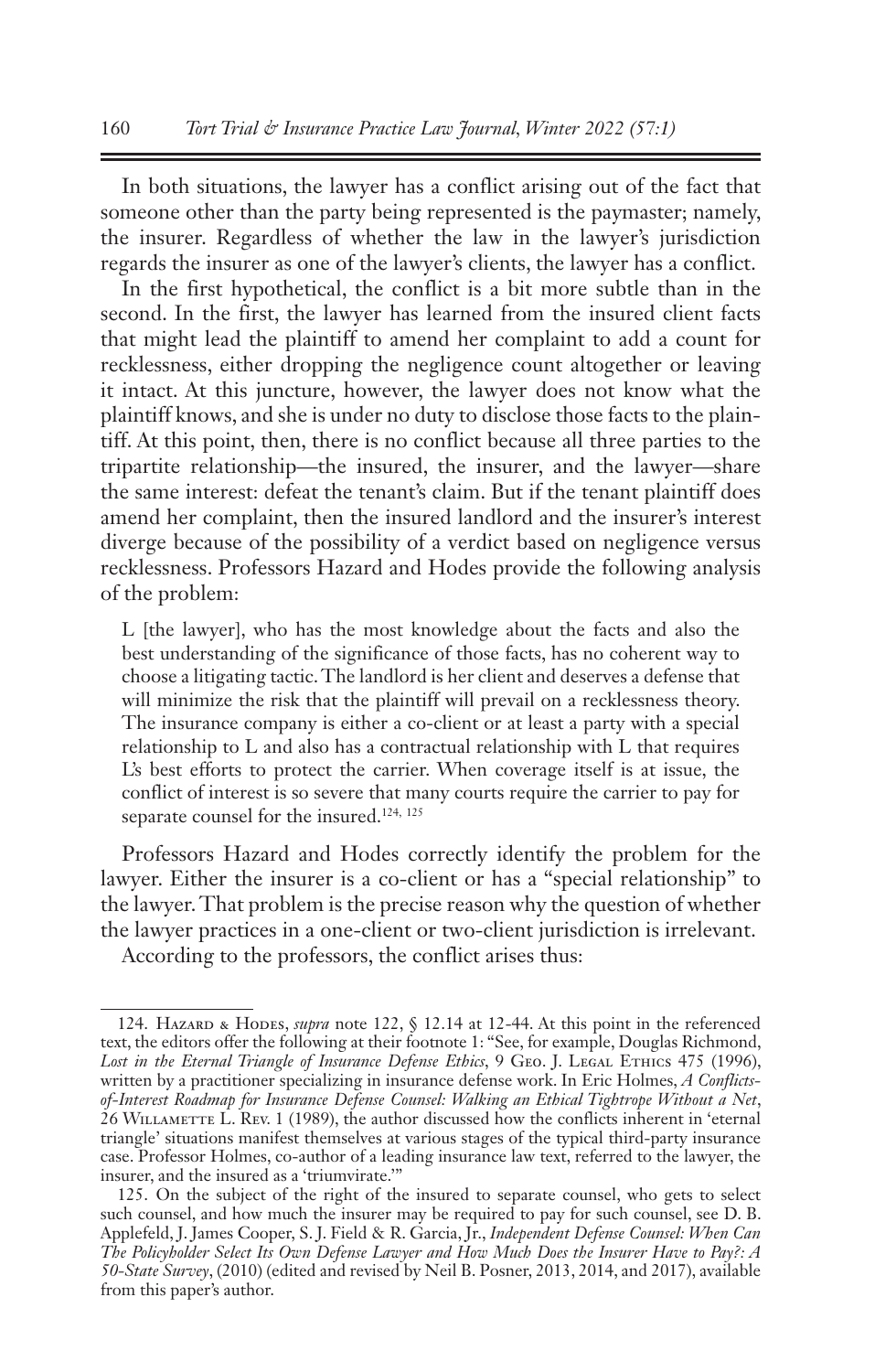Paradoxically, the situation can become analytically simpler if L *ignores* the potential interests of the insurer and fully accepts the proposition that the insured is her *only* client. She does the job she was paid to do, which is to defend the insured. If the defense is successful, the client is pleased, and the company is not hurt, for it has lost only the expenses of litigation, which it was contractually obligated to provide in any event. If the plaintiff is unable to show recklessness, but wins on a theory of simple negligence, the company still has not been hurt, and the insured has again received the contractedfor defense. If the plaintiff is able to show recklessness, the client has been adequately represented in a losing cause, and the insurer again has not been hurt, for it would have had to provide the insured with a defense in any event, and its liability under the policy remains to be determined.

To carry through on this analysis, L must firmly put out of her mind the possibility that the insurance company will retaliate for her failure to disclose the possibility of noncoverage. She must be prepared to justify herself to the company, if necessary, on the ground that the company had no right to the information, for she was never *its* lawyer. This touchy point also accentuates the hidden conflict of interest that underlies all insurance defense cases: that lawyers in L's position will *not* properly represent the insured, because they are attempting to curry favor with the insurer, which is much more likely than the insured to be a "repeat player." This conflict (which is not triangular at all, but involves the lawyer and her client only) is so pervasive that it is the subject of one of the special purpose conflict rules—Rule 1.8(f).

The case would be completely different, of course, if L concluded that the insured was trying to commit a fraud upon the insurance company by conniving with a friendly plaintiff or otherwise. In that event L could not represent the insured at all, for the representation would constitute aiding a fraud, which is prohibited by Rule 1.2(d) [internal citation omitted]. Whether L should then simply withdraw from representing the insured or should also make revelation to the intended victim of the fraud upon withdrawal are questions treated under Model Rules 1.6 (confidences) and 1.16 (withdrawal) [internal citations omitted].126

The professors are correct: whether the insurer is a co-client or simply part of a "special relationship," the lawyer in the first hypothetical has a conflict of interest arising out of the possibility of a verdict based on a noncovered ground: recklessness. In such a case, the insurer wins if the lawyer's trial skills result in a defense verdict, but also wins if the plaintiff proves that the insured was reckless. Either way, the insurer only is liable for defense costs. And, in some jurisdictions, the insurer may even be able to recover defense costs if liability attaches on a noncovered ground.127 In such a situation, the insured wins only if there is a verdict for the defense.

<sup>126.</sup> Hazard & Hodes, *supra* note 122, § 12.14 at 12-44 to 12-45 (emphasis in original).

<sup>127.</sup> *See, e.g.*, Buss v. Superior Court, 939 P.2d 766 (Cal. 1997) (noting that insurer could seek reimbursement for costs incurred in defending those claims in underlying action that were not even potentially covered by its policy; insurer would be entitled to reimbursement if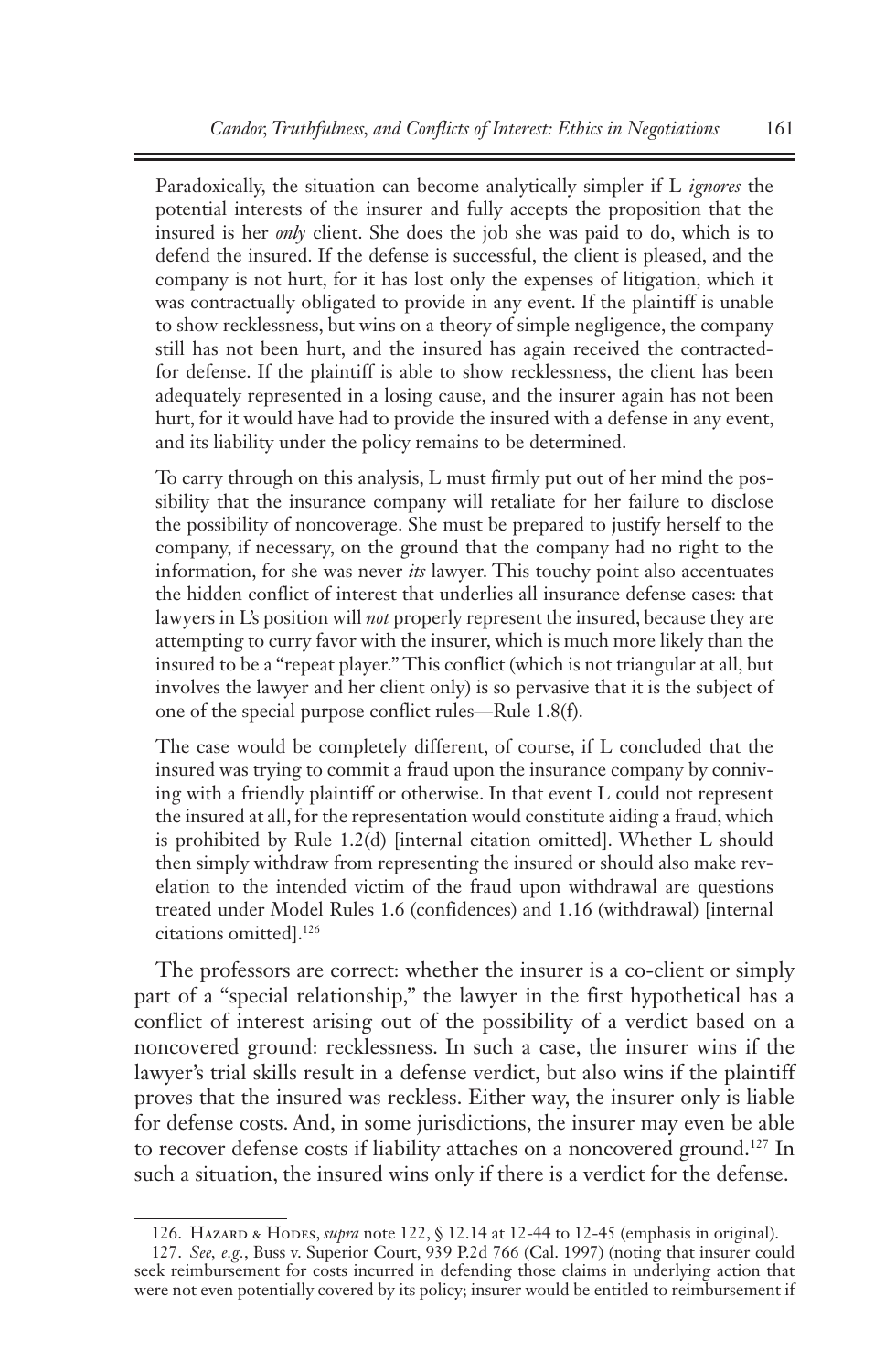If the insurer is a client, then the two clients are directly adverse, thereby creating a concurrent conflict of interest under Model Rule 1.7(a)(1). If the insurer is not a client, then the fact that the lawyer has a "special relationship" with the insurer—by virtue of the simple fact that the insurer is more likely than the insured to be a "repeat player"—then Model Rule 1.7(a)(2) is implicated because there is a "significant risk that the representation of one or more clients will be materially limited by the lawyer's responsibilities to another client, a former client or a third person or by a personal interest of the lawyer." Here, the "significant risk" arises from the lawyer's responsibilities to the insurer if the insurer is a co-client. But if the insurer is *not* a co-client, then the "significant risk" arises from the lawyer's responsibilities to a third person (the insurer) or by the lawyer's personal interest; namely, the desire to keep getting files from the insurer.

Further, the fact that the lawyer is paid by the insurer explicitly implicates Model Rule 1.8(f), which *prohibits* a lawyer from accepting compensation from a third party for representation of a client other than the payer of compensation *unless* all three of the rule's conditions are met: (1) that the client has given informed consent;<sup>128</sup> (2) the third-party payer does not interfere with the representation or with the client-lawyer relationship; and (3) the lawyer continues to observe the confidentiality rule provided for in Model Rule 1.6.

Thus, even if the insurer is a co-client, the lawyer cannot allow those of the insurer's interests that diverge from the insured's interests to interfere with the lawyer's obligations to the insured. If she does, she has violated Model Rules 1.7 and 1.8.

With respect to the second hypothetical—where the insured has disclosed to the lawyer that an uninsured driver was driving the car—there certainly is a conflict, but the lawyer's duties to avoid assisting a client in the perpetration of a fraud arguably supersedes the problem caused by the conflict. In the case of the second hypothetical, Model Rules 1.2(d), 1.6, and 1.16, at a minimum, come into play.

it could show by preponderance of the evidence that specific costs could be allocated solely to those claims). *Buss* is a controversial decision and is not widely followed. *See, e.g.*, Gen'l Agents Ins. Co. v. Midwest Sporting Goods Co., 828 N.E.2d 1092 (Ill. 2005). And there are differences of opinion among the commentators. *Compare, e.g.*, Robert H. Jerry, *The Insurer's Right to Reimbursement of Defense Costs*, 42 Ariz. L. Rev. 13 (2000) (generally favorable), *with* Angela R. Elbert & Stanley C. Nardoni, *Buss Stop: A Language Based Analysis*, 13 Conn. Ins. L.J. 61 (2006-07) (unfavorable).

<sup>128.</sup> Model Rule 1.0(e) provides that "'Informed consent' denotes the agreement by a person to a proposed course of conduct after the lawyer has communicated adequate information and explanation about the material risks of and reasonably available alternatives to the proposed course of conduct." ANNOT. MRPC, *supra* note 18, at 15.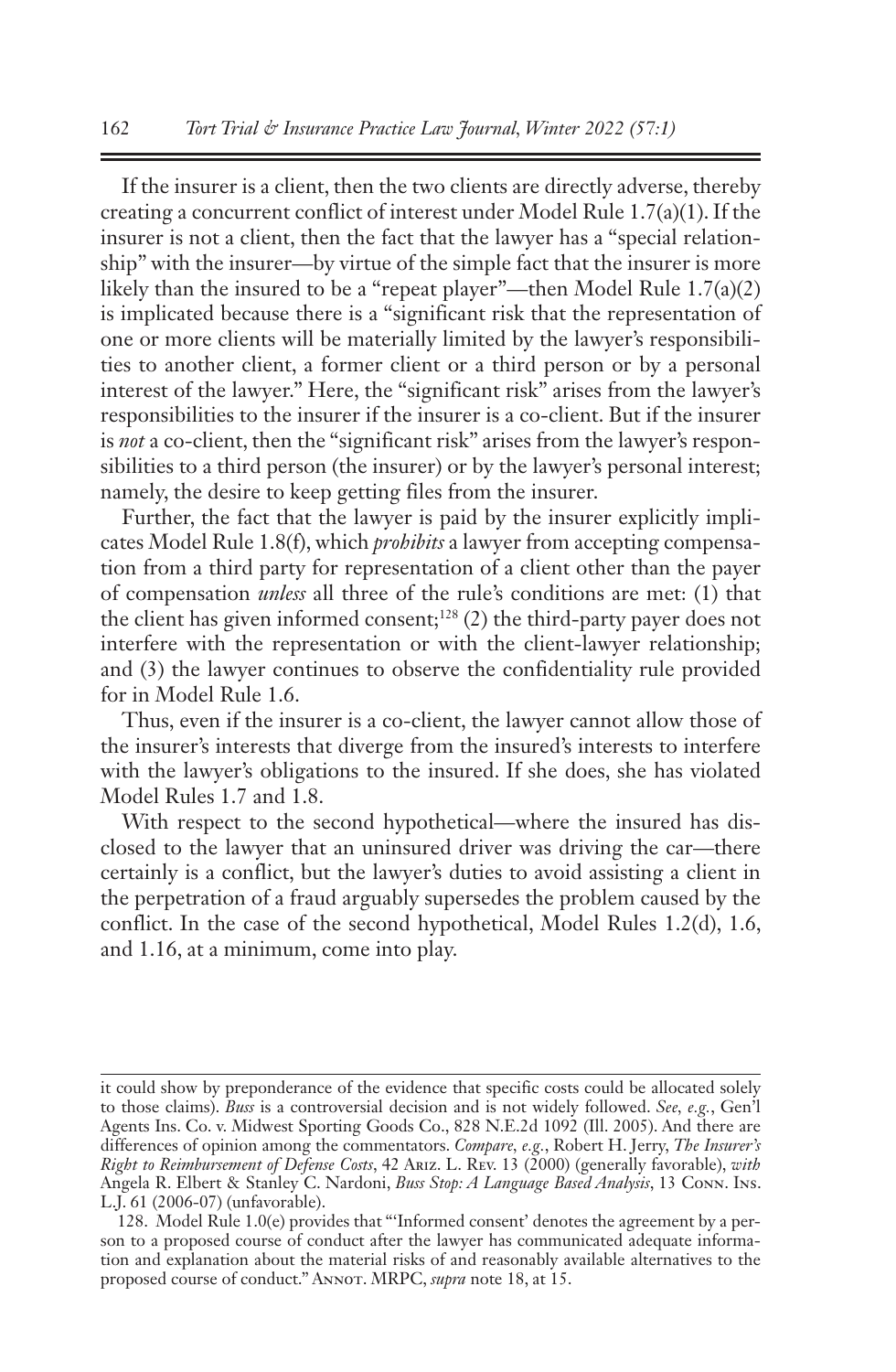Model Rule 1.2(d) provides:

A lawyer shall not counsel a client to engage, or assist a client, in conduct that the lawyer knows is criminal or fraudulent, but a lawyer may discuss the legal consequences of any proposed course of conduct with a client and may counsel or assist a client to make a good faith effort to determine the validity, scope, meaning or application of the law.<sup>129</sup>

Model Rule 1.6(b) provides the following exceptions to the duty to protect a client's confidences, which may be implicated by this hypothetical:

(b) A lawyer may reveal information relating to the representation of a client to the extent the lawyer reasonably believes necessary:

(1) to prevent reasonably certain death or substantial bodily harm;

(2) to prevent the client from committing a crime or fraud that is reasonably certain to result in substantial injury to the financial interests or property of another and in furtherance of which the client has used or is using the lawyer's services;

(3) to prevent, mitigate or rectify substantial injury to the financial interests or property of another that is reasonably certain to result or has resulted from the client's commission of a crime or fraud in furtherance of which the client has used the lawyer's services;

(4) to secure legal advice about the lawyer's compliance with these Rules;

(5) to establish a claim or defense on behalf of the lawyer in a controversy between the lawyer and the client, to establish a defense to a criminal charge or civil claim against the lawyer based upon conduct in which the client was involved, or to respond to allegations in any proceeding concerning the lawyer's representation of the client;

(6) to comply with other law or a court order; or

(7) to detect and resolve conflicts of interest arising from the lawyer's change of employment or from changes in the composition or ownership of a firm, but only if the revealed information would not compromise the attorney-client privilege or otherwise prejudice the client.130

And Model Rule 1.16 provides the grounds for mandatory and permissive withdrawal from a representation:

(a) Except as stated in paragraph (c), a lawyer shall not represent a client or, where representation has commenced, shall withdraw from the representation of a client if:

(1) the representation will result in violation of the Rules of Professional Conduct or other law;

(2) the lawyer's physical or mental condition materially impairs the lawyer's ability to represent the client; or

(3) the lawyer is discharged.

<sup>129.</sup> Annot. MRPC, *supra* note 18, at 31.

<sup>130.</sup> *Id.* at 103.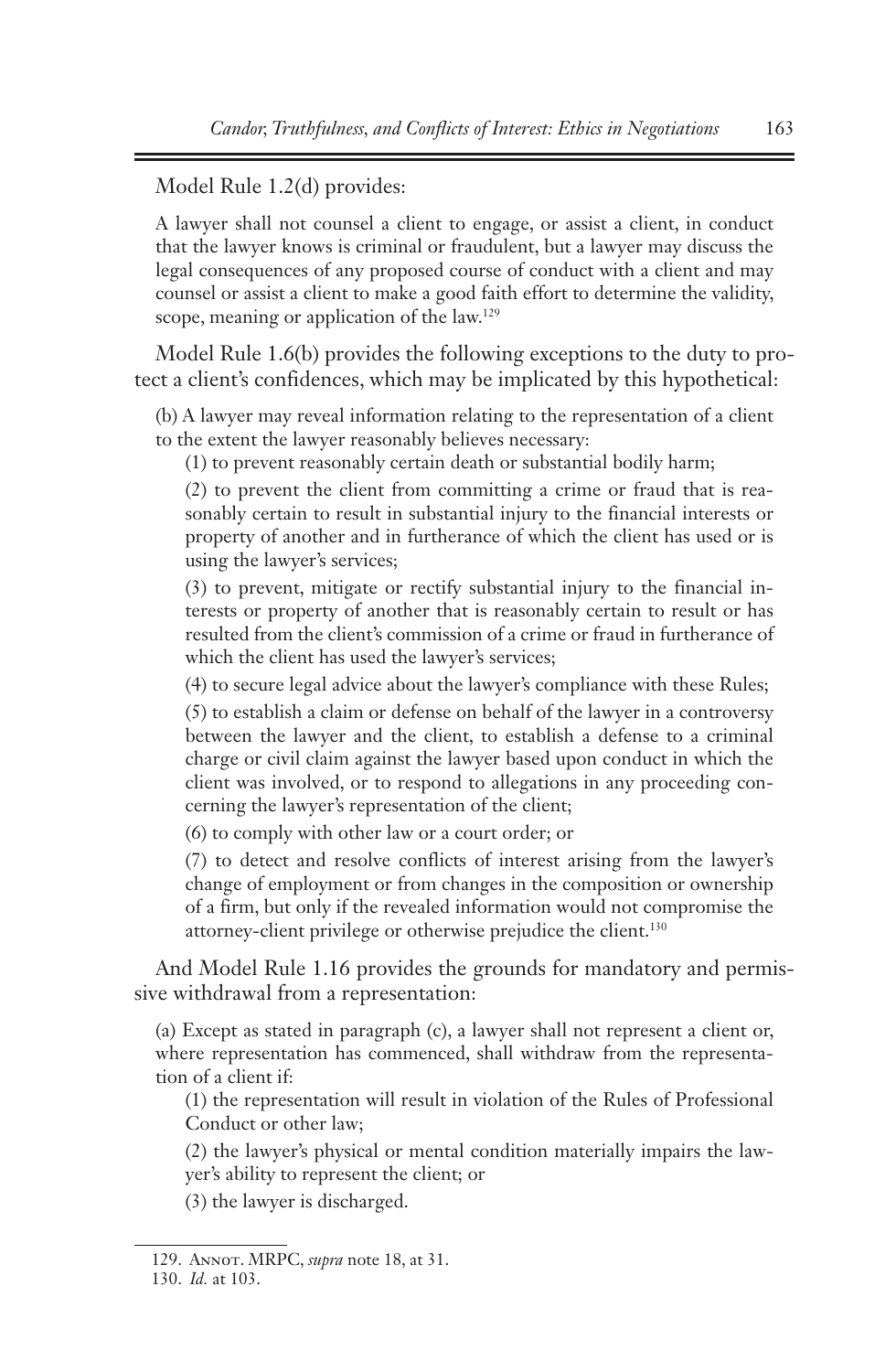(b) Except as stated in paragraph (c), a lawyer may withdraw from representing a client if:

(1) withdrawal can be accomplished without material adverse effect on the interests of the client;

(2) the client persists in a course of action involving the lawyer's services that the lawyer reasonably believes is criminal or fraudulent;

(3) the client has used the lawyer's services to perpetrate a crime or fraud;

(4) the client insists upon taking action that the lawyer considers repugnant or with which the lawyer has a fundamental disagreement;

(5) the client fails substantially to fulfill an obligation to the lawyer regarding the lawyer's services and has been given reasonable warning that the lawyer will withdraw unless the obligation is fulfilled;

(6) the representation will result in an unreasonable financial burden on the lawyer or has been rendered unreasonably difficult by the client; or

(7) other good cause for withdrawal exists.

(c) A lawyer must comply with applicable law requiring notice to or permission of a tribunal when terminating a representation. When ordered to do so by a tribunal, a lawyer shall continue representation notwithstanding good cause for terminating the representation.

(d) Upon termination of representation, a lawyer shall take steps to the extent reasonably practicable to protect a client's interests, such as giving reasonable notice to the client, allowing time for employment of other counsel, surrendering papers and property to which the client is entitled and refunding any advance payment of fee or expense that has not been earned or incurred. The lawyer may retain papers relating to the client to the extent permitted by other law.131

Thus, while Model Rule 1.2(d) would permit the lawyer to "discuss the legal consequences of any proposed course of conduct with [the] client," in the event the lawyer is unable to persuade the insured to tell the truth (that his unlicensed daughter was driving), then she would be required to withdraw under Model Rule 1.16(a)(1) as to avoid violating the law, or other of the Model Rules (such as the Model Rule regarding Candor Before a Tribunal).

A more vexing question for the lawyer might be this: Can she counsel the client about the client's duties to tell the truth while the lawyer is being paid by the insurance company, who certainly will benefit if the lawyer succeeds? Does that question alone give rise to a conflict of interest? If she were to withdraw at this juncture, what signal would that send to the insurance company? To the plaintiff? Once she learns about the unlicensed daughter, can her withdrawal be other than a "noisy" one? If the insurer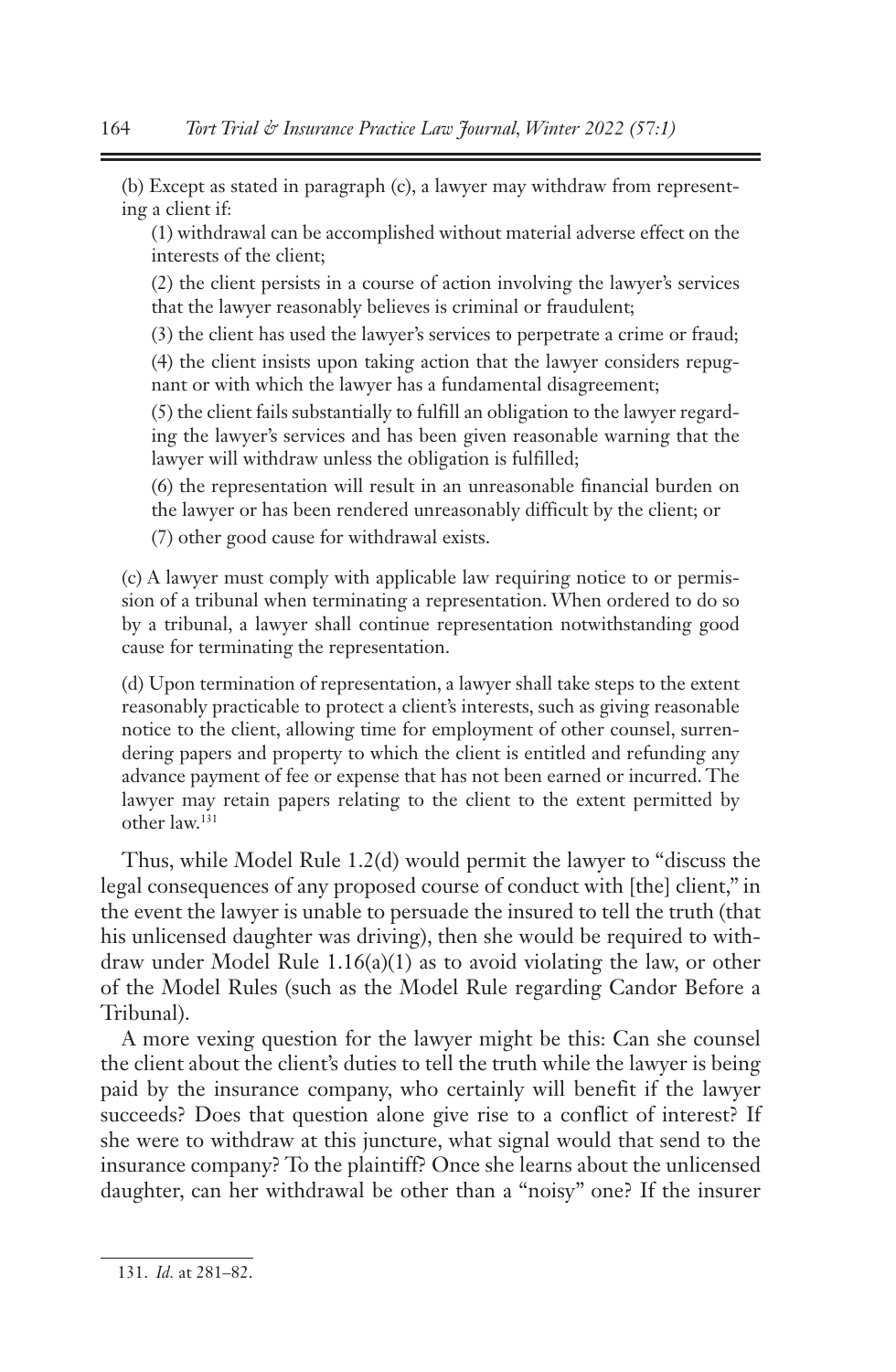already was aware of the potential for a verdict on noncovered grounds, the insurer could file a declaratory judgment action seeking a declaration of no duty to defend, or agree to defend under a reservation of rights. If the insurer chooses the second option, the laws of most jurisdictions would allow the insured to employ counsel of his choosing.

But, in this hypothetical, the insurer does *not* know; only the lawyer chosen by the insurance company knows! In that case, the lawyer already is in possession of information protected by Model Rule 1.6; she cannot disclose it, at least not before she tries to persuade the client to tell the truth. If the client fails to do so, can the lawyer withdraw at that point? What if she has doubts about the client's story? Is it possible that he really was the driver and is trying to shift the blame to his daughter for other reasons? Suppose the plaintiff never discovers, or never even asks, who was driving the car? Would withdrawing at this point send a signal to the plaintiff that the plaintiff might never have thought about in the absence of the withdrawal?

These are the kinds of questions that render the "one client" versus "two client" distinction irrelevant. Regardless of jurisdiction, the analysis must always proceed under the Rules of Professional Conduct applicable in the lawyer's jurisdiction.

With respect to the first hypothetical, it has been suggested that Restatement § 134 provides a bit of a middle ground. As Professors Hazard and Hodes explain:

Section 134(1) of the Restatement of the Law Governing Lawyers covers essentially the same ground as Model Rule 1.8(f) [internal citation omitted]. It permits a lawyer to accept compensation for representing a client from a third party, but only if the client has given informed consent. This is appropriately responsive to the undeniable risk that a lawyer might be tempted to tailor the representation to advance the interests of the payor rather than the one actually receiving the services. [Internal citations omitted].

Recognizing the realities of practice, however, and especially the realities of liability insurance contracts, Restatement § 134(2) diverges from Rule 1.8(f) and permits the third party to "direct" the lawyer's conduct of the representation, if the direction is "reasonable in scope and character," and if the client consents a second time. So limited, this provision is not only realistic but sensible, because there are many situations in which the legitimate interests of the third party may be served *without* damage to the interests of the client. For example, a lawyer designated by a liability insurance carrier to represent a policyholder might be able to accept the carrier's directions to reduce defense costs by 20% in a matter, while still keeping any verdict or settlement within policy limits.

As an added safeguard, the Restatement section was amended by the members of the American Law Institute to further limit the "directions" that a lawyer may accept from a nonclient payor, by resurrecting the language from Model Rule 1.8(f) respecting "interference with the lawyer's independence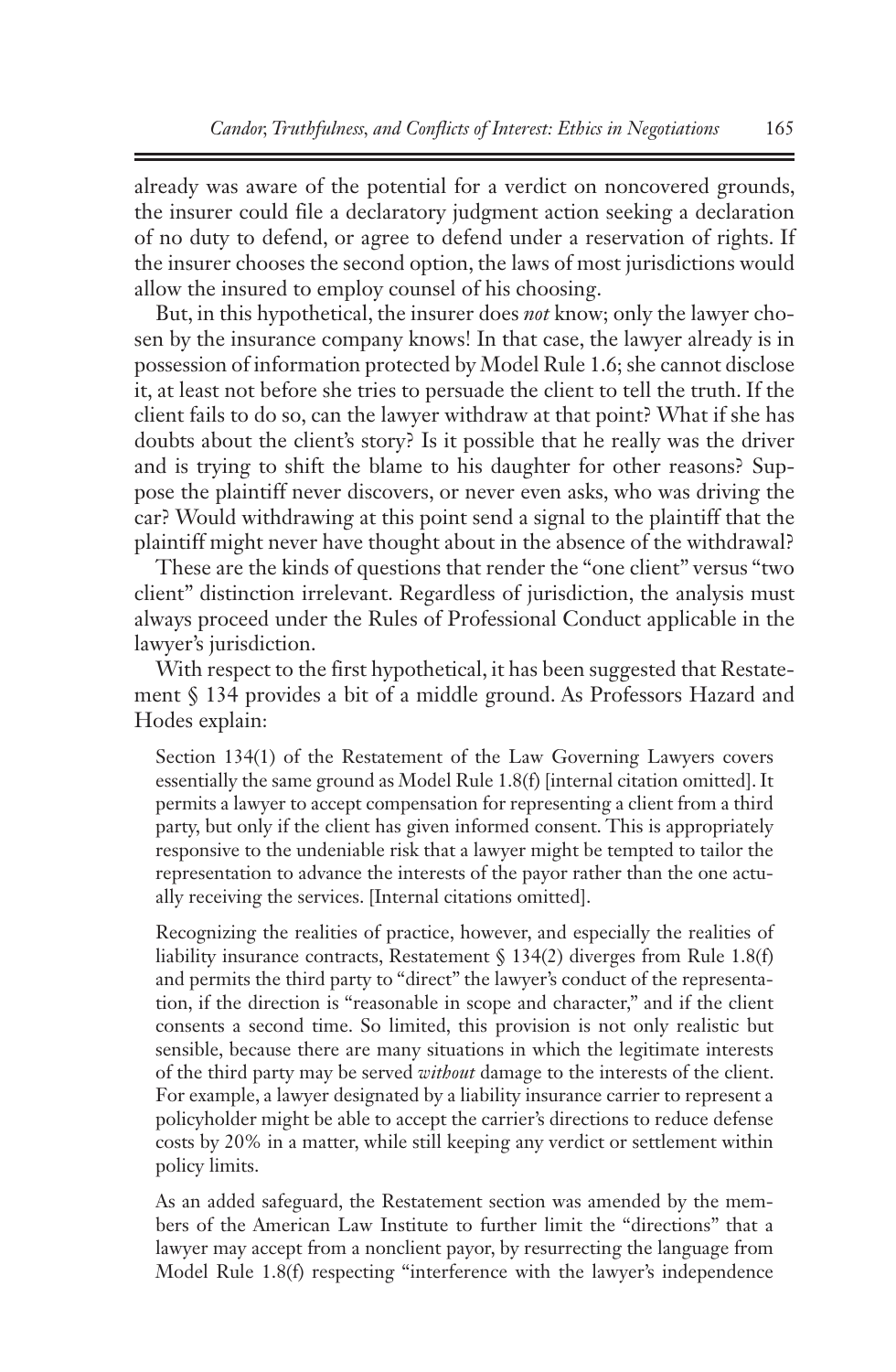of professional judgment." This amendment was in response to critics who asserted that to allow the insurer to "direct" the lawyer in *any* way, as permitted by § 134 both before and after the last revision, would *necessarily* interfere with the lawyer's traditional concern for client interests. The drafters of § 134 insisted that they had already taken this concern into account, because any *acceptable* "direction" would *presuppose* that the lawyer was exercising independent professional judgment on behalf of the client-insured.<sup>132</sup>

It is difficult for this author to see how the Restatement provides much guidance to practicing lawyers, whether they are acting in the capacity of defense counsel or of coverage counsel. Firstly, the Restatement only has been cited in a small number of jurisdictions, so it hardly can be said to be controlling authority elsewhere.<sup>133</sup> Further, it is comment  $f$  to Section 134 that explicitly

<sup>132.</sup> Hazard & Hodes, *supra* note 122, § 12.15, at 12-45 to 12-46 (emphasis in original). 133. As of this writing, cases citing Restatement § 134 include: U.S. v. Pizzonia, 415 F. Supp. 2d 168, 185 (E.D.N.Y. 2006) (subsection (1) quoted in discussion); State and County Mut. Fire Ins. Co. v. Young, 490 F. Supp. 2d 741, 747 (N.D. W. Va. 2007) (comment *f* quoted in case and in support, although  $\S$  134 is erroneously cited in the decision as " $\S$  14"); Zurich Am. Ins. Co. v. Super. Ct., 66 Cal. Rptr. 3d 833, 843 (Ct. App. 2007) (comment *f* quoted in support); Clukey v. Sweeney, 963 A.2d 711, 717 (Conn. App. Ct. 2009) (subsection (1) cited in discussion); *In re* Rules of Professional Conduct and Insurer Imposed Billing Rules and Procedures, 2 P.3d 806, 813, 814 (Mont. 2000) (quoted in discussion, comment *f(5)* quoted in discussion; holding that any restrictions imposed by the insurer would constitute interference with the defense lawyer's duties in violation of the Rules of Professional Conduct); Unauthorized Practice of Law Committee v. Am. Home Assur. Co., Inc., 261 S.W.3d 24, 42 (Tex. 2008) (quoted in footnote); Juneau Cnty. Star-Times v. Juneau Cnty., 824 N.W.2d 457, 466 (Wis. 2013) (comment *f* quoted in footnote); Armijo v. Flansas, No. 17-CV-665 WJ-JHR, 2017 WL 6001768, \*5 (D.N.M. Dec. 4, 2017); Bell v. Ramirez, No. 13 Civ. 7916 (PKC) (HBP), 2017 WL 4296781, \*2 (S.D.N.Y. Sept. 26, 2017); Hansen v. State Farm Mut. Auto. Ins. Co., No. 2:10-cv-014343-MMD-RJJ, 2012 WL 6205722, \*8 (D. Nev. Dec. 12, 2012); Progressive Nw. Ins. Co. v. Gant, 957 F.3d 1144, 1155 (10th Cir. 2020) ("The Restatement (Third) of the Law Governing Lawyers § 134 (2000), permits '[a] lawyer's professional conduct on behalf of a client [to] be directed by someone other than the client [only] if . . . the direction does not interfere with the lawyer's independence of professional judgment.' See also *Brinkley v. Farmers Elevator Mut. Ins. Co.*, 485 F.2d 1283, 1287 (10th Cir. 1973) (nothing that insurer had 'no right to direct or control [defense counsel's] courtroom activities'). And '[b]ecause of this professional obligation, most courts have not applied general principles of agency and tort law—such as the doctrines of actual or apparent authority or the related doctrine of respondent superior—to impose vicarious or direct liability on insurers for the professional malpractice of defense counsel.' Restatement of the Law of Liability Insurance § 12, cmt. d (2019) (emphasis added); see George M. Cohen, *Liability of Insurers for Defense Counsel Malpractice*, 68 Rutgers U.L. Rev. 119, 125–26 (2015) ("[A] majority of jurisdictions have rejected vicarious liability of liability insurers, and to the extent that one can identify a 'trend' in the cases, almost all of the more recent cases, as well as most cases decided by the larger jurisdictions, reject vicarious liability.')."); Symetra Life Ins. Co. v. DIJK 2016 Ins. Tr., CV1812350MASZNQ, 2019 WL 4931231, at \*3 (D.N.J. Oct. 7, 2019) ("The Third Restatement of the Law Governing Lawyers explains, the attorney-client privilege 'normally applies to communications involving persons who on their own behalf seek legal assistance from a lawyer,' but 'a client . . . may appoint a third person to do so as the client's agent.' Restatement (Third) of the Law Governing Lawyers § 70 cmt e. (2000) (citing as an example Restatement (Third) of the Law Governing Lawyers § 134 cmt. f (lawyer designated by an insurer to represent an insured under a liability insurance policy)). According to the Restatement, '[a] person is a confidential agent for communication if the person's participation is reasonably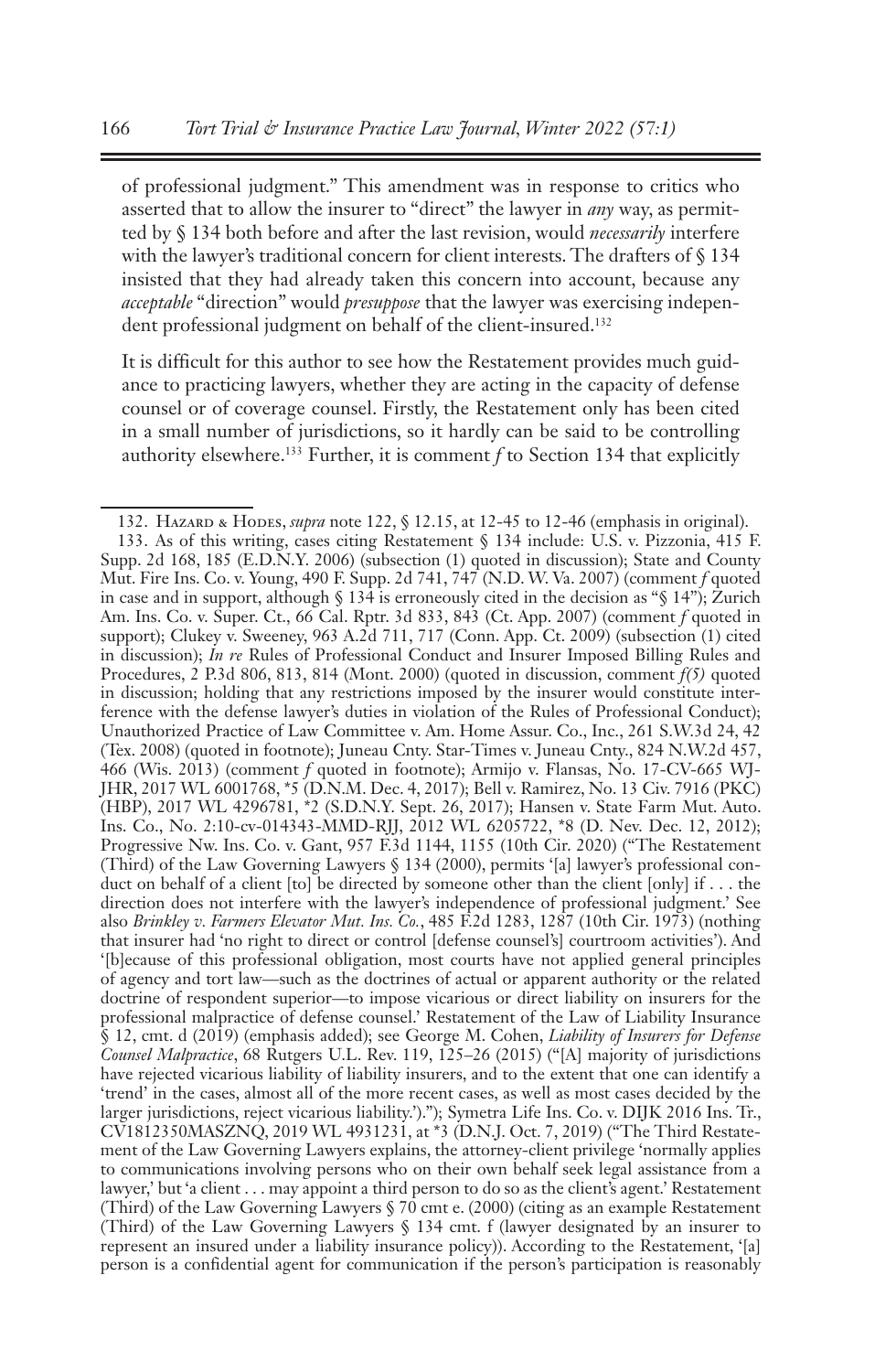applies to the tripartite relationship, and it hardly can be said to provide support for an approach not otherwise provided for in the Model Rules, or under the Rules of Professional Conduct in the lawyer's particular jurisdiction.134

necessary to facilitate the client's communication with a lawyer or another privileged person and if the client reasonably believes that the person will hold the communication in confidence.' *Id.* at cmt. 4. The Restatement outlines factors that may be relevant to determining if someone is a confidential agent; those factors include [the] customary relationship between the client and the asserted agent, the nature of the communication, and the client's need for the third person's presence to communicate effectively with the lawyer or to understand and act upon the lawyer's advice.' *Id.* The Restatement also gives six illustrations of a confidential agent: (1) a friend acting as an intermediary between a client-prisoner and his lawyer where the police will not permit the client-prisoner to speak to his attorney directly, (2) a translator, (3) a secretary who the client regularly employs to record and transcribe business letters,  $(4)$  the parents of a minor client,  $(5)$  an accountant assisting the client in understanding a complex tax issue, and (6) the guardian of a mentally incapacitated client. *Id.*'"); CAMICO Mut. Ins. Co. v. Heffler, Radetich & Saitta, LLP, CIV.A. 11-4753, 2013 WL 315716, at \*4 (E.D. Pa. Jan. 28, 2013) ("'Whether a client-lawyer relationship also exists between the lawyer and the insurer is determined under § 14.' Restatement (Third) of Law Governing Lawyers § 134 cmt. f. § 14 of the Restatement establishes the factors used to determine whether a clientlawyer relationship arises, including when: '(1) a person manifests to a lawyer the person's intent that the lawyer provide legal services for the person; and either (a) the lawyer manifests to the person consent to do so; or (b) the lawyer fails to manifest lack of consent to do so, and the lawyer knows or reasonably should know that the person reasonably relies on the lawyer to provide the services. . . .'"); *In re* Enron Corp. Sec., Derivative & "ERISA" Litig., CIV.A. H-01-3624, 2005 WL 3704688, at \*5 (S.D. Tex. Dec. 5, 2005) ("See Restatement (Third) of the Law Governing Lawyers § 134 cmts. b and c (2000)"); N. County Mut. Ins. Co. v. Davalos, 140 S.W.3d 685, 47 Tex. Sup. Ct. J. 786 (Tex. 2004) (A defense attorney hired by a liability insurer owes unqualified loyalty to the insured and must at all times protect the interests of the insured if those interests would be compromised by the insurer's instructions. Restatement (Third) of the Law Governing Lawyers § 134 Comment d.); Bovis Lend Lease, LMB, Inc. v. Seasons Contracting Corp., 00 CIV. 9212 (DF), 2002 WL 31729693, at \*3 (S.D.N.Y. Dec. 5, 2002) ("Accordingly, communications between the retained attorney and the insurer should be considered privileged, to the extent such communications request or provide legal advice or analysis. Indeed, it is generally accepted that, regardless of whether the retained attorney and the insurer can be said to have a distinct attorney-client relationship, their 'communications . . . concerning such matters as progress reports, case evaluations, and settlement should be regarded as privileged and otherwise immune from discovery by the claimant or another party to the proceeding.' Restatement (Third) of Law Governing lawyers, § 134(f)."); Paradigm Ins. Co. v. Langerman Law Officers, P.A., 200 Ariz. 146, 24 P.3d 593, 349 Ariz. Adv. Rep. 11 (2001) ("Thus, a lawyer cannot allow an insurer to interfere with the lawyer's independent professional judgment, even though, in general, the lawyer's representation of the insured is directed by the insurer. Restatement  $\S 134(2)(a)$ .").

134. Comment f states:

*f. Representing an insured*. A lawyer might be designated by an insurer to represent the insured under a liability-insurance policy in which the insurer undertakes to indemnify the insured and to provide a defense. The law governing the relationship between the insured and the insurer is, as stated in Comment *a*, beyond the scope of the Restatement. Certain practices of designated insurance-defense counsel have become customary and, in any event, involve primarily standardized protection afforded by a regulated entity in recurring situations. Thus a particular practice permissible for counsel representing an insured may not be permissible under this Section for a lawyer in noninsurance arrangements with significantly different characteristics.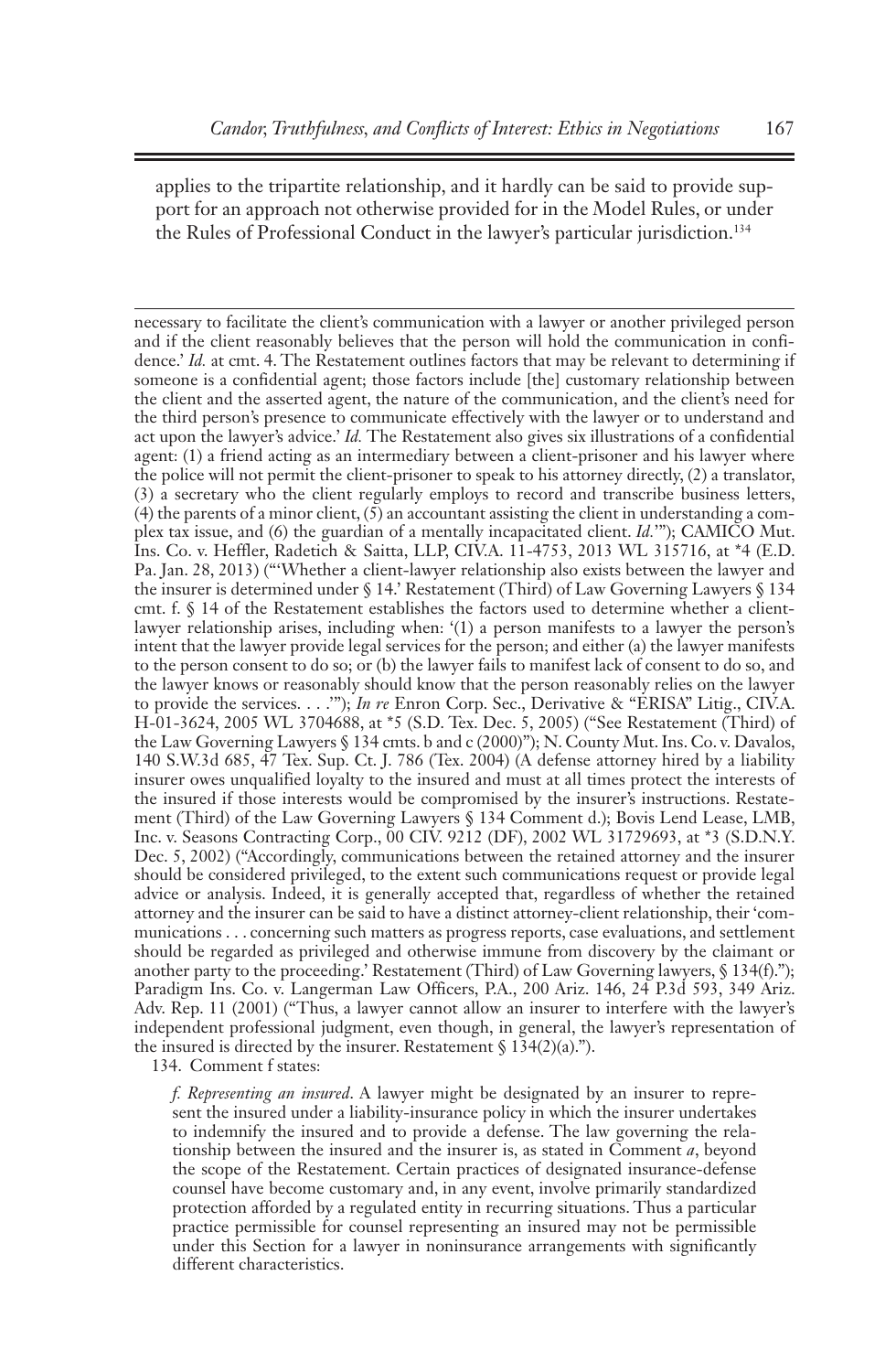What comment *f* does support, however, is the irrelevance of the oneclient/two-client distinction. In all cases, the lawyer's duties are to be governed by the Rules of Professional Conduct (and the cases and ethics opinions interpreting them) in the lawyer's particular jurisdiction.

It is clear in an insurance situation that a lawyer designated to defend the insured has a client-lawyer relationship with the insured. The insurer is not, simply by the fact that it designates the lawyer, a client of the lawyer. Whether a clientlawyer relationship also exists between the lawyer and the insurer is determined under § 14. Whether or not such a relationship exists, communications between the lawyer and representatives of the insurer concerning such matters as progress reports, case evaluations, and settlement should be regarded as privileged and otherwise immune from discovery by the claimant or another party to the proceeding. Similarly, communications between counsel retained by an insurer to coordinate the efforts of multiple counsel for insureds in multiple suits and such coordinating counsel are subject to the privilege. Because and to the extent that the insurer is directly concerned in the matter financially, the insurer should be accorded standing to assert a claim for appropriate relief from the lawyer for financial loss proximately caused by professional negligence or other wrongful act of the lawyer. Compare § 51, Comment *g*.

The lawyer's acceptance of direction from the insurer is considered in Subsection (2) and Comment *d* hereto. With respect to client consent (see Comment *b* hereto) in insurance representations, when there appears to be no substantial risk that a claim against a client-insured will not be fully covered by an insurance policy pursuant to which the lawyer is appointed and is to be paid, consent in the form of the acquiescence of the client-insured to an informative letter to the client-insured at the outset of the representation should be all that is required. The lawyer should either withdraw or consult with the client-insured (see § 122) when a substantial risk that the client-insured will not be fully covered becomes apparent (see § 121, Comment *c(iii)*).

Illustration: 5. Insurer, a liability-insurance company, has issued a policy to Policyholder under which Insurer is to provide a defense and otherwise insure Policyholder against claims covered under the insurance policy. A suit filed against Policyholder alleges that Policyholder is liable for a covered act and for an amount within the policy's monetary limits. Pursuant to the policy's terms, Insurer designates Lawyer to defend Policyholder. Lawyer believes that doubling the number of depositions taken, at a cost of \$5,000, would somewhat increase Policyholder's chances of prevailing and Lawyer so informs Insurer and Policyholder. If the insurance contract confers authority on Insurer to make such decisions about expense of defense, and Lawyer reasonably believes that the additional depositions can be forgone without violating the duty of competent representation owed by Lawyer to Policyholder (see § 52), Lawyer may comply with Insurer's direction that taking depositions would not be worth the cost.

Material divergence of interest might exist between a liability insurer and an insured, for example, when a claim substantially in excess of policy limits is asserted against an insured. If the lawyer knows or should be aware of such an excess claim, the lawyer may not follow directions of the insurer if doing so would put the insured at significantly increased risk of liability in excess of the policy coverage. Such occasions for conflict may exist at the outset of the representation or may be created by events that occur thereafter. The lawyer must address a conflict whenever presented. To the extent that such a conflict is subject to client consent (see § 122(2)(c)), the lawyer may proceed after obtaining client consent under the limitations and conditions stated in § 122.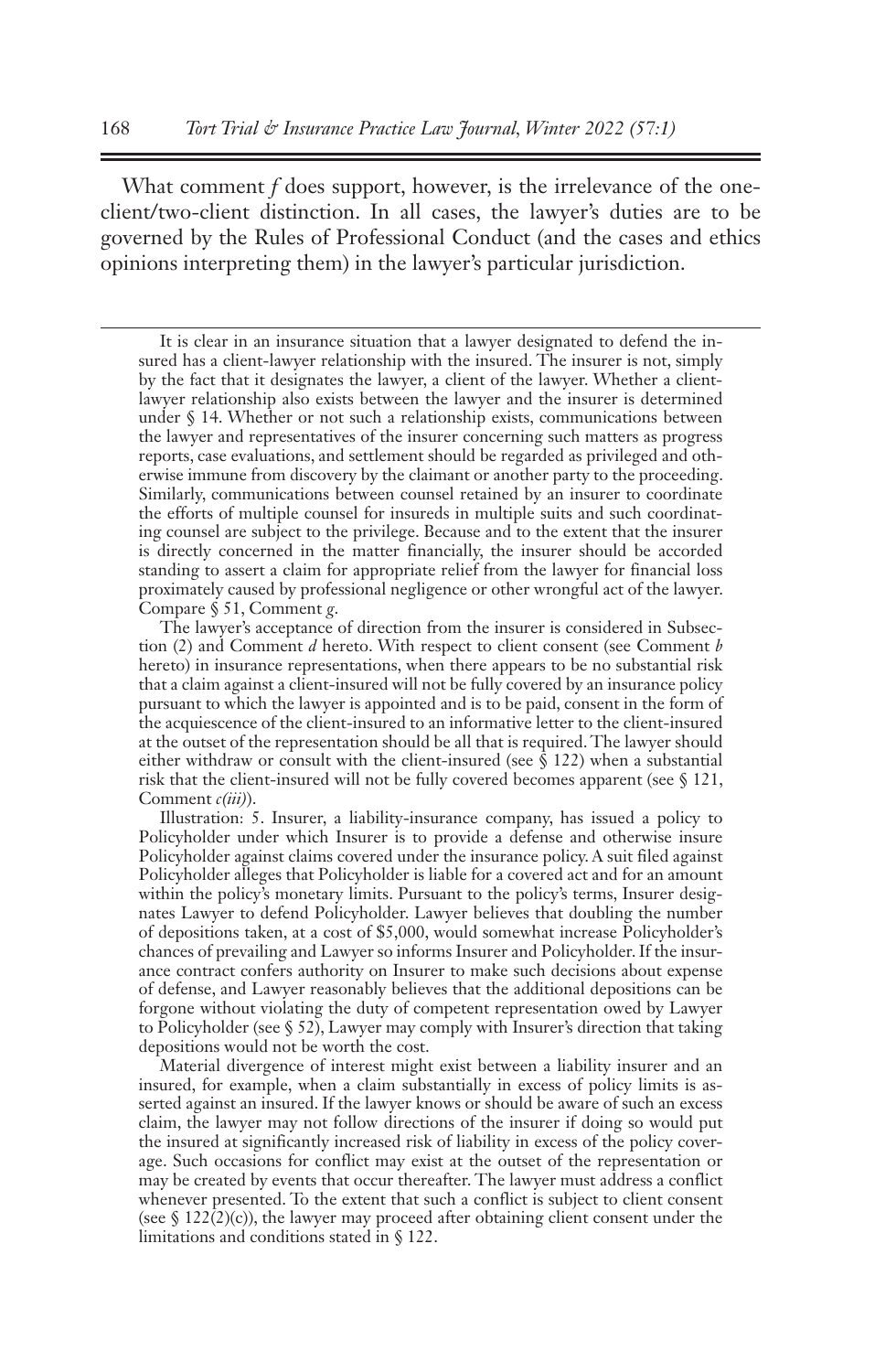#### VIII. CONCLUSION

The obligations imposed upon lawyers by the various Model Rules raises the stakes for lawyers engaging in negotiations, which is to say: Most Lawyers!

Determining first whether the situation is before a tribunal will help to clarify the analysis that must follow. In such situations, the higher duty of candor applies. What constitutes candor in a particular jurisdiction may require further research, but at least the lawyer is somewhat better informed as to the nature of the search.

In matters not before a tribunal and, therefore, subject to the murkier obligations under Rule 4.1, the questions become harder to articulate, let alone answer. Keeping in mind that it is never permissible to lie about a material fact, or to fail to speak up when not doing so would assist a client in committing a criminal or fraudulent act, is vital to lowering the risk of practicing in this arena.

Additionally, lawyers practicing in situations where a third-party payer (such as an insurance company) is involved, must give strong consideration to circumstances where the lawyer representing the client whose fees are being paid for by someone else, may have a conflict of interest between the client, whom she represents, and the "paymaster" who is paying her fee. All lawyers involved in such situations must analyze the Rules of Professional Conduct applicable in their jurisdictions that likely are to apply, especially Model Rules 1.7, 1.8, 1.2, 1.6, and 1.16, and the cases and ethics opinions

RESTATEMENT (THIRD) OF THE LAW GOVERNING LAWYERS § 134 cmt. *f*. (2000).

When there is a question whether a claim against the insured is within the coverage of the policy, a lawyer designated to defend the insured may not reveal adverse confidential client information of the insured to the insurer concerning that question (see  $\& 60$ ) without explicit informed consent of the insured (see § 62). That follows whether or not the lawyer also represents the insurer as co-client and whether or not the insurer has asserted a "reservation of rights" with respect to its defense of the insured (compare § 60, Comment *l* (confidentiality in representation of co-clients in general)).

With respect to events or information that create a conflict of interest between insured and insurer, the lawyer must proceed in the best interests of the insured, consistent with the lawyer's duty not to assist client fraud (see § 94) and, if applicable, consistent with the lawyer's duties to the insurer as co-client (see § 60, Comment *l*). If the designated lawyer finds it impossible so to proceed, the lawyer must withdraw from representation of both clients as provided in § 32 (see also § 60, Comment *l*). The designated lawyer may be precluded by duties to the insurer from providing advice and other legal services to the insured concerning such matters as coverage under the policy, claims against other persons insured by the same insurer, and the advisability of asserting other claims against the insurer. In such instances, the lawyer must inform the insured in an adequate and timely manner of the limitation on the scope of the lawyer's services and the importance of obtaining assistance of other counsel with respect to such matters. Liability of the insurer with respect to such matters is regulated under statutory and common-law rules such as those governing liability for bad-faith refusal to defend or settle. Those rules are beyond the scope of this Restatement (see Comment *a* hereto).